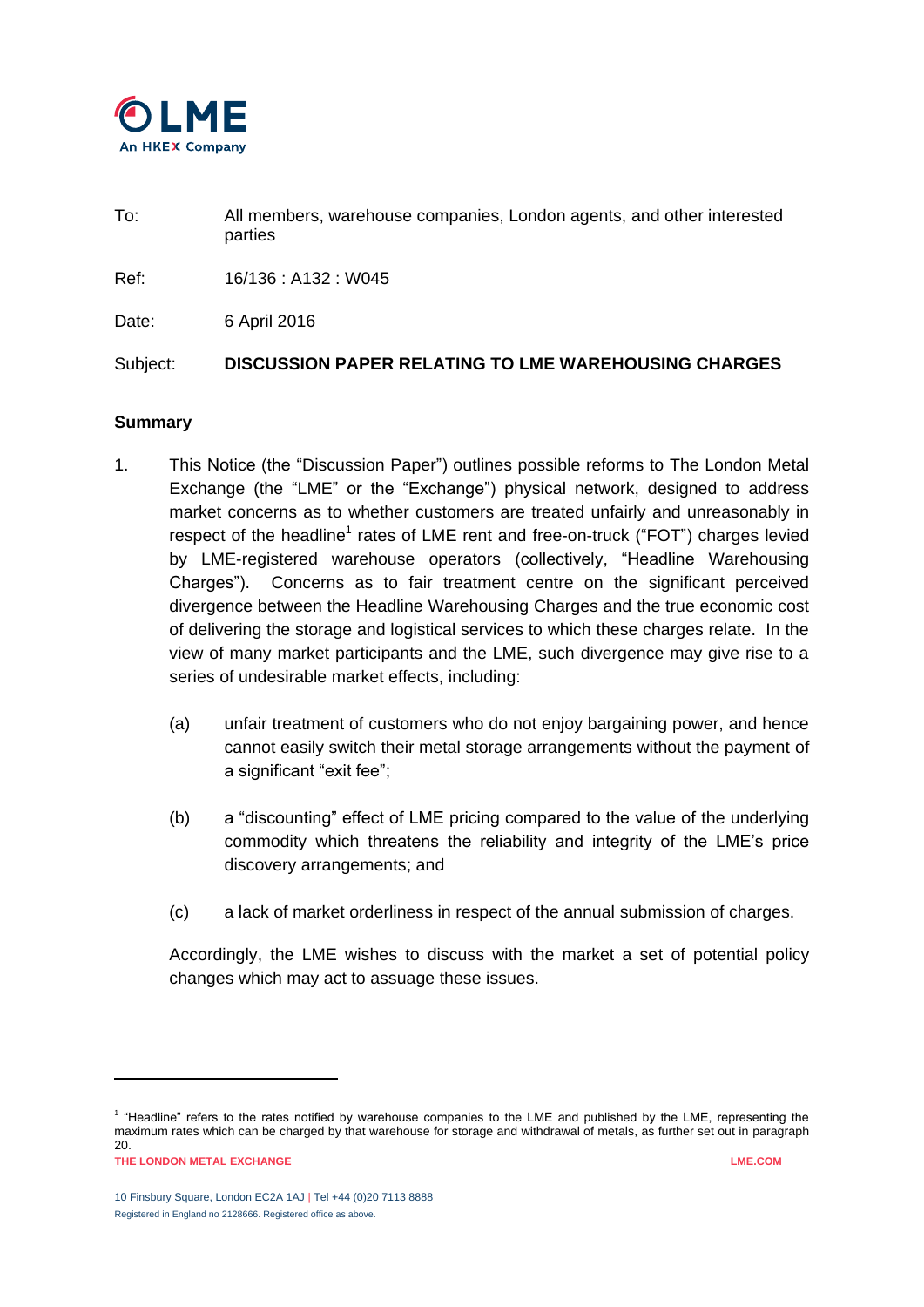

#### **The Discussion Process**

- 2. The potential reforms set out in this Discussion Paper could, if implemented, have a material impact on the LME's market, or certain sections thereof. It is therefore considered appropriate to invite comment and feedback through a discussion process. Accordingly, this Discussion Paper is not a formal consultation: the LME reserves the right to consult on any proposed rule change resulting from the LME's dialogue with the market in accordance with the LME's contractual, regulatory and public law obligations.
- 3. The LME announced its intention, in Notice 16/071 : A069 : W023 ("Revised Rent and FOT Charges 1 April 2016 – 31 March 2017", 29 February 2016, the "Revised 2016-2017 Charges Notice"), to publish a Discussion Paper to explore the possibilities for implementing a longer tem solution to high charges, and welcomed the thoughts of market participants to be considered for inclusion in this Discussion Paper. The LME would like to thank all those who responded to this invitation, and thus contributed to this Discussion Paper. However, and for the avoidance of doubt, all respondents remain welcome to make further proposals in the context of this Discussion Paper.
- 4. The LME invites comments and feedback on this Discussion Paper from all interested market participants, and also regulatory and governmental bodies. All feedback must be received by 18 May 2016.
- 5. The LME would be grateful for responses to this Discussion Paper in writing. Anyone wishing to submit a response, or to arrange for further discussions seeking clarification in relation to the Discussion Paper, is asked to contact Georgina Hallett at [consultation@lme.com](mailto:consultation@lme.com) or +44 20 7113 8780.
- 6. Although the LME will consider comments and feedback submitted in any format, to assist the process of considering responses it would be most helpful if respondents replied to the various numbered discussion points set out throughout this paper.
- 7. For the period during which the LME invites comments and feedback, the LME will, subject to reasonable logistical constraints, be available for meetings to discuss the subject matter of the paper.
- 8. The LME is not here consulting on any specific proposed rule. Any rule or rule change that might be proposed following this Discussion Paper may be subject to consultation with the market prior to implementation.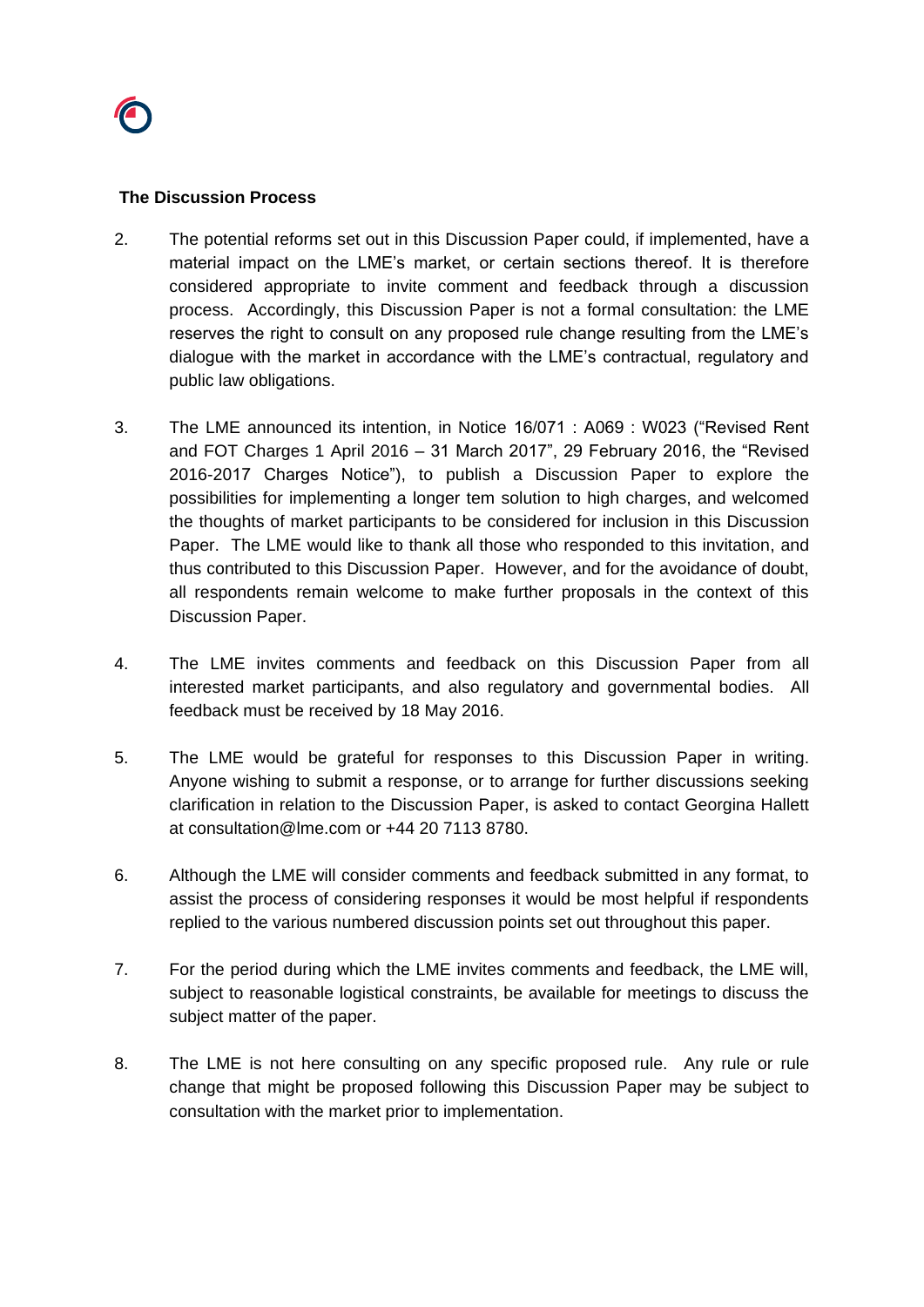

- 9. The LME will aim to provide an update to the market in relation to the Discussion Paper by July 2016.
- 10. The LME may need to share responses received with regulatory authorities or its legal or other professional advisers, or as required by law. Apart from this, all responses received will be treated in confidence.
- 11. Where used, defined terms are taken to have the meaning ascribed to them under the revised Warehouse Agreement pursuant to Notice 15/069 : W022 ("Changes to the Warehouse Agreement", 2 March 2015) and revised Policy on Approval and Operation of Warehouses pursuant to the LORI and QBRC Implementation Notice<sup>2</sup>.

## **The Discussion Paper**

l

12. This Discussion Paper covers the following topics:

**Section 1:** Background and context (from paragraph 15)

- LME warehouse reform
- Background to, and analysis of, LME Headline Warehousing Charges
- Historical development and analysis of Headline Warehousing Charges
- Recent developments in respect of Headline Warehousing Charges
- Existing LME powers
- Elements of this Discussion Paper
- The structure of Discussion Items

**Section 2:** Key considerations in respect of the discussion items (from paragraph 61)

- Appropriate maximum levels of Headline Warehousing Charges
- Determination of Current Headline Warehousing Charges per-operator or general, and choice of year
- Determination of Target Future Maximum Headline Warehousing Charges location and metal granularity
- Determination of permissible increases in Target Future Headline Warehousing Charges
- Determination of rates of Worst-Case Bilateral Warehousing Charges
- Potential impact of promulgating Target Future Maximum Headline Warehousing Charges

<sup>&</sup>lt;sup>2</sup> Notice 15/372 : A359 : W121 ("Amendments to the Policy on Approval and Operation of Warehouses (implementation of LORI and QBRC) and clarification of certain points relating to the LME's physical delivery network", 25 November 2015, the "LORI and QBRC Implementation Notice").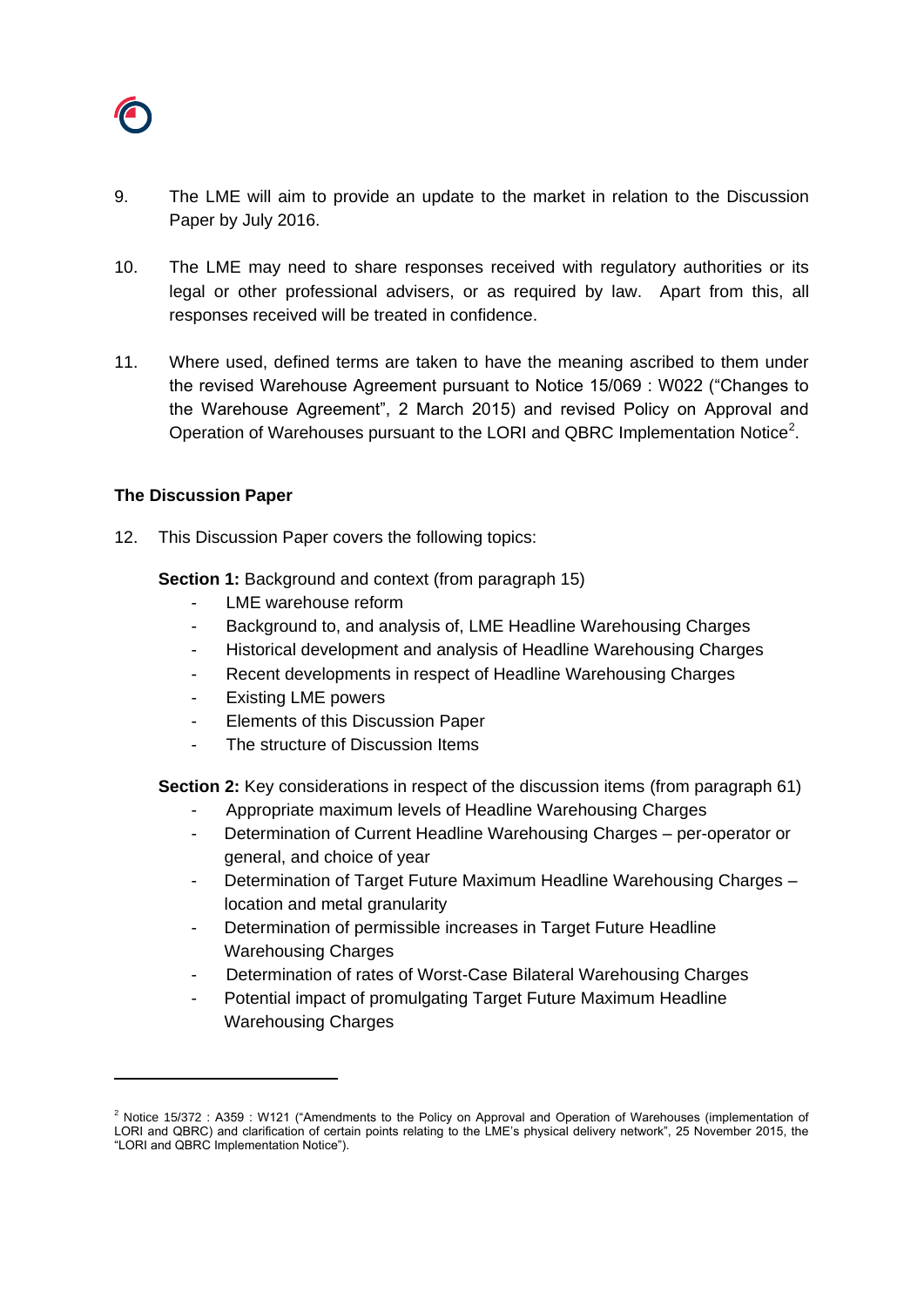

**Section 3:** Analysis of the Discussion Items (from paragraph 99)

- Conversion to a fixed term warehouse agreement
- Charge-capping
- Charge threshold guidance
- Charge-based incentive guidance
- Converting from an "in-warehouse" contract to a "FOT-paid" contract
- Potential application of information barriers to all LME-listed companies

#### **The LME's financial interest**

- 13. As the market is aware, pursuant to the LME stock levy, the LME receives 1.1% of the rent charged by LME-licensed warehouses on LME-warranted metal (including metal waiting in queues). This rate has not increased since 2002, and the LME's decision-making process, and its conduct of this Discussion Paper, is in no way influenced by the existence of the stock levy. The LME's focus on ensuring that prices can be effectively discovered on the LME is essential in order for the LME to make sure that the market functions in an orderly manner in accordance with its regulatory obligations. It is also important to the LME's value as an ongoing business. These two factors far outweigh any financial return which could accrue as a result of the stock levy on rents in any economic circumstance
- 14. In particular, the aim of the LME is to address high levels of Headline Warehousing Charges, and it is Headline Warehousing Charges on which the LME's stock levy is calculated. Accordingly, if the LME achieves its policy aims, the expected outcome (assuming stocks remain unchanged) is that the LME will collect a reduced quantum of stock levy.

## **SECTION 1: BACKGROUND AND CONTEXT**

#### **LME warehouse reform**

15. The LME is a "recognised investment exchange" ("RIE") recognised and supervised by the Financial Conduct Authority ("FCA") under the UK Financial Services and Markets Act 2000, as amended ("FSMA"). To remain recognised, an RIE must at all times ensure, and be able to demonstrate, that it continues to satisfy the requirements for RIEs under the FSMA (Recognition Requirements for Investment Exchanges and Clearing Houses) Regulations 2001 (the "Recognition Requirements"). Under the Recognition Requirements, the LME must therefore, among other requirements, ensure that: (a) contracts admitted to trading on its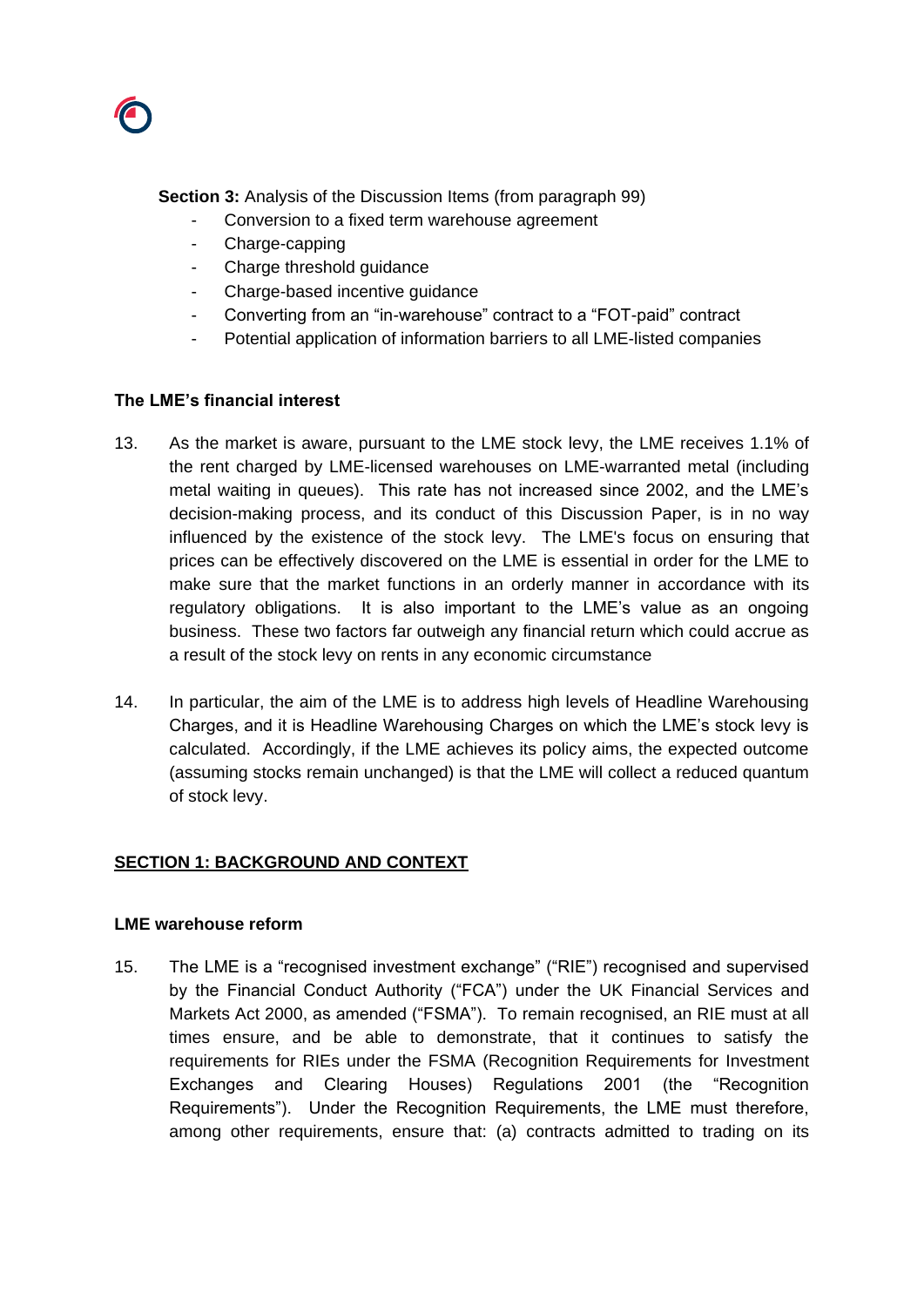

 $\overline{a}$ 

markets are capable of being traded in a fair, orderly and efficient manner, (b) the arrangements for determining the settlement price of its contracts must be such that the contract price properly reflects the price of the underlying metal, (c) there are adequate settlement and delivery procedures for the metal traded on the exchange, and (d) business conducted by means of its facilities affords proper protection to investors. As the LME's arrangements with its network of approved warehouses play an important role in the functioning of the LME's market and the trading of its contracts, the LME needs to be able to demonstrate that it has arrangements in place to ensure those warehouses operate in a way that ensures the LME continues to satisfy its regulatory obligations.

16. To this end, in November 2013, following a three-month market-wide consultation<sup>3</sup> (the "2013 Consultation"), the LME announced a comprehensive package of warehouse reform comprising twelve key measures (the "2013 Reform Package"). At the heart of these was the Linked Load-In / Load-Out Rule (the "LILO Rule") which was implemented on 1 February 2015 and which requires LME-listed warehouses with queues of over 50 days to load-out more metal than they load-in. Eleven of the twelve items (plus additional measures such as a separate load-out rate for aluminium alloys and an increase in the decay factor under the LILO Rule) have now been implemented, or are due to be implemented shortly. Full details and copies of the relevant notices and additional documents are available on the LME website at:

[http://www.lme.com/trading/warehousing-and-brands/warehousing/lme-warehouse](http://www.lme.com/trading/warehousing-and-brands/warehousing/lme-warehouse-reform/)[reform/](http://www.lme.com/trading/warehousing-and-brands/warehousing/lme-warehouse-reform/)

- 17. The LME is pleased to observe the positive impact of the 2013 Reform Package on the physical market. In particular, the LME notes that its commitment to address existing queues and prevent future queues<sup>4</sup> has led to a significant reduction in queues.
- 18. The graph below shows the longest waiting time in calendar days at the five warehouses which had queues on 1 July 2013 (being the start of the 2013 Consultation).

<sup>&</sup>lt;sup>3</sup> See Notice 13/208: A201: W076, ("Consultation on Changes to LME Policy Regarding the Approval of Warehouses in Relation to Delivery Out Rates", 1 July 2013).

<sup>4</sup> Most recently, and pursuant to Notice 15/072 : A071 : W025 ("Discussion Paper relating to possible reforms of warehousing policy and physical delivery network", 2 March 2015, the "2015 Discussion Paper"), through the implementation of a load-out rate increase on 1 March 2016, and the forthcoming implementation of a queue-based rent cap due on 1 May 2016.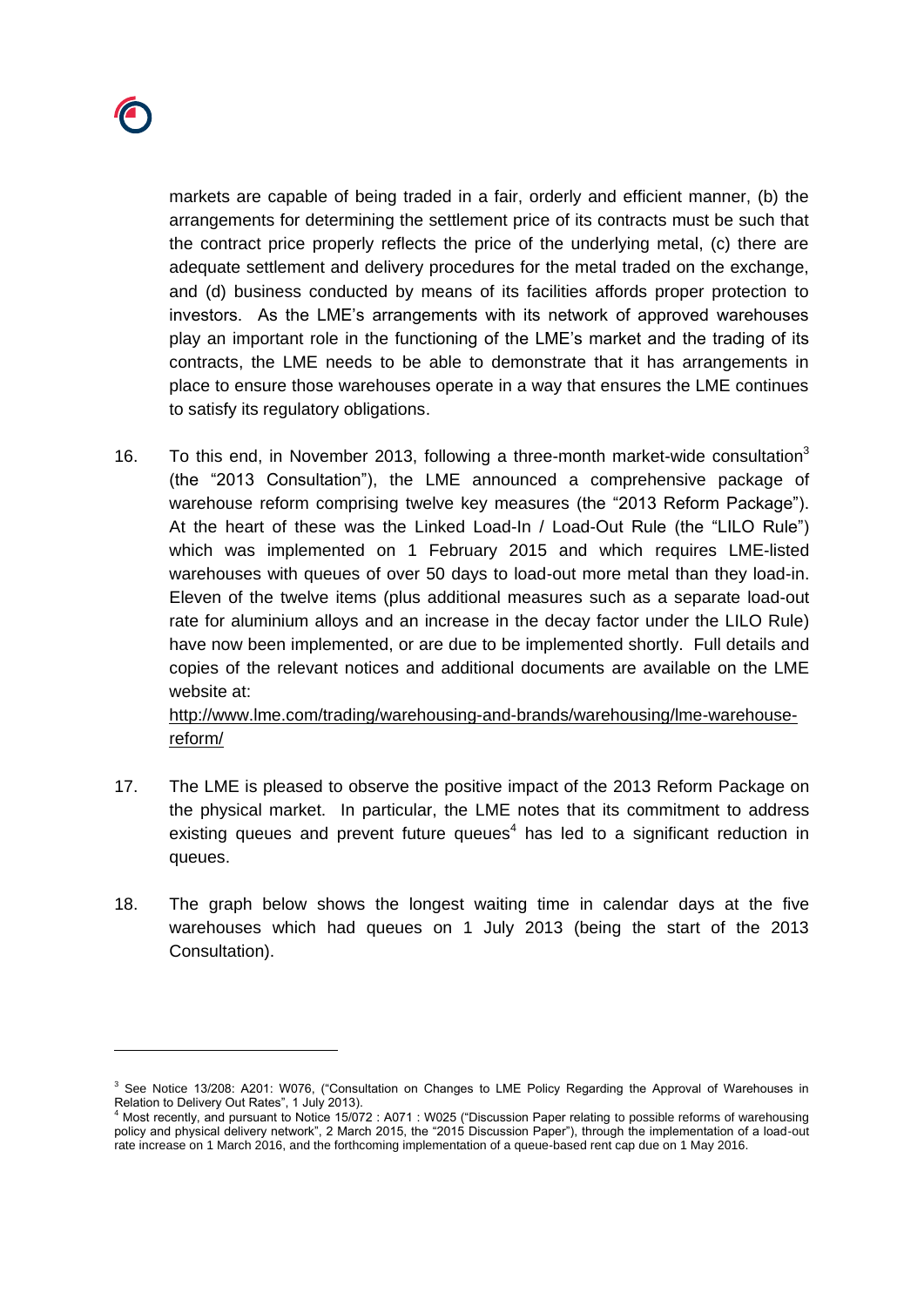



*Queue development at warehouses which exhibited queues as at 1 July 2013 (data as of 29 February 2016)*

19. The twelfth item from the 2013 Consultation is the LME's commitment to investigate structural solutions to Headline Warehousing Charges which are, in the view of some segments of the market, too high. As set out below, considerable attention has already been paid to this topic by the LME – however, the matter is not yet resolved, with the resultant need for this Discussion Paper.

# **Background to, and analysis of, LME Headline Warehousing Charges**

- <span id="page-5-0"></span>20. Under its agreement with the LME (the "Warehouse Agreement"), each warehouse operator must fix its maximum rent rates and FOT charges (i.e. its Headline Warehousing Charges) annually in respect of each 12 month period commencing 1 April by notification to the Exchange not later than 1 December in the preceding year. Therefore, each year in early November, the LME Physical Operations department asks all of its listed warehouse operators to submit their proposed Headline Warehousing Charges for the next annual cycle, which runs from 1 April to 31 March.
- <span id="page-5-1"></span>21. Warehouse operators must submit their proposed Headline Warehousing Charges to the LME by 1 December. Under the Warehouse Agreement, at any time within 10 Business Days of receiving the proposed charges, the Exchange may, at its discretion, require the warehouse to provide, within 10 Business Days, a comprehensive, written explanation of the economic circumstances which, in the view of the warehouse, necessitate the change in its Headline Warehousing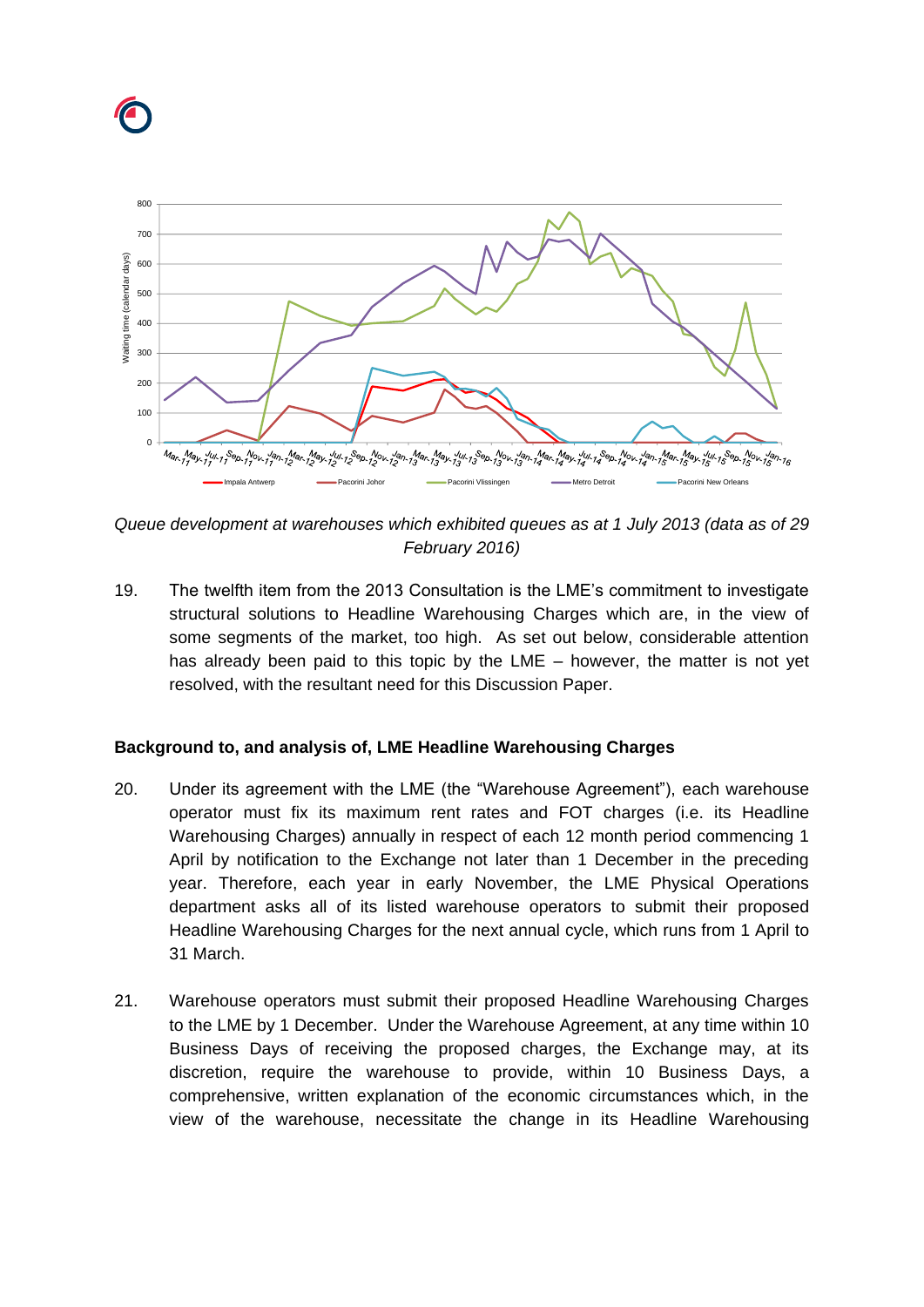Charges. However, the Warehouse Agreement does not prescribe that the LME can require that the warehouse operator reduce its charges.

- 22. Final Headline Warehousing Charges for the next cycle are published by the LME before 31 December each year. These are maximum charges – warehouses are always free to offer reduced rates on an *ad hoc* basis to particular metal owners in respect of particular metal storage activities.
- 23. As outlined in previous notices<sup>5</sup> the LME has consistently highlighted that its market exhibits a number of features, including the process outlined above and the factors listed below, which mean that there is very little downward pressure on Headline Warehousing Charges.
- <span id="page-6-0"></span>24. When a metal owner places metal on warrant, they have two options:
	- (a) The metal owner may retain the warrant and eventually either withdraw the metal from the warehouse themselves, or sell the warrant bilaterally to a counterparty who will factor frictional costs of storage (including anticipated rent and FOT charges) into the purchase price. In this event, the metal owner depositing the metal will be motivated to negotiate rent and FOT rates<sup>6</sup> with the warehouse company, because the costs will be borne either by the metal owner themselves, or by the buyer to whom the metal owner sells the warrant bilaterally, with a consequent reduction of purchase price that the buyer is willing to pay to the metal owner. In this scenario, therefore, the Headline Warehousing Charges are not relevant, since (in the understanding of the LME) a significant discount will be offered by the warehouse – and, importantly, the Headline Warehousing Charges are not even used as a basis for negotiation (i.e. both the warehouse operator and the metal owner recognise that the Headline Warehousing Charges are simply not relevant for storage under this model, and so discuss absolute rates of bilaterallynegotiated charges, rather than percentage discounts from the Headline Warehousing Charges). In particular, metal owners are not guided by the Headline Warehousing Charges in assessing at which warehouse they may

<sup>5</sup> For example, Notice 15/190 : A186 : W062, ("Discussion Paper – Feedback and Analysis", 1 July 2015, the "2015 Discussion Paper Results Notice"), and the LORI and QBRC Implementation Notice.

 $6$  It is the understanding of the LME that metal owners depositing metal under this model (a) will almost universally negotiate discounted rent rates. In respect of FOT rates, owners may (i) opt to take an up-front cash incentive and then effectively repay this via acceptance of the headline FOT rate at the time of metal withdrawal, (ii) negotiate a discounted FOT rate, in which case an up-front cash incentive payment will not be available, or (iii) a combination of the two (a more modest incentive payment balanced by a less-heavily discounted FOT payment). In all cases, because any payment of incentive to the metal owner will be funded primarily by the payment of the FOT by that same metal owner at the time of metal withdrawal, the economics should balance (including the effect of time-value-of-money between incentive and FOT payments).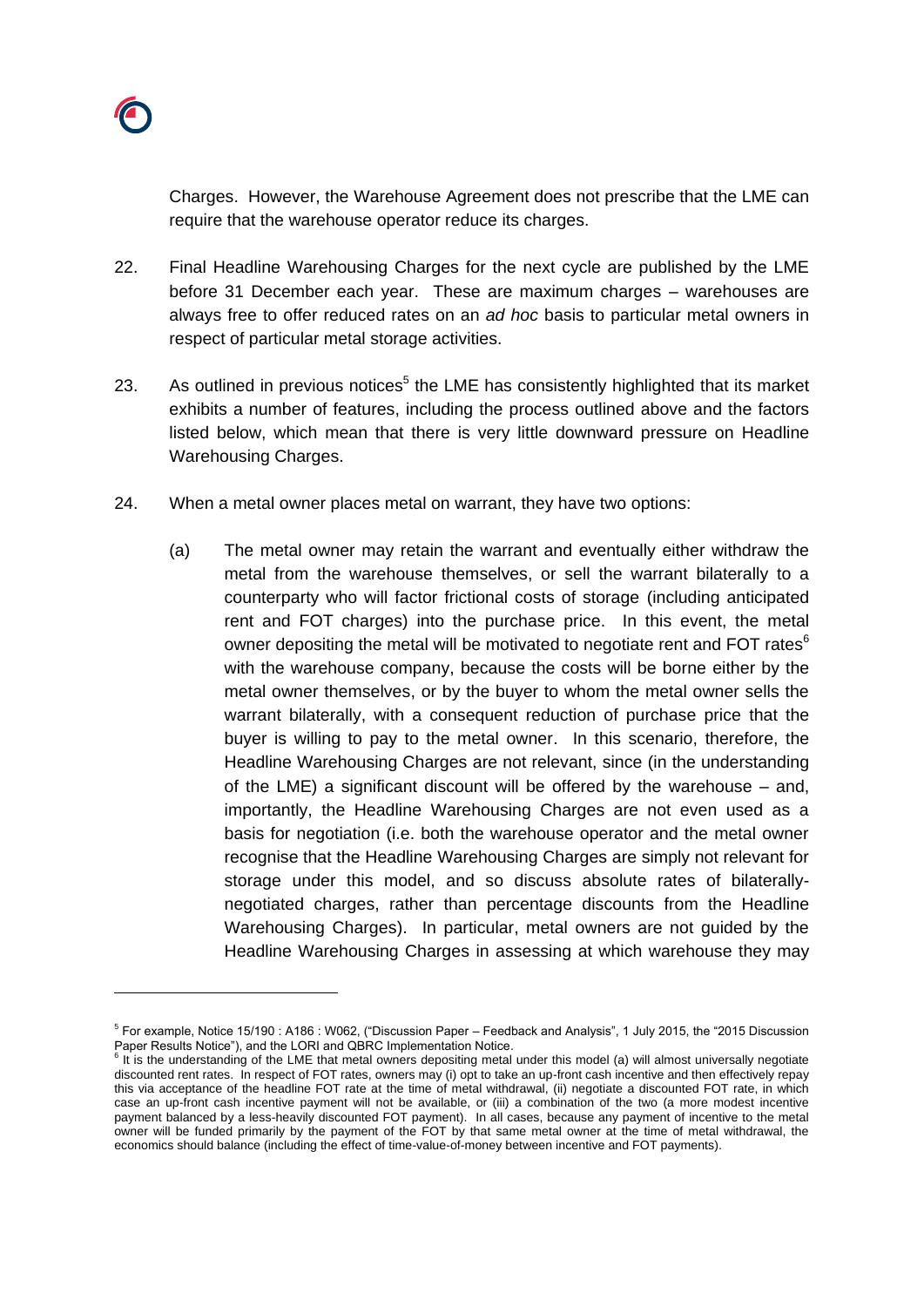achieve the lowest bilateral charges – just because a warehouse has relatively high Headline Warehousing Charges, this does not indicate that it will be in any way uncompetitive in negotiating relatively low (and hence attractive) bilateral storage rates.

- (b) The metal owner may sell the warrant through the Exchange. Under this model, the metal owner will keep the metal in the warehouse for some period of time, and subsequently sell the metal on the LME (after which the metal may change hands a number of times before it is eventually withdrawn from the warehouse). In this case, the metal owner only bears the cost of storage prior to delivering the warrant on the LME, because the LME delivery mechanism has no adjustment to give credit to warrants which are subject to more advantageous (i.e. lower) storage costs<sup>7</sup>. Because negotiating lower post-delivery rent and / or FOT rates for the particular metal being sold on the LME would not affect the price achieved on the LME, the metal owner has no motivation to negotiate rent and FOT rates with the warehouse company, and will generally be content for the warehouse to levy its Headline Warehousing Charges on the new owner. Instead, the LME understands that it has become common practice for warehouse operators to offer financial incentives to metal owners to attract load-in of metal. These incentives are funded by the anticipated rent and FOT paid (at the rates set by the Headline Warehousing Charges) by the subsequent acquiror(s) of the warrant on the LME.
- <span id="page-7-0"></span>25. A warehouse operator looking to offer an incentive to a depositor of metal will generally model the expected economics arising from that metal during its time in the warehouse. Such economics will be a combination of (i) the expected rent, based on the daily rent level multiplied by the number of days for which the new owner is expected to keep the metal in the warehouse, (ii) the FOT, which must be paid when the metal is eventually withdrawn (although at an unknown future date, giving rise to a potential discounting effect), and (iii) other logistical and service charges which may be paid by the new owner. The expected "rest time" per item (i) has historically been increased by the presence of load-out queues at certain warehouses, although the LME's actions to reduce the length of queues, and the forthcoming introduction of Queue-Based Rent Capping ("QBRC") which limits the rent chargeable in respect of metal sitting in queues, has significantly reduced this effect. Accordingly, the key charge in respect of setting incentives is now broadly FOT, given that this is an "exit barrier" which must be paid in order to withdraw any

 $^7$  The only adjustment mechanism is in respect of the accrual of historical rent, not the susceptibility of the warrant to a given level of Headline Warehousing Charges going forwards.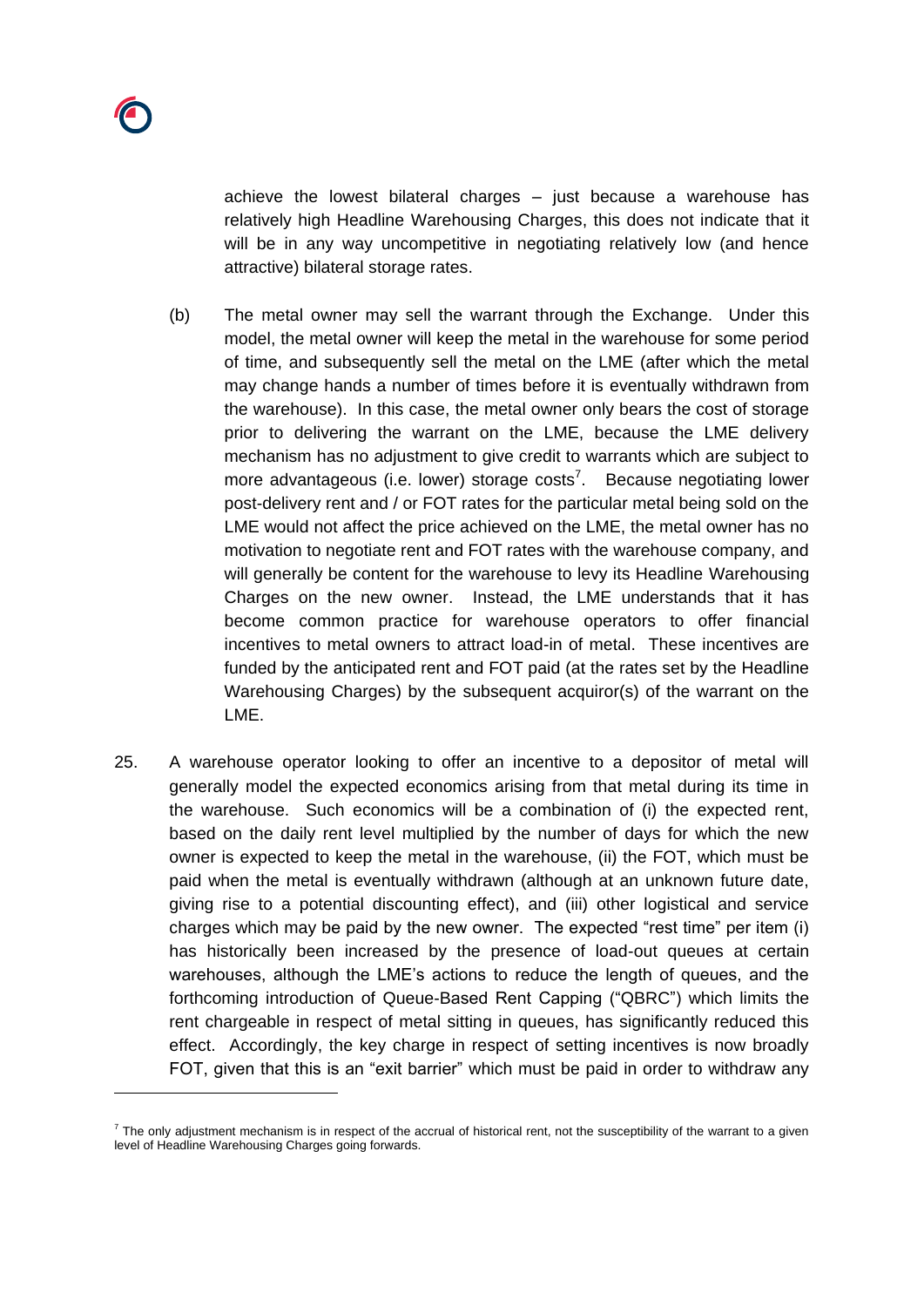metal from the warehouse. Furthermore, the effect of the FOT is to "lock in" high rents – because, in order to move metal to a lower-cost negotiated rent environment, the FOT must still be paid to the incumbent warehouse, which raises the frictional cost, and may result in metal owners continuing to pay higher rents, in order to avoid paying the high FOT in order to move storage location.

- 26. Because of the lack of downward pressure on Headline Warehousing Charges where the metal owner intends to deliver the warrant on the LME, the LME understands that warehouse companies compete on incentives offered, rather than Headline Warehousing Charges. Such incentives may take several forms, including free or discounted shipping, cash payments or below-cost storage of the metal in the period prior to its onward delivery by the original metal owner.
- 27. So, in summary, the party putting the metal on warrant with the intention of selling that warrant on the LME has no motivation to negotiate rents and FOT rates; in contrast, the subsequent acquiror of the warrant on the LME has no leverage over rents and FOT rates. Headline Warehousing Charges and incentive payments hence interact in a deterministic way, with high FOTs acting to lock in rents. The higher the rents and FOTs, the higher the financial incentives the warehouse operator can offer the metal owner. It is a self-reinforcing system. The large majority of metal loaded-in with the intention by the metal owner of eventual sale on the LME will be attracted, through the incentive mechanism, to warehouses which are able to offer high incentives (primarily, in the absence of queues, through high Headline Warehousing Charges).
- 28. The nature of the economic system, in the view of the LME, incentivises warehouse operators to increase their levels of Headline Warehousing Charges. In general, a charge-setting process exhibits a natural downward tension, because those businesses setting more competitive charges will tend to see a greater level of business. However, because in the LME system the levels represent maxima, setting high Headline Warehousing Charges in no way impacts the ability of a warehouse to compete for metal stored under model (a) above, in that the warehouse can simply offer discounted charges when asked by a metal owner looking to deposit metal and then withdraw it again in the future. However, under storage model (b), warehouses with higher Headline Warehousing Charges are able to offer greater levels of incentive, and hence are better-positioned to attract metal from owners looking to deposit metal and then sell such metal on the LME. Accordingly, economic feedback in the system acts to drive Headline Warehousing Charges upwards.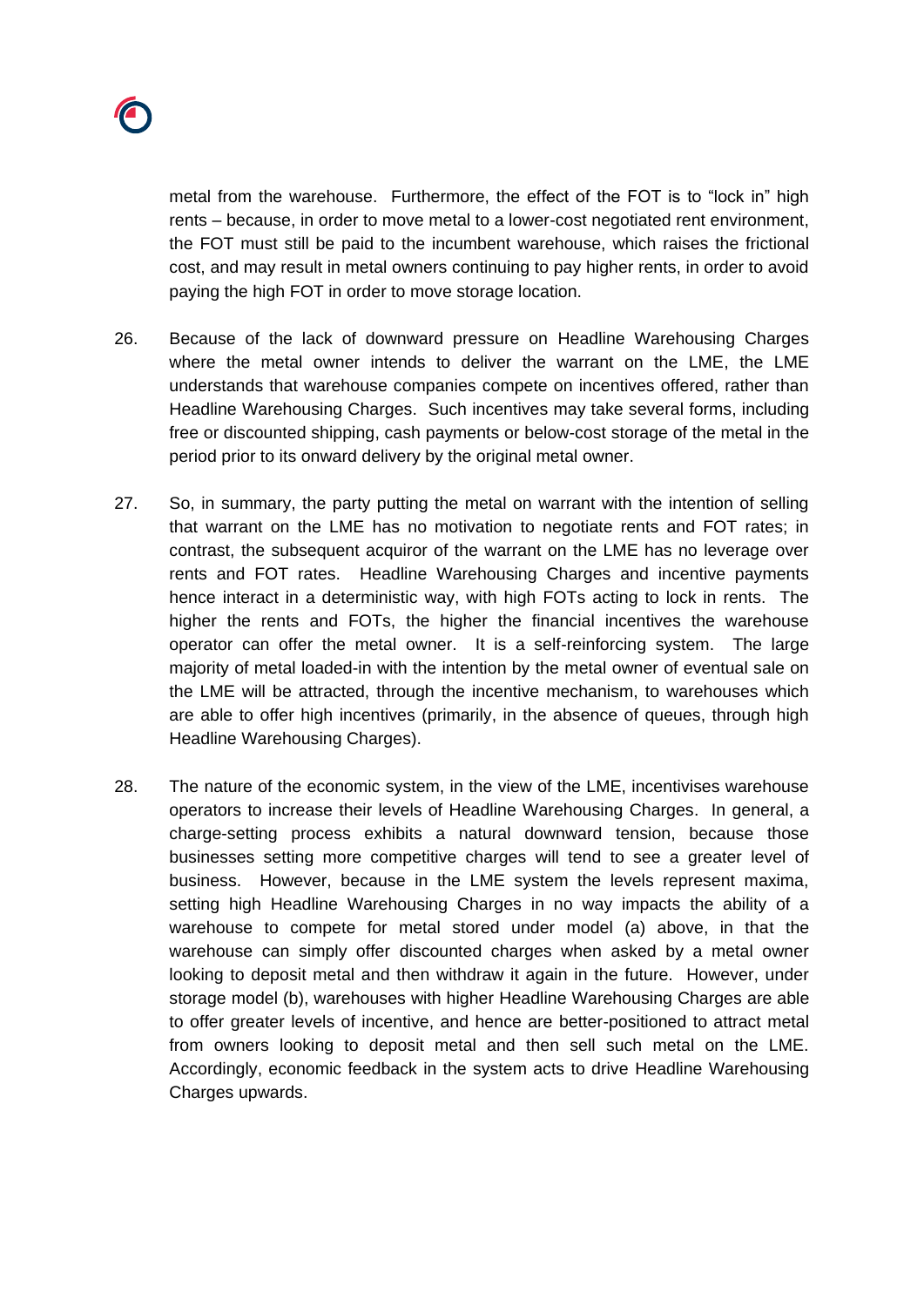

- <span id="page-9-0"></span>29. This effect is further accentuated by the competitive tension between warehouses. A warehouse submitting Headline Warehousing Charges for a given rent year will, in general, be concerned to ensure that such charges are as high as possible compared to competitors, given that this will enhance its ability to pay incentives and attract metal as set out above. If the warehouse submits lower Headline Warehousing Charges than competitors, it may find itself at a competitive disadvantage when sourcing metal, with such disadvantage lasting for the entire year, given that Headline Warehousing Charges cannot be increased intra-year. Accordingly, the inducement for charge-setting militates to "err on the upside" – in general, there is little downside to submitting Headline Warehousing Charges higher than those of peers, and significant downside to submitting charges lower than those of peers. Because the Headline Warehousing Charges are submitted by warehouses acting in isolation, with limited signalling mechanisms in the market, the logical outcome is one of an "upwards spiral". This effect is compounded year-onyear, whereby an operator which has submitted lower increases than peers for a given charge cycle may be economically disadvantaged in terms of sourcing metal, and then attempts to compensate by submitting an "adjusting" above-market increase the next year. This process of "leapfrog" carries a significant risk of an accelerating rate of increase over a period of several charge cycles.
- 30. There exists an additional concern with FOTs, in that warehouses offering relatively low levels of FOT will generally suffer greater outflows of metal, in comparison to warehouses with higher levels of FOT. This is due to the role of FOT as an "exit barrier", in that a buyer of metal taking receipt of a set of warrants through LME delivery, and looking to access some proportion of the underlying metal, will preferentially cancel warrants with lower FOT, as the frictional cost of withdrawal is lower. Indeed, even if the metal is not required for physical use, a buyer of the warrants may cancel metal in lower-FOT warehouses in order to move it to higher-FOT warehouses and benefit from the resultant incentive. This hence represents a further factor driving up Headline Warehousing Charges.
- <span id="page-9-1"></span>31. On the basis of the arguments above, it would at first glance seem that the LME warehouse network does not obey the general economic principle that offering goods or services at a lower price (in this case, at lower Headline Warehousing Charges) should, *ceteris paribus*, increase the demand for such services. However, the view of the LME is that Headline Warehousing Charges are simply not the venue in which competitive forces meet. Instead, the determining factor for metal owners looking to store metal and then withdraw it is the level of discounted charges offered by warehouse operators (in respect of which there is fierce competition and hence a downward force on prices, as would be expected), and the determining factor for metal owners looking to deposit metal and then sell on the LME is the level of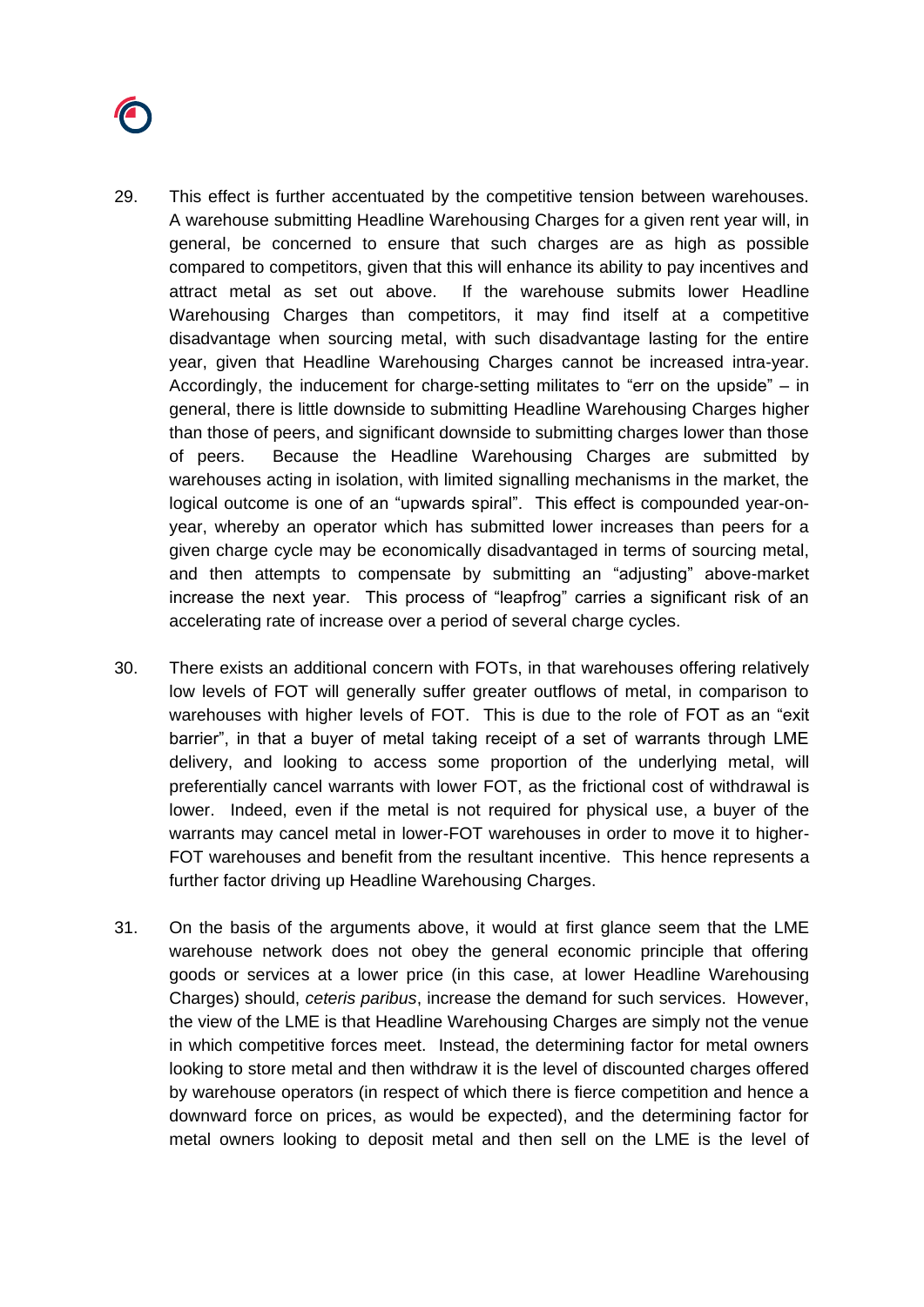

incentive (so in this context, metal owners are effectively sellers of the right to store their metal, and rationally accept the highest bid in respect of that right).

- <span id="page-10-1"></span>32. It should be noted that all LME warehouse operators also face a set of factors specific to their particular business model (e.g. long-term agreements for metal storage or captive flows of metal from parent organisations which do not necessarily require the payment of significant incentives, restricted access to financing which may constraint the regular payment of incentives) which results in each operator managing their operations to specific business models. Accordingly, it should not be supposed that all warehouse operators are motivated by precisely the same behaviours, and hence not all warehouses set Headline Warehousing Charges with precisely the same set of intentions.
- <span id="page-10-0"></span>33. However, there are a sufficient number of warehouse operators pursuing an incentive-led model of metal sourcing (funded by high Headline Warehousing Charges) that the highest observed Headline Warehousing Charges are driven by the analysis set out above. Because the LME market operates on the basis of "seller's option", a market participant delivering warrants in settlement of an LME contract will always look to deliver the "worst warrant" – which is likely to be the warrant with the most onerous conditions attached, particularly in respect of liability for the new owner of the warrant to pay high Headline Warehousing Charges in respect of the underlying metal.
- <span id="page-10-2"></span>34. Accordingly, the clear net effect is one of an environment where Headline Warehousing Charges are substantially higher than the true economic cost of delivering the storage and logistical services to which these charges relate. This has, in the view of the LME, three core undesirable effects:
	- (a) Those taking delivery of warrants on the LME market may, because of the Headline Warehousing Charges, pay a set of charges (rent and FOT) in respect of metal storage and withdrawal which is higher than would be justified by the cost of providing these services, and is higher than which would be encountered if sourcing the metal through a different procurement route. While, as set out below, the majority of those taking warrant delivery on the LME market are likely to be professional merchants who will have adjusted for such frictional costs in their economic modelling, it remains the fact that one of the LME's functions is to provide a "market of last resort" for those buying (and selling) metal. An unduly high logistical cost burden will naturally weaken the LME's ability to fulfil this role, and subject those using the market for this purpose to a greater frictional cost of usage than would be rational in a well-functioning economic system.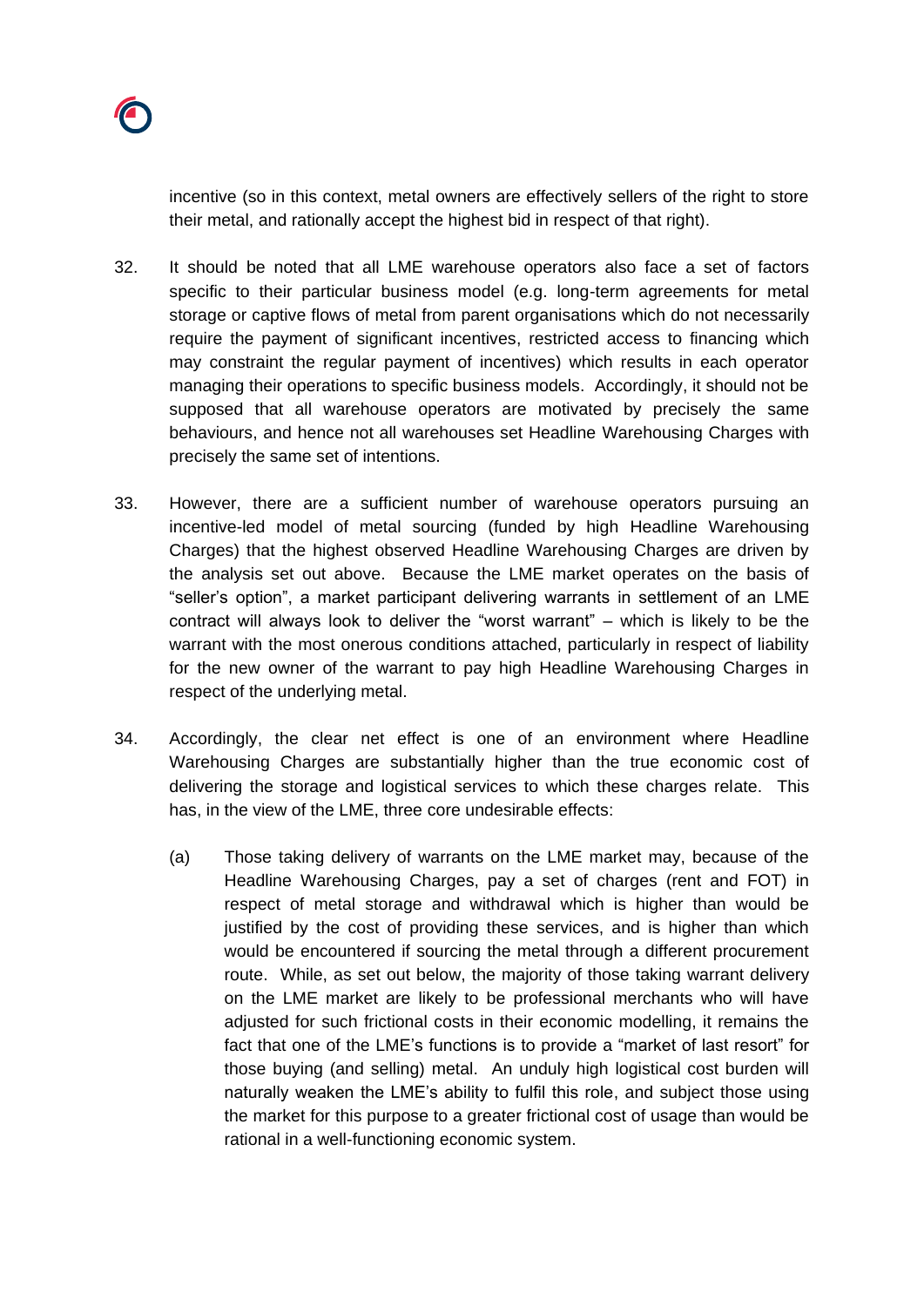

(b) In general, warrants on the LME market are taken in settlement by merchants, rather than by physical users. These merchants will factor in the logistical cost of accessing the metal they have purchased, and hence when bidding for metal on the LME market, will bid at a level below the "true" price of the metal, i.e. they will apply a discount equal to the logistical frictional costs of converting an LME warrant to metal which can be sold to an enduser (or alternatively, re-warranted with another warehouse in exchange for an incentive). Accordingly, the LME's cash price will generally trade at a discount to the "real-world" price of metal (which is typically observed by the market as the "real-world" price of metal trading at a premium to the LME cash price).

To a certain extent, this is unavoidable in a global physical delivery network – there will always exist a discount due to the fact that a warrant delivered on the LME may be in any LME Delivery Point, and of any LME-recognised brand or shape. Historically, the existence of queues has added further to the discounting effect – although, as set out above, the LME's reform programme is reducing queues, and consequently the impact of such queues on the LME price. However, the Headline Warehousing Charges have always been  $-$  and will continue to be  $-$  a significant driver of the discount embedded into the LME price, given that (as set out in paragraph [33\)](#page-10-0) the warrants with the highest Headline Warehousing Charges will generally be seen in settlement, and hence drive the LME price. In particular, the FOT represents effectively a dollar-for-dollar discount, given that – in order to convert an LME warrant (representing the LME price) into readily-accessible metal (representing the "real-world" price), the FOT must be paid.

The fact that a greater proportion of the "real-world" price is thus represented by the premium, rather than the LME cash price, is problematic for both the market and the LME. In general, the market will hedge its exposure to metals prices by hedging the LME price. Although risk-management products do exist to hedge the premium, this is generally more expensive for users given the less liquid nature of the market. Accordingly, premium price discovery is generally conducted via survey pricing, which is viewed by certain segments of the market as less robust and reliable than the physical price discovery for the core LME contract<sup>8</sup>. Accordingly, the LME believes it is a valid target, in order to ensure the reliability and integrity of the LME's price discovery arrangements and thus the orderliness of the market, that the

<sup>&</sup>lt;sup>8</sup> Although the LME offers a physically-settled regional premium contract for aluminium, this has yet to gain traction in the market.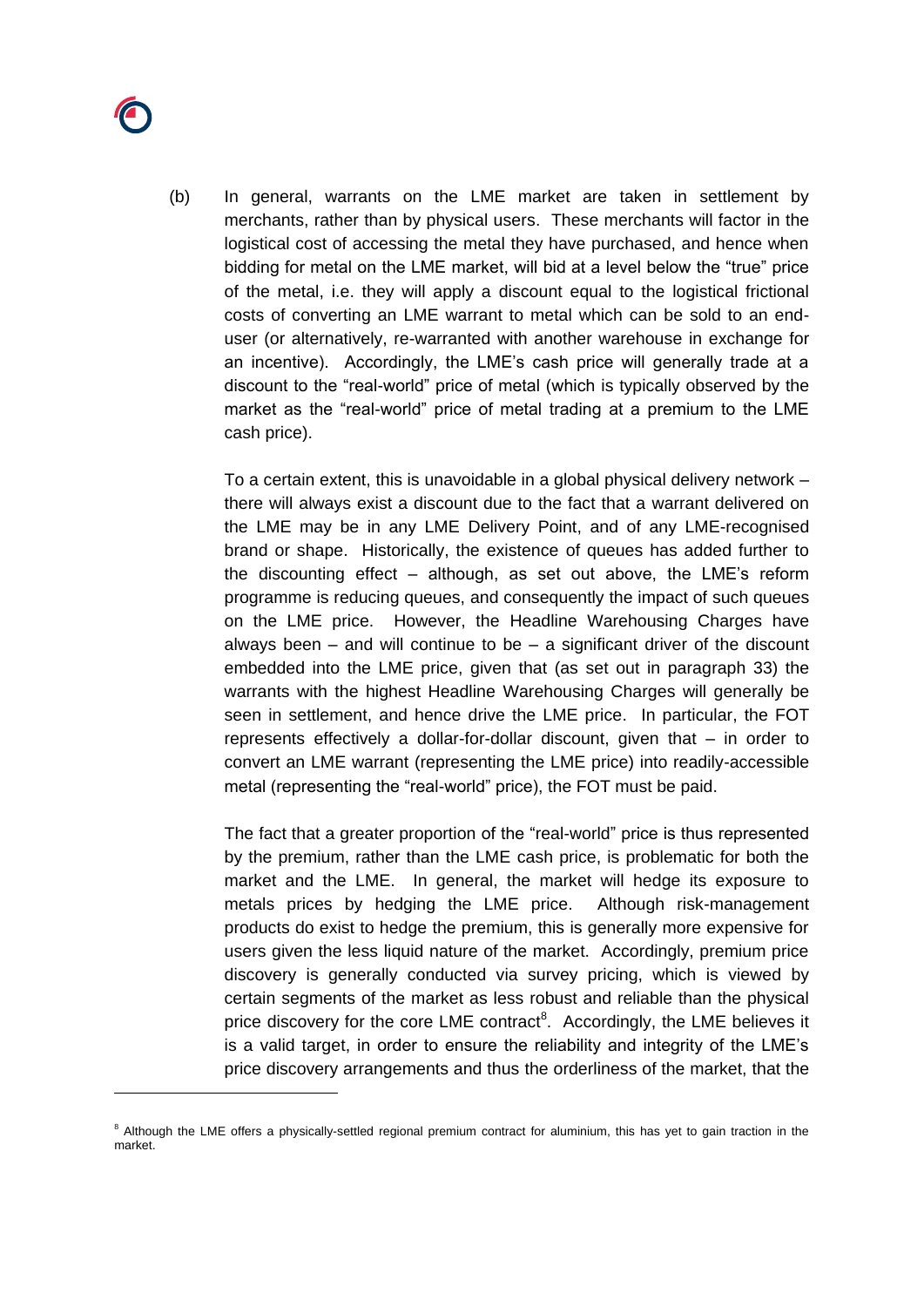

proportion of the market premium caused by technical market factors (queues and Headline Warehousing Charges) and the changes in the level of that premium are reduced as much as possible, while respecting the fact that fundamental market factors (in particular, regional supply/demand imbalances) will validly give rise to regional premia.

(c) The level of Headline Warehousing Charges also represents a key tool used by warehouse operators to attract metal being deposited by owners who then intend to sell that metal on the LME, and hence (as set out further above) are looking for the highest level of incentive. While it is clearly open to any warehouse operator to set their Headline Warehousing Charges at the rate they consider most appropriate, certain warehouse operators have commented that there exists a fundamental conflict between their desire to support the LME ecosystem (which would militate for lower, more cost reflective, Headline Warehousing Charges, given the arguments set out above) and their need to avoid losing market share to their peers (which would militate for higher Headline Warehousing Charges).

## **Historical development and analysis of Headline Warehousing Charges**

- <span id="page-12-0"></span>35. The LME has previously noted the incidence of high $9$  Headline Warehousing Charges. In coming to the view that such rates are high, the LME has regard to three broad market observations:
	- (a) Year-on-year increases in the Headline Warehousing Charges. Over a number of years (and starting significantly before the emergence of queues at LME warehouses), such increases have been significantly above the rate of inflation. While it may be the case that, in a particular year, specific factors (such as the introduction of new rules by the LME) mandate higher rates of increase, the persistence of such increases over a period of several consecutive years suggests that Headline Warehousing Charges may be increasing at a faster rate than the underlying economic costs of providing the services to which they relate.

<sup>&</sup>lt;sup>9</sup> From this point, the Discussion Paper will use the term "high" to refer to Headline Warehousing Charges which have, in the view of the LME, diverged from the true economic cost of delivering the storage and logistical services to which these charges relate, and which may therefore be unfair to the customers on whom they are levied.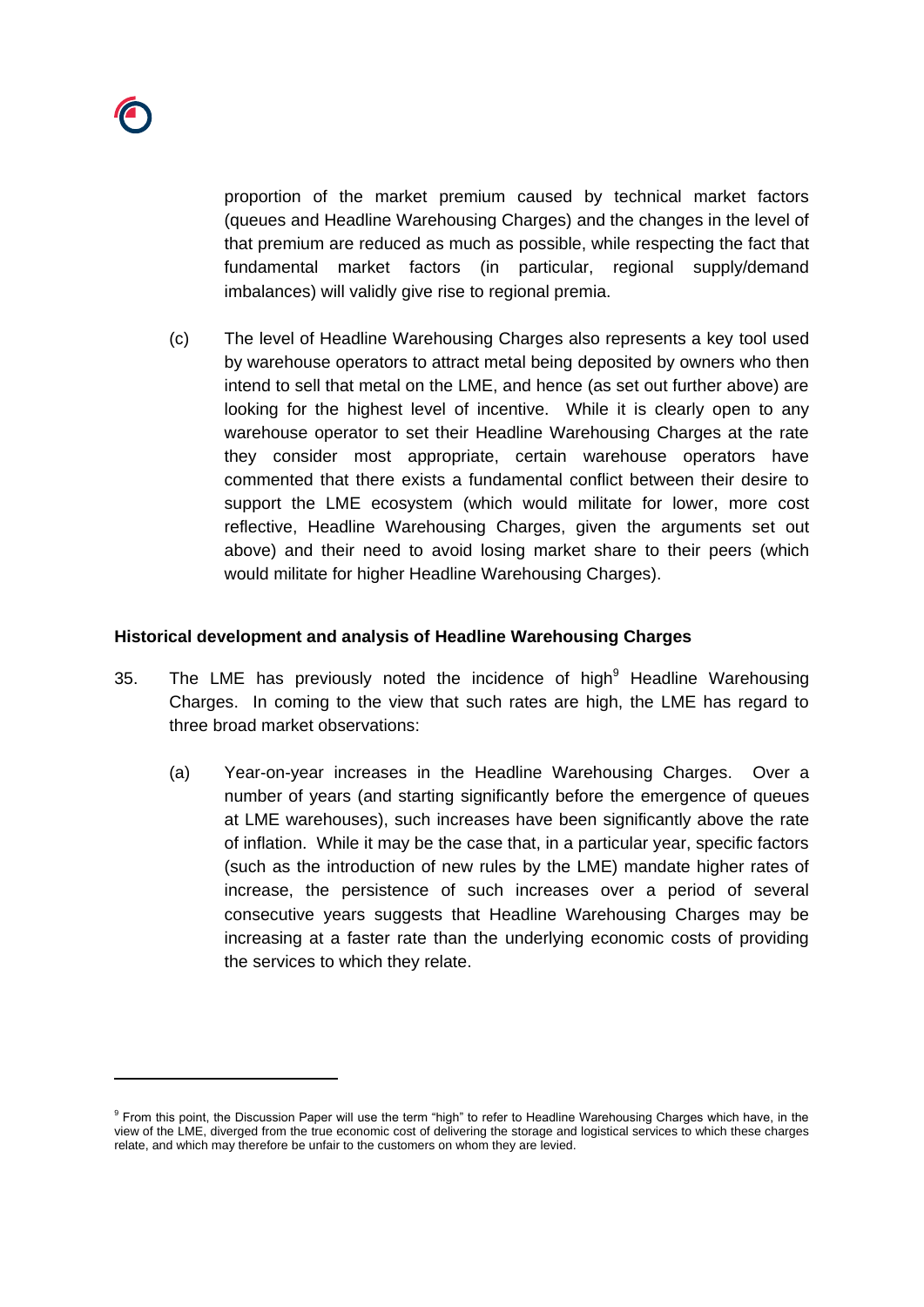







*Development of average FOT rate in certain key countries*

(b) Comparison between Headline Warehousing Charges and the rates charged to users on a bilaterally-negotiated basis. As set out further in paragraph [24\(b\),](#page-6-0) headline rates are generally only charged to metal owners who take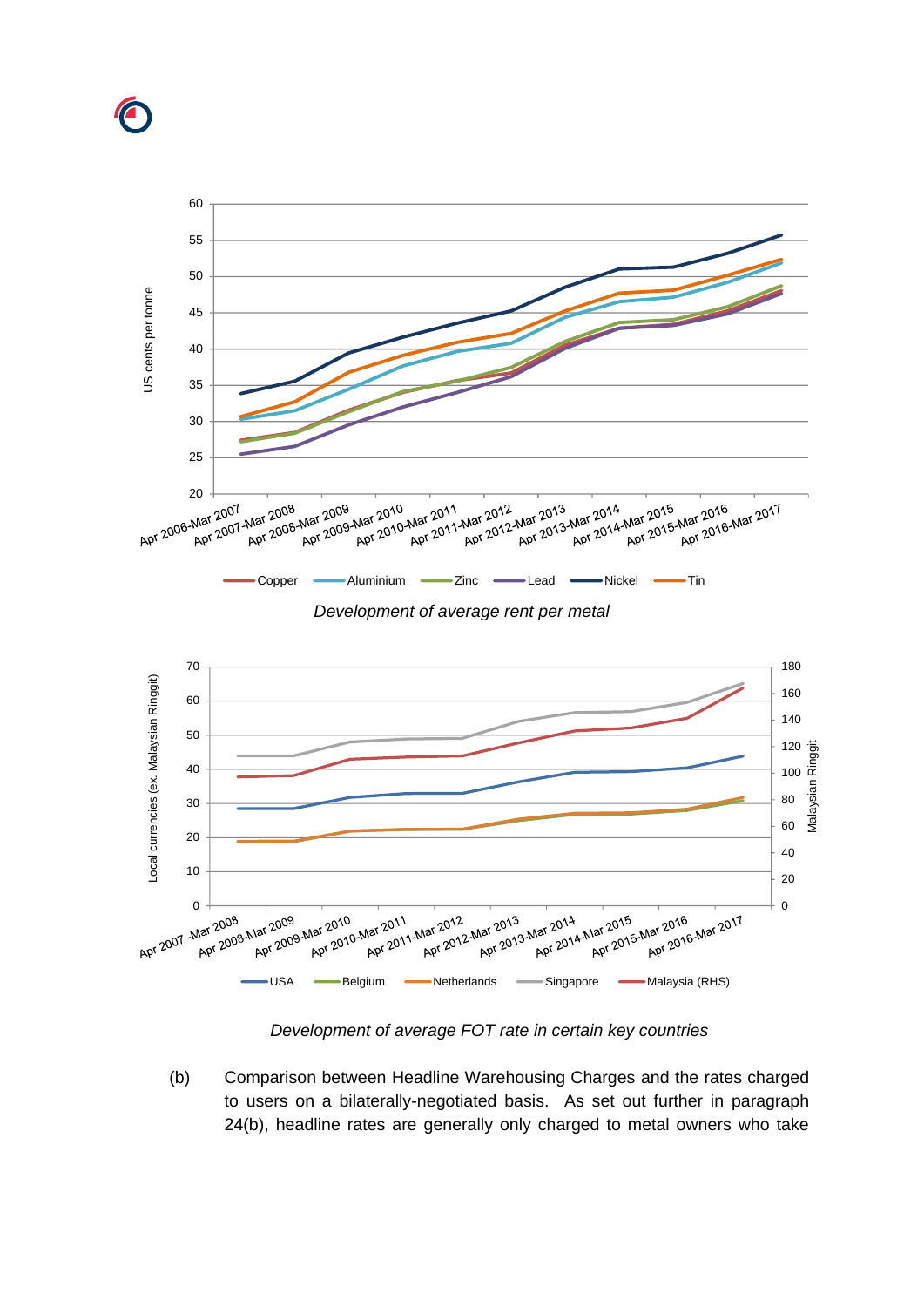delivery of warrants through the LME settlement process. If a metal owner places metal on-warrant and looks to withdraw that metal themselves, it is generally possible to negotiate significantly-reduced levels of rent and FOT. This may suggest that the headline rates are deliberately set at a high level to target metal owners who do not enjoy the bargaining power to negotiate economically-rational rates. Warehouses have not historically been obligated to report such negotiated rates to the  $LME^{10}$ , but the LME's anecdotal experience has been that there exists a material divergence between headline and discounted rates.

The LME notes that there may be additional factors which would naturally cause discounted pricing levels to be lower than Headline Warehousing Charges. In particular, "rent deals" typically require the metal owner to commit to storage for a given period of time, allowing the warehouse greater visibility over future cashflows, and (in common with most economic systems) commanding a discount in exchange for a commitment to longer-term usage of the service.

Additionally, discounted pricing levels are generally offered in exchange for the storage of a large quantity of metal by a single owner, whereas the Headline Warehousing Charges may relate to storage or withdrawal of as little as one lot of metal. However, the issue of scale is further complicated by the LME's warehousing rules, and in particular the forthcoming introduction of QBRC – in this context, certain warehouses have noted that the storage of too great a quantity of metal by a given operator in a given location may give rise to scale dis-synergies, in that a simultaneous cancellation of a large quantity of metal by a number of parties<sup>11</sup> may give rise to load-out queues which, under QBRC, would represent a loss of revenue for the warehouse operator. It could further be argued that discounted rate storage can avoid certain of these issues, as the warehouse operator will likely enjoy greater visibility as to when the metal will be withdrawn (e.g. at the end of the "rent-deal" period), and can plan accordingly in respect of other metal.

The position of the LME remains that it intentionally licenses a large number of Delivery Points, such that warehouse operators may establish LME warehousing activities in a number of different locations, and hence avoid the

 $10$  An obligation of this nature took effect on 1 January 2016, and the first reports are due in April 2016.

<sup>&</sup>lt;sup>11</sup> In the event of cancellation by a single party, or multiple parties acting in concert, the warehouse operator would be protected by the anti-abuse provisions of QBRC.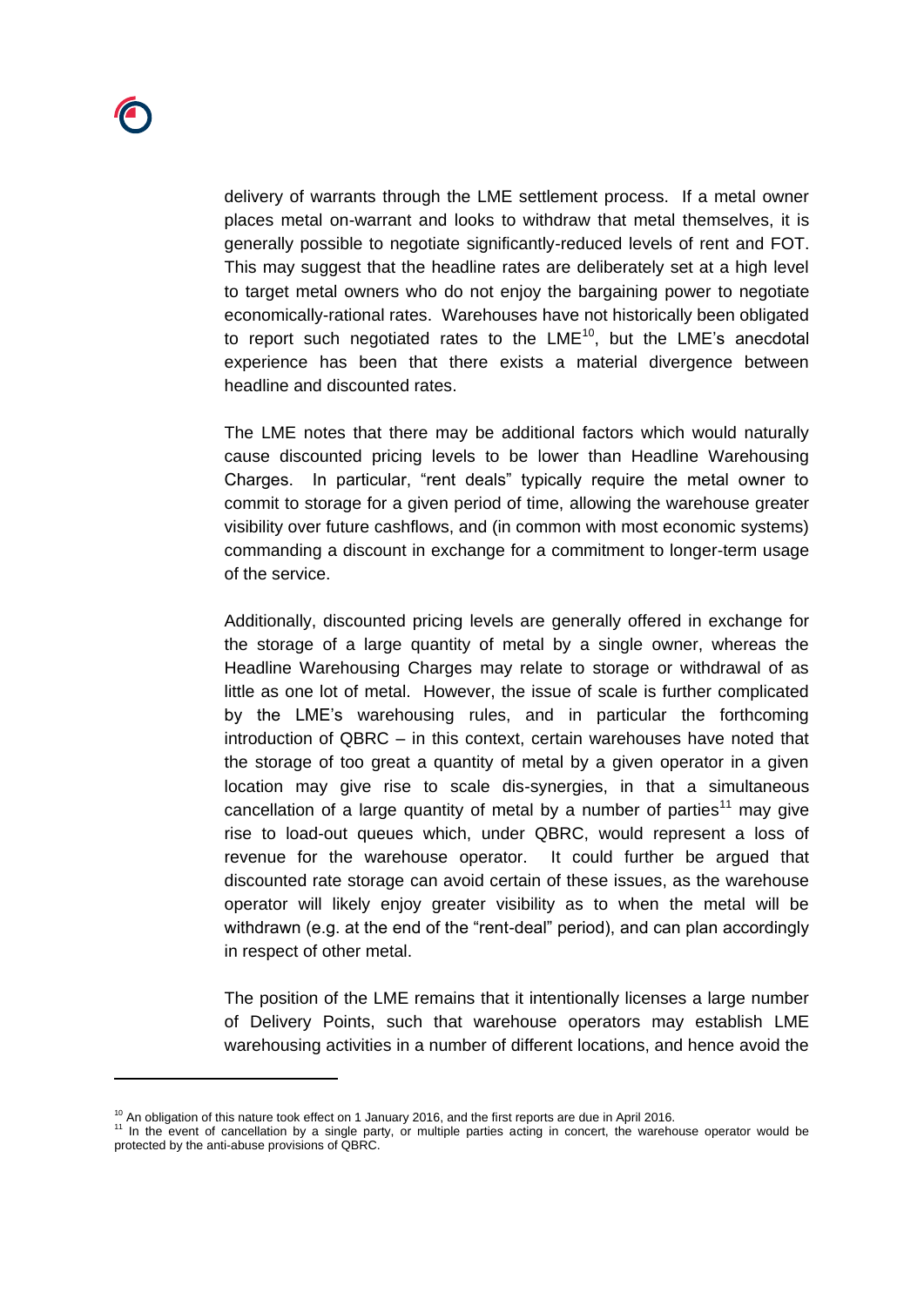need for any one location to become so large that it risks losing economics under QBRC. Arguably this may act to increase charges for LME vs. off-LME storage, as further set out below.

- (c) Comparison between Headline Warehousing Charges and the cost of offwarrant storage. Again, there is no obligation for warehouses to report offwarrant charge levels to the LME, but the LME's anecdotal experience suggests a significant disparity in pricing between LME and off-warrant charges. While the LME accepts that the obligations associated with LME warranting are greater (for example, the requirement for LME reporting, indoor storage, maintenance of a London agent, payment of the LME stock levy, compliance with LME load-out rates, the forthcoming introduction of QBRC etc), the LME is not convinced that this would account for the scale of observed divergence between the two sets of prices.
- 36. For those reasons, the LME is concerned that charges may be unreasonably high, a factor which could affect the LME's assurance to the FCA that its warehousing arrangements are operating in a way that enable it to satisfy its regulatory obligations. As a result, and as part of the 2013 consultation results<sup>12</sup>, the LME committed to investigate potential solutions to high charges, including capping Headline Warehousing Charges ("Charge-Capping", or "CC")<sup>13</sup>.
- 37. To honour its commitment in the 2013 Consultation Results, the LME undertook a review of the scope of the LME's powers under competition law to cap Headline Warehousing Charges, and published the summary of this review as the Annex to the 2015 Discussion Paper.
- 38. Ultimately, the LME decided to adopt a "wait and see" approach to CC, reserving the right to implement the measure in the future should the structural issues caused by high Headline Warehousing Charges and incentives persist, rather than progressing with the implementation in the immediate term. This was in consideration of a number of factors, including (but not limited to): (a) the high level of litigation and investigation risk associated with such a measure and the potentially disruptive effect such litigation or investigation could have on the market; (b) the LME's recognition of the market preference for time to allow existing reform to take effect

<sup>&</sup>lt;sup>12</sup> See Notice 13/326 : A312 : W125 "Result of Consultation on Changes to LME Policy Regarding the Approval of Warehouses in Relation to Delivery Out Rates", 7 November 2013 (the "2013 Consultation Results Notice") and attached Consultation Report (the "2013 Consultation Report"), together the "2013 Consultation Results".<br><sup>13</sup> The charge-capping approach was chosen for investigation since it had been the most common suggestion received to the

<sup>2013</sup> Consultation as to how the problem of high Headline Warehousing Charges could be addressed. However, the LME has not yet reached a view as to whether charge-capping is the only approach capable of addressing this issue, as further set out in this Discussion Paper.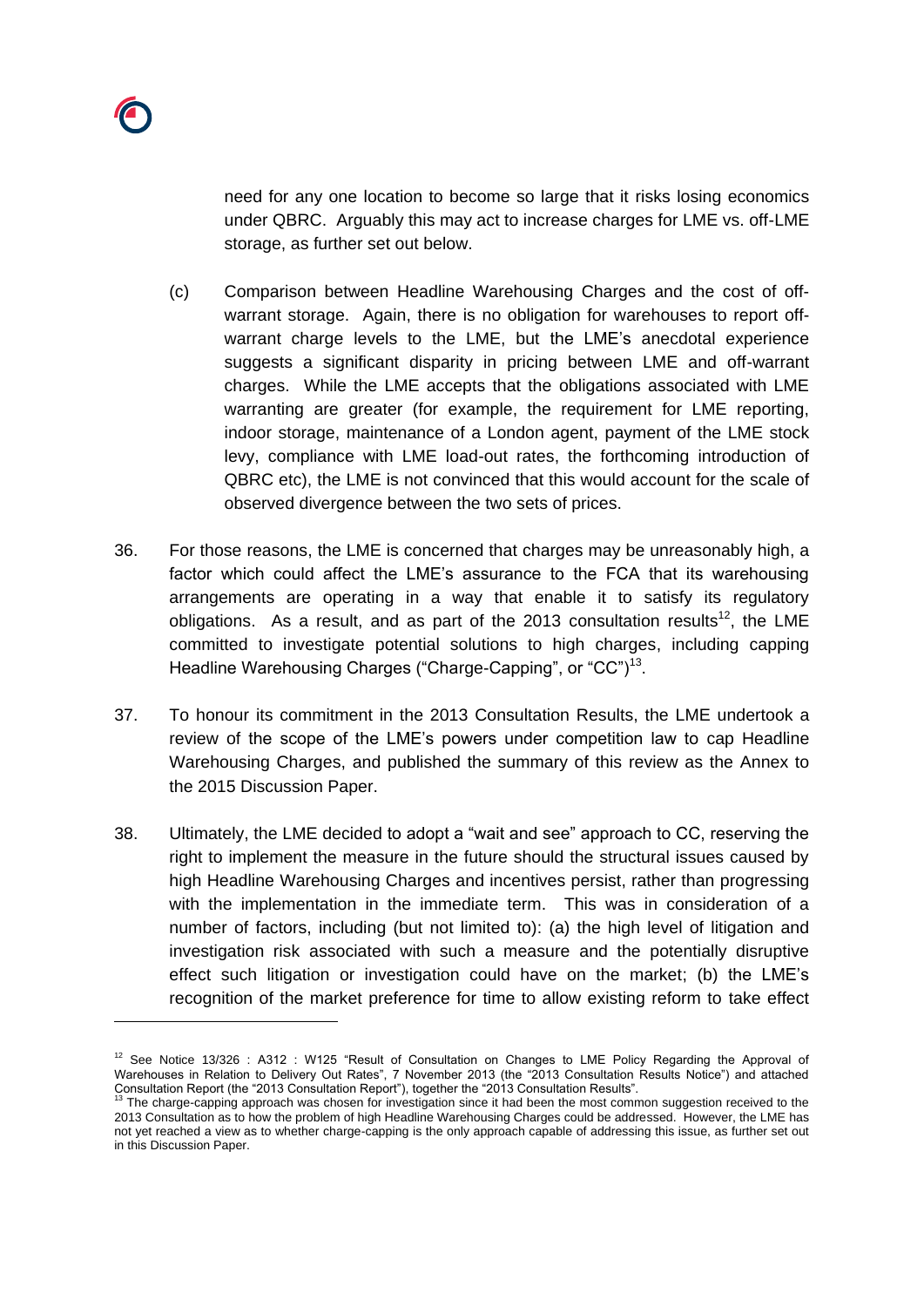

before assessing the need for further change; (c) recognition that warehouse operators had shown restraint in recent years when setting Headline Warehousing Charges (see paragraph [40\)](#page-16-0); and (d) the LME's preference to allow its warehouse operators to set the rates for their businesses themselves.

39. Given the evolving market context outlined below, however, the LME now believes that it is appropriate to further explore its options to address high Headline Warehousing Charges.

#### **Recent developments in respect of Headline Warehousing Charges**

<span id="page-16-0"></span>40. Headline Warehousing Charges have increased significantly in recent years. Charge increases from 2012-2013<sup>14</sup> to 2013-2014 were 7% for rent and 8% for FOT (computed as a stock-weighted average to accurately reflect the real financial  $implications<sup>15</sup>$ . Following a call for voluntary restraint in respect of rate rises from the LME, for 2013-2014 to 2014-2015 the rate rises decreased to 3% and 2% respectively. From 2014-2015 to 2015-2016 charge increases were again 3% and 2% respectively. Most recently, however, and as illustrated by the graphs below, the stock-weighted averages for Headline Warehousing Charges submitted for the 2016-2017 cycle were significantly higher than in respect of the previous two cycles, being 10% for rents and 12% for FOTs.

<sup>&</sup>lt;sup>14</sup> Years relate to rent cycles i.e. 1 April of the first year to 30 March of the second year.

<sup>&</sup>lt;sup>15</sup> For more detailed notes on the calculation methodology, interested parties are referred to Notice 15/410 : A397 : W138 ("Rent and FOT charges 1 April 2016-31 March 2017", 30 December 2015, the "Initial 2016-2017 Charges Notice"). Note in particular that stock-weighted averages are recalculated each year based on updated stocks and exchange rates (in the case of FOTs), and hence restated levels may not be the same as the figure for the same period when analysed in the previous year.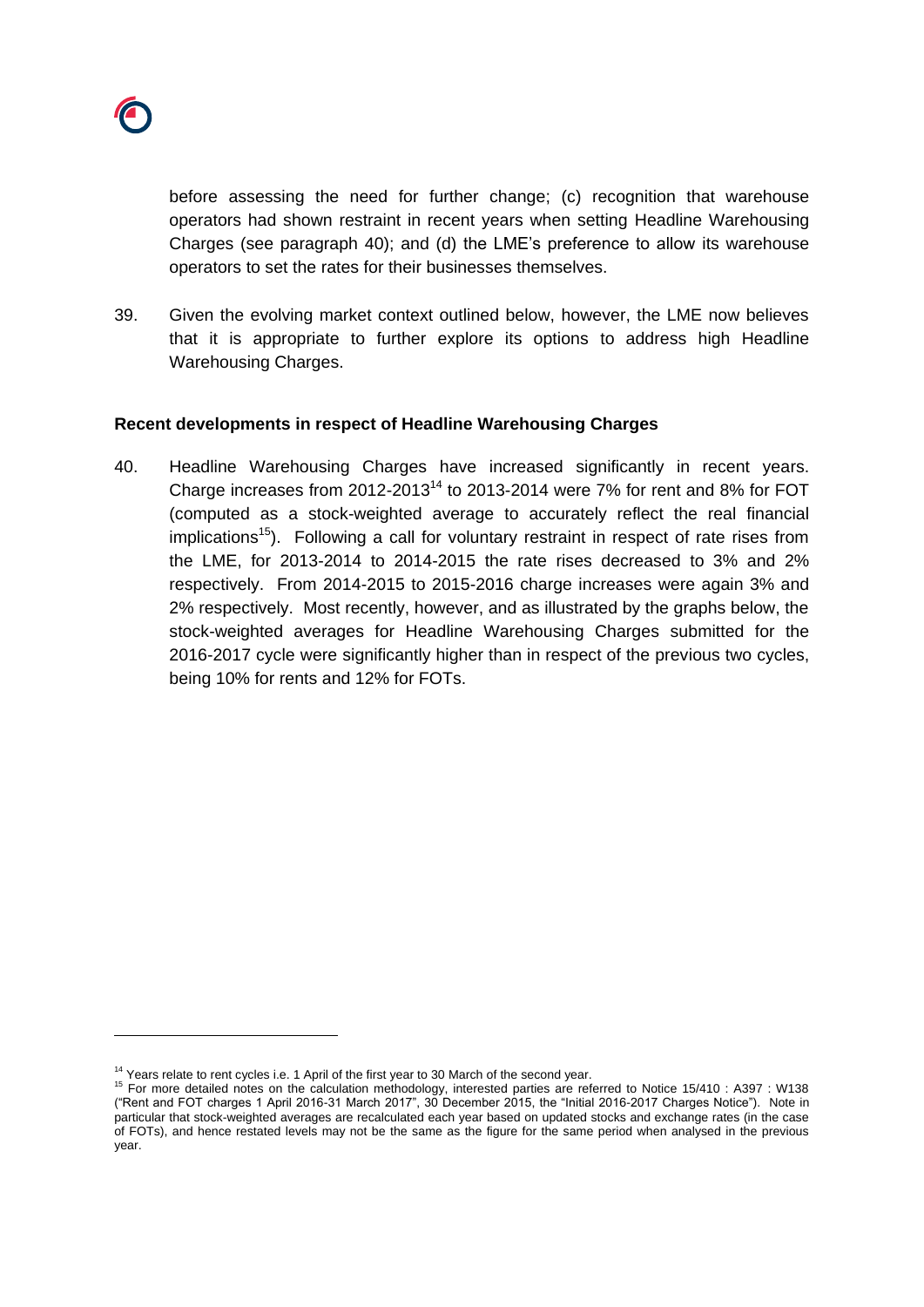



*Stock-weighted rent and FOT increases over recent years<sup>12</sup>*

- 41. The LME has always noted (e.g. in paragraphs 46(e) and 111 of the 2015 Discussion Paper), that one effect of warehouse reform may be to cause warehouse operators to increase charges – and the LME does not dispute that certain of its rule changes do place greater burdens on warehouse operators.
- 42. However, in the view of the LME, the levels submitted by LME-listed warehouse operators for 2016-2017 did not appear to be based on objective economic factors, even considering that 2015 saw the implementation, or announcement of future implementation, of significant levels of reform to the LME warehouse network. While this would suggest that a greater-than-inflation charge increase would be justified, as set out in paragraph [35,](#page-12-0) the LME believes that Headline Warehousing Charges have been, for many years, high compared to all relevant market comparators. Accordingly, the impact of high percentage increases applied to already-inflated price levels suggests that the absolute Headline Warehousing Charges are disproportionately high. Although the LME employed its powers to query the economic rationale for such charges as set out in paragraph [21](#page-5-1) above, this did not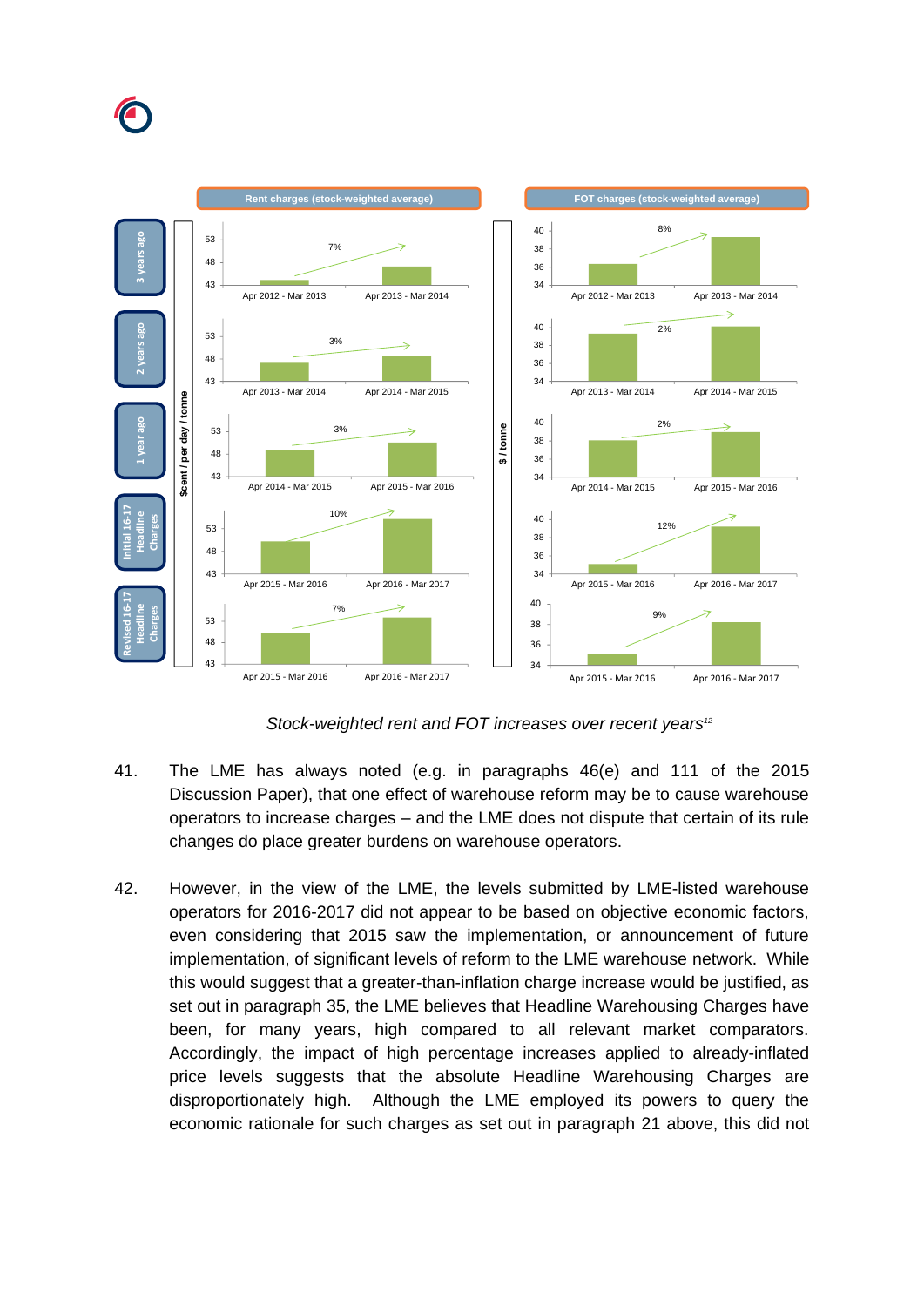

materially change the nature of the submissions, which were eventually published in the Initial 2016-2017 Charges Notice.

- 43. The level of increase caused concern for metal owners, and specifically those owners buying metal on the LME market, and hence more likely to pay the Headline Warehousing Charges stipulated by the warehouse. In particular, metal owners subjected to load-out queues (and hence compelled to pay daily rent while waiting to withdraw metal from the warehouse) were particularly aggrieved, although the LME would note that the introduction of QBRC will provide offsetting relief to a number of such metal owners. However, metal owners with load-out slots scheduled after the introduction of the new charges (1 April 2016) and before the offsetting impact of QBRC (broadly during June 2016) would indeed be subjected to a greater level of charges.
- <span id="page-18-0"></span>44. Furthermore, certain warehouses commented specifically on the disparity in charge levels submitted for the 2016-2017 rent cycle. In particular, certain warehouses were of the opinion that they had demonstrated restraint in the setting of charges, and that the fact that others had not done so had placed those showing restraint at a competitive disadvantage. While it is clearly for each warehouse operator to arrive independently at the assessment of appropriate charges, there exist significant perverse incentives in that those operators submitting the highest levels of charge increase (even if not objectively justified by economic factors) will enjoy a competitive advantage in terms of the ability to pay incentives and source metal, as further set out in paragraph [29](#page-9-0) above.
- 45. As a result, the LME believed that these extraordinary circumstances justified action, and announced<sup>16</sup> that the LME would re-open the Headline Warehousing Charges submission window for a two week period for downward modifications to 2016-2017 charges only.
- 46. This two week period closed on 19 February 2015, and the LME was pleased to announce on 29 February 2016 in the Revised 2016-2017 Charges Notice that two warehouse companies had taken advantage of the opportunity to reduce their Headline Warehousing Charges for the 2016-2017 period.
- <span id="page-18-1"></span>47. However, the LME was clear in the 2016 Charge Window Re-Opening Notice and the Revised 2016-2017 Charges Notice that such a re-opening would be an exceptional one-off event given the extraordinary circumstances, and that it did not

<sup>&</sup>lt;sup>16</sup> Via Notice 16/044 : A043 : W012 ("Re-opening of rent and FOT rate window for downward modification", 5 February 2016, the "2016 Charge Window Re-Opening Notice").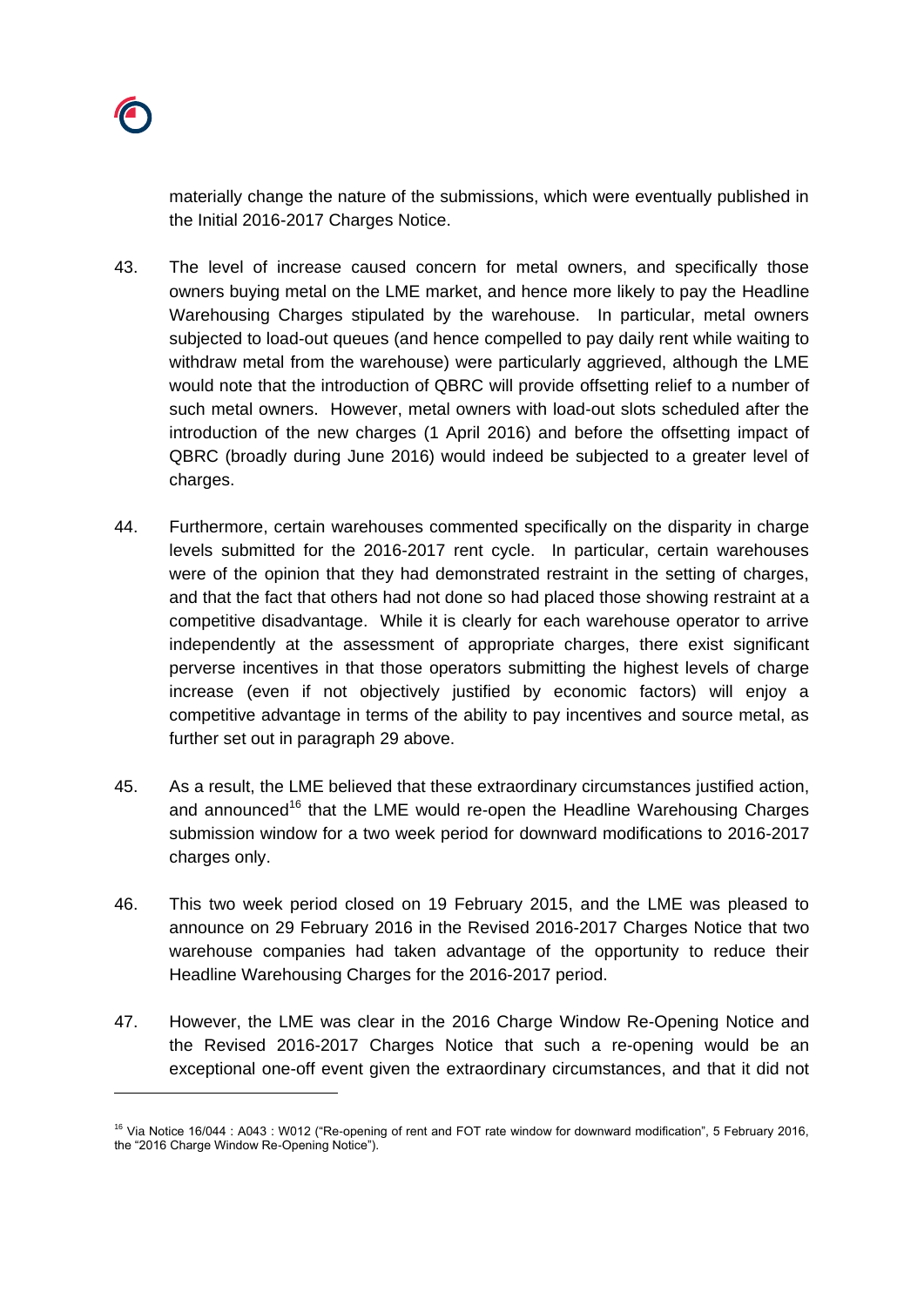

intend to repeat this process should the problem arise in future years, due not only to the market uncertainty engendered by such a process, but additionally because this solution does not address the underlying problem, namely that the market will remain susceptible to this issue while the LME does not have broader powers in respect of this issue. The LME has no reason to assume that, in the absence of any substantial change, the market will not encounter the same, or similar problem, during the next and / or future rate setting cycles, a factor which could affect its ability to provide an orderly market. Furthermore, it is highly likely that the chargesetting process for the 2017-2018 rent year will be particularly impacted, since warehouse operators who feel disadvantaged by the disparity in paragraph [44](#page-18-0) might submit large increases in order to avoid the possibility of again being "left behind", thus further accentuating the "upwards spiral" set out in paragraph [29.](#page-9-0)

48. As a result, in the Revised 2016-2017 Charges Notice, the LME concluded that it would, at a minimum, explore the possibilities for implementing a longer term solution to high charges. In making this commitment, the LME was mindful of the widely-held market view that the LME warehousing network has been the subject of considerable reform activity, and that it would be preferable to avoid further reform, particularly until the impact of current reform can be fully assessed. Furthermore, the LME notes the argument that issues in respect of Headline Warehousing Charges may resolve themselves over the coming years as the effect of warehouse reform beds-in<sup>17</sup>. However, in the view of the LME, the market concerns expressed around the 2016-2017 charge-setting process necessitate at least the investigation of further action to address these issues.

**Discussion Point 1: Do you agree with the LME's proposition that (i) Headline Warehousing Charges are out-of-line with the economic cost of providing the services to which those charges relate, and thus out of line with both off-warrant and discounted LME rates, (ii) that such charges may be unfair to customers of the market, (iii) that this may have an impact on the quality of LME pricing, and (iv) that the mechanism by which charges are set leads to the danger of an increasing degree of disparity?**

 $17$  Although it should be noted that issues of high Headline Warehousing Charges have been a topic of LME market concern for a period of many years, and considerably predate the current warehousing reform initiatives.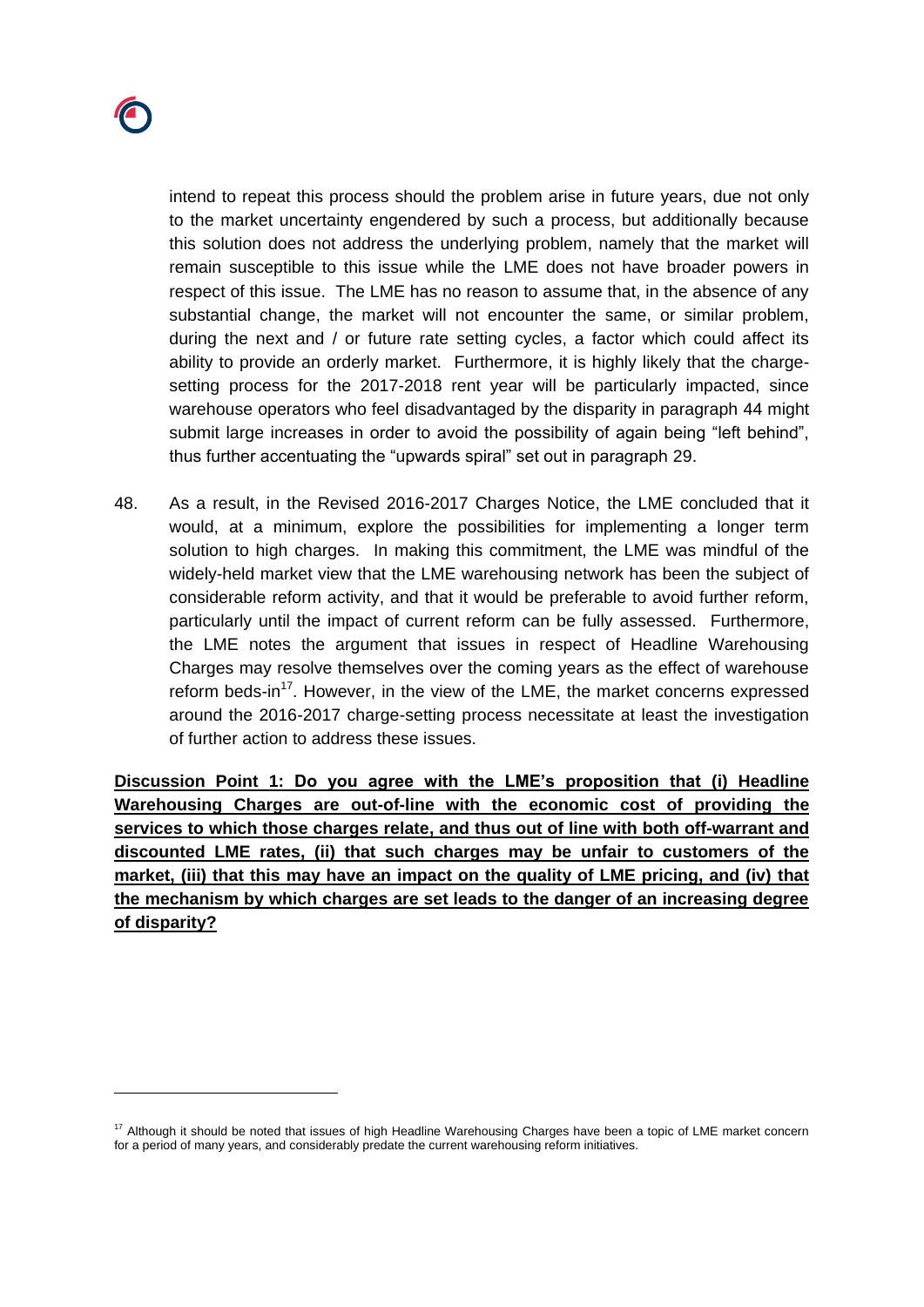

### **Existing LME powers**

- 49. A number of market participants have queried whether the LME already enjoys, under the Warehouse Agreement, the power to address high Headline Warehousing Charges.
- 50. Specifically, participants have pointed to two sections of the Warehouse Agreement within the broad section dealing with the proper functioning of the market. Firstly, Clause 9.3.1, which states (emphasis added):

*9.3.1 Warehouses play an important role in the markets in which the Exchange operates by ensuring, amongst other things, that Contracts are sufficiently anchored to the price of the underlying metal and that settlements are orderly. Warehouses must not prevent the proper functioning of the market, including by doing anything which may directly or indirectly constrain the liquidity and elasticity of stocks of metal under Warrant. In consequence, Warehouses must not, without limitation, (i) give Inducements that in the ordinary course may reasonably be considered to be exceptional, (ii) impose charges for depositing or withdrawing metals that in the ordinary course may reasonably be considered to be unreasonable, or (iii) delay unreasonably the receipt or despatch of metal, (save where unavoidable due to Force Majeure), where such behaviour may have, directly or indirectly, a manipulative, distortive or disorderly effect on the market. In the event that the Exchange considers that the conduct of a Warehouse indicates circumstances which may constitute Market Abuse, it is required to report this to the Financial Conduct Authority.*

and Clause 9.3.2<sup>18</sup> , which states*:*

*All Warehouses must periodically supply to the Exchange information relating to all Inducements paid to, or received from, third parties, and charges levied, for example, those for loading and unloading metal for Warrant purposes; in the form, and at the times, specified by the Exchange and set out on the Exchange's website from time to time. Further, a Warehouse must supply such information or clarifications on such information on request by the Exchange.*

51. It is argued that Clause 9.3.2 will provide the LME with evidence that discounted rates are being provided to metal owners, and that certain warehouses' Headline Warehousing Charges are so far out-of-line (both with observed discounted rates, but also with the Headline Warehousing Charges of peers) as to trigger the relevant

<sup>&</sup>lt;sup>18</sup> Note that this power only took effect on 1 January 2016, and reports will only be made for the first time in April 2016.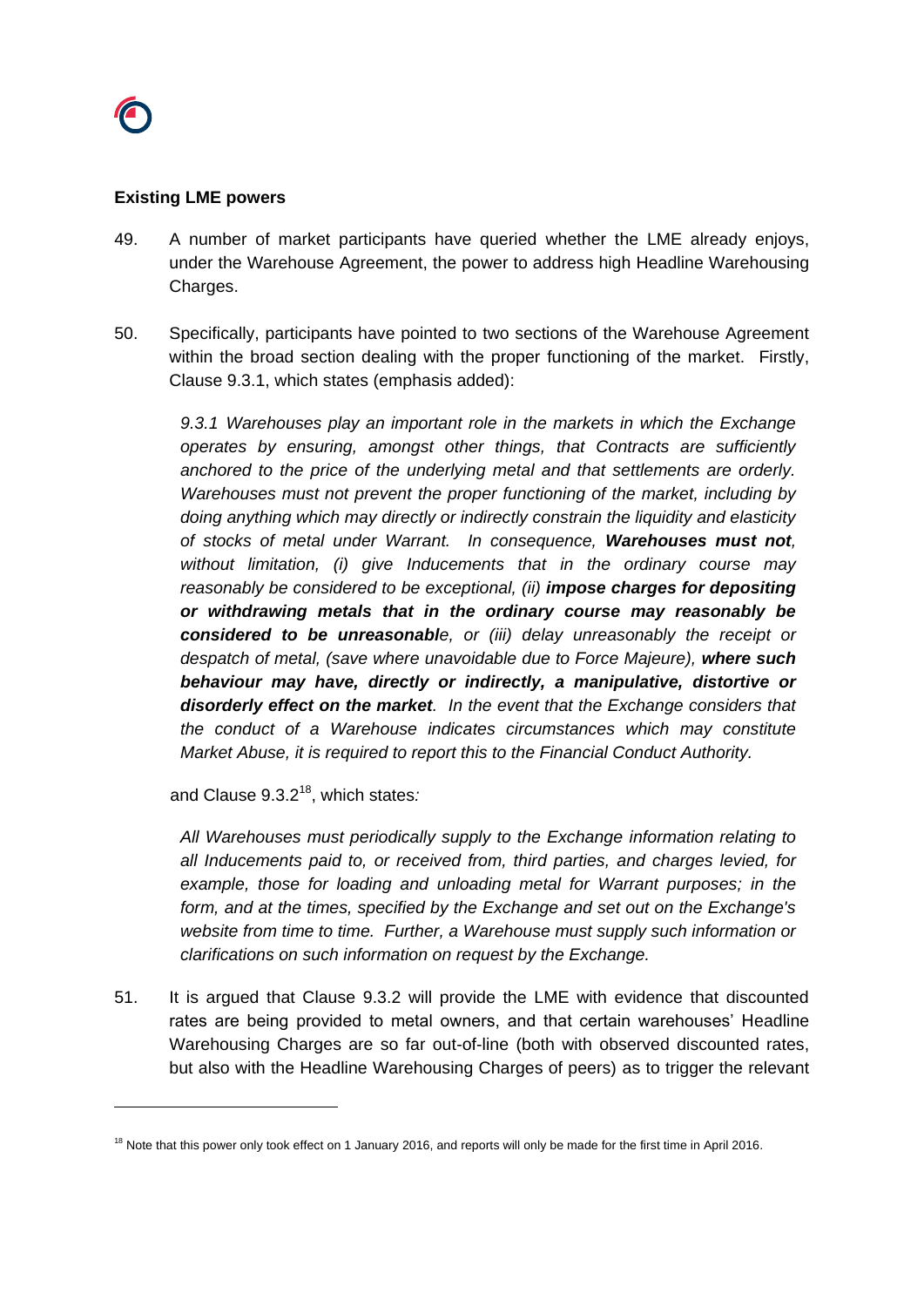test in Clause 9.3.1. If this interpretation is followed, then these clauses would arguably render further rule change unnecessary, and they should be used by the LME to address (for example) the levels of rent increase submitted by certain warehouse operators for the 2016-2017 rent cycle.

- <span id="page-21-0"></span>52. The LME, while recognising this argument, is concerned that:
	- (a) relying solely upon Clause 9.3.1 as a potential remedy would likely not provide a timely resolution to the issue of unfair charges, as the matter may not be resolved until any disciplinary process was concluded, as well as any potential challenge to a decision made by the LME. By the time any decision was reached the charges in question could be obsolete along with the precedential value of any decision made with regards to them; and
	- (b) any decisions made by the LME using Clause 9.3.1 would not necessarily provide a precedent for application to other warehouses. Investigations are confidential in nature and any decision made would arguably be dependent on the prevailing facts and law at the time. This could potentially lead to differing outcomes for different warehouses and a lack of certainty and visibility for the market on the appropriate level of charges.
- <span id="page-21-1"></span>53. While noting that there are instances where Clause 9.3.1 may be appropriately used to address unreasonable charges levied by multiple warehouses, the LME believes that Clause 9.3.1 is generally more appropriately used to address instances of individual warehouses levying unreasonable charges, rather than it being used as a mechanism for effecting changes intended to have wider application in the market. Furthermore, the LME believes that it would be preferable, where possible, to include clear and unequivocal guidance as to the levels of acceptable charges, or otherwise introduce rules which give as much certainty to the market as possible as to what is permissible and what is not.
- 54. However, the LME accepts that other participants may not agree with this position, and as such, welcomes the views of the market as to whether these powers provide an appropriate remedy to the issue at hand.

**Discussion Point 2: Do you believe that the LME already holds, under the existing LME Warehouse Agreement, sufficient powers to address the issue of high Headline Warehousing Charges?**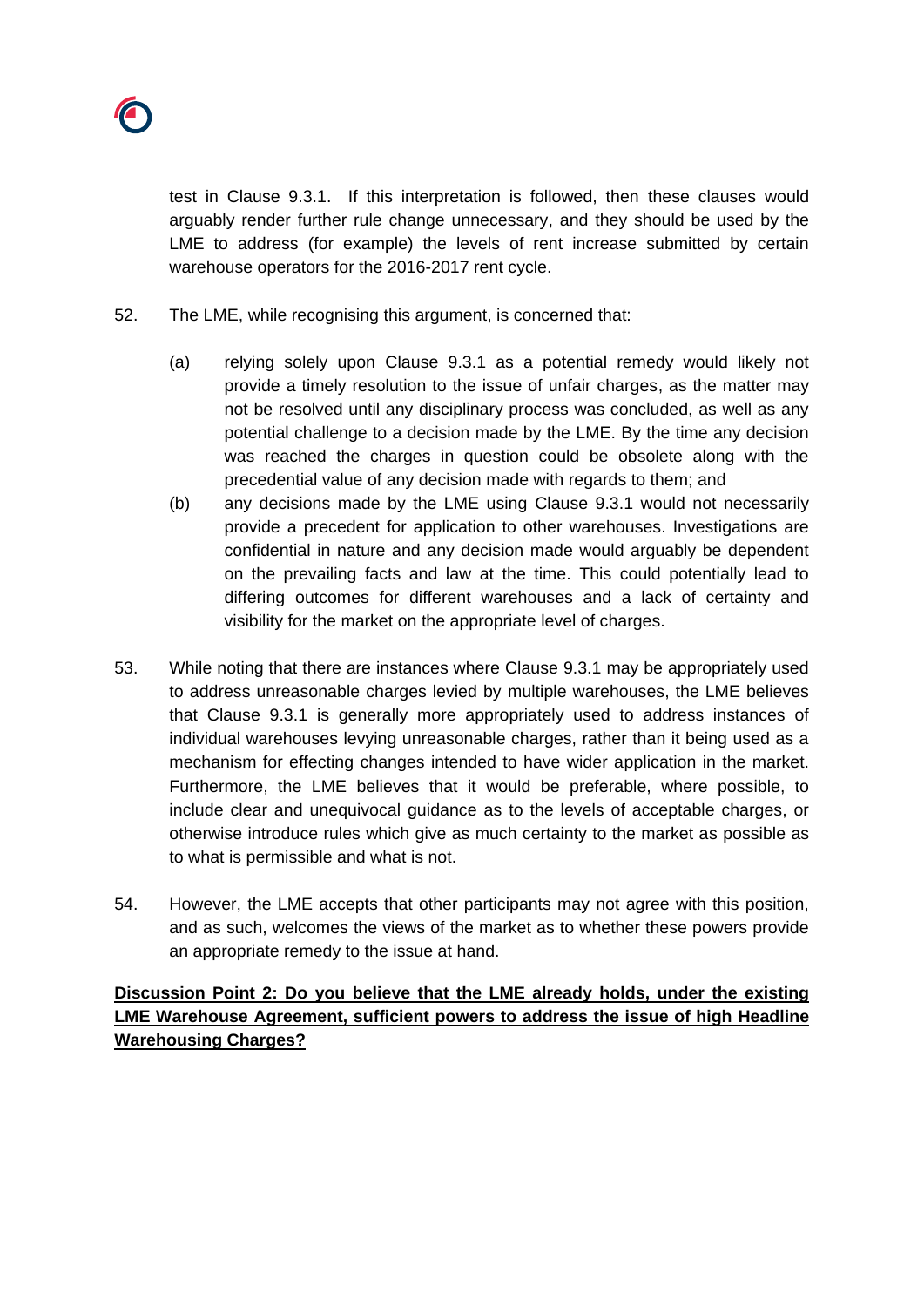## **Elements of this Discussion Paper**

- 55. If it is believed that (i) there exists an issue with high Headline Warehousing Charges, and (ii) that the LME does not currently have sufficient powers to address such an issue<sup>19</sup>, then the arguments set out above suggest that it is reasonable and rational for the LME to investigate its options for structural reform.
- <span id="page-22-1"></span>56. From an economic theory perspective, the key issues which appear to drive potential unfairness are as follows:
	- (a) A lack of charge-bargaining power on the part of certain market users, and in particular those users who have taken warrants through LME market delivery. The bargaining power of such a user is broadly limited to a potential to achieve slightly better rates of rent if committing to leave the metal in the warehouse for a given period of time – but such an agreement is likely only attractive to the metal owner because of the high costs of loading-out the metal (in terms of FOT payment) and finding truly low-cost storage; and/or
	- (b) Potential discriminatory behaviour in terms of prices and conditions offered to the "front-book" (high incentives or discounts offered to metal owners loading-in metal to warehouses) and the "back-book" (warrantholders)<sup>20</sup>; and/or
	- (c) A lack of price transparency, in that the Headline Warehousing Charges (i.e. the back-book charges) are published, while discounted rates and/or incentives (i.e. the front-book charges) are negotiated bilaterally and not published, even at an aggregate level.
- <span id="page-22-0"></span>57. Given the proposition above that the LME system provides an economic incentive for the high level and continued upward movement of Headline Warehousing Charges, it stands broadly to reason that there exist two alternative routes to address this issue:
	- (a) Modify the LME ecosystem such that the economic rationale for high charges and upward movement is broken. This would most likely involve enhanced

<sup>&</sup>lt;sup>19</sup> The LME's preliminary belief is that both of these propositions are true, but welcomes other views pursuant to Discussion Items 1 and 2.

 $20$  Here, 'front-book' and 'back-book' are used to describe different customer segments where dynamics of competition differ. Warehouses compete fiercely to win new customers to load into their warehouse – to write new front-book business. A customer that takes ownership of metal already in the warehouse, however, is part of the warehouse's existing or 'back-book' of business and typically gets given different terms.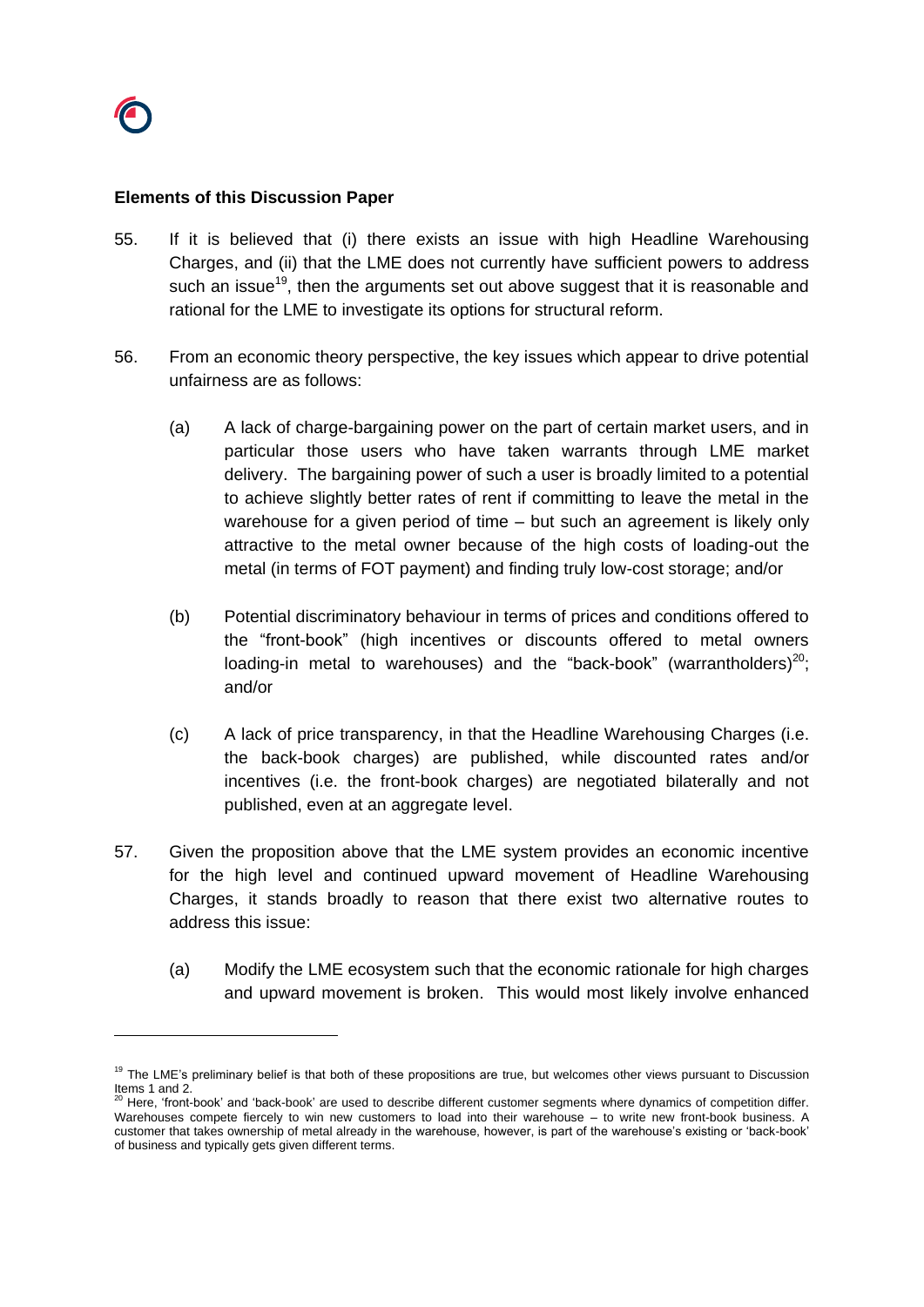

rights and/or protections for those in the back-book (i.e. takers of warrants through the LME settlement process), hence providing them with greater charge-bargaining power (supported by better price transparency into frontbook pricing), and reducing the discrimination they currently face compared to front-book customers; or

- (b) Accept that the economic incentive exists, but impose some form of exogenous limitation on the level of Headline Warehousing Charges. This would address discriminatory back-book charging by specifically limiting such charges to a level which was fair and reasonable (and closer to those offered to front-book customers).
- 58. This Discussion Paper puts forward a number of discussion items on which the LME wishes to test the views of the market (the "Discussion Items"). All the Discussion Items are possible adjuncts to existing reform, and relate to the issue under discussion; namely, potential amendments to the LME network designed to address structural issues around high Headline Warehousing Charges. The Discussion Items are as follows, with the first four belonging to group (b) in paragraph [57](#page-22-0) above, and the last belonging to group (a).
	- (a) Introduction of fixed term warehouse agreements ("FTAs") converting the LME Warehouse Agreement from an "in perpetuity" model to a "fixed term" model, with particular focus on warehouses' Headline Warehousing Charges when renewing LME-listed warehouse status;
	- (b) Charge-capping ("CC") implementing a rule limiting Headline Warehousing Charges;
	- (c) Charge Threshold Guidance ("CTG") publishing, in respect of Headline Warehousing Charges, thresholds or "shadow caps" as guidance;
	- (d) Charge-based Incentive Guidance ("CBIG") monitoring Headline Warehousing Charges through the use of the LME's powers in respect of incentive reporting and monitoring; and,
	- (e) FOT Conversion ("FOTC") conversion of the LME contract from an "inwarehouse" contract (buyer pays FOT) to an "FOT-paid" contract (seller pays FOT).
- 59. In addition to the Discussion Items, there is one further item which does not meet the criteria laid out in paragraph [57,](#page-22-0) but on which the LME would also like to take the opportunity afforded by this Discussion Paper to elicit market feedback – that of the application of information barriers to all warehouse companies ("IB"). This is addressed in section 3E.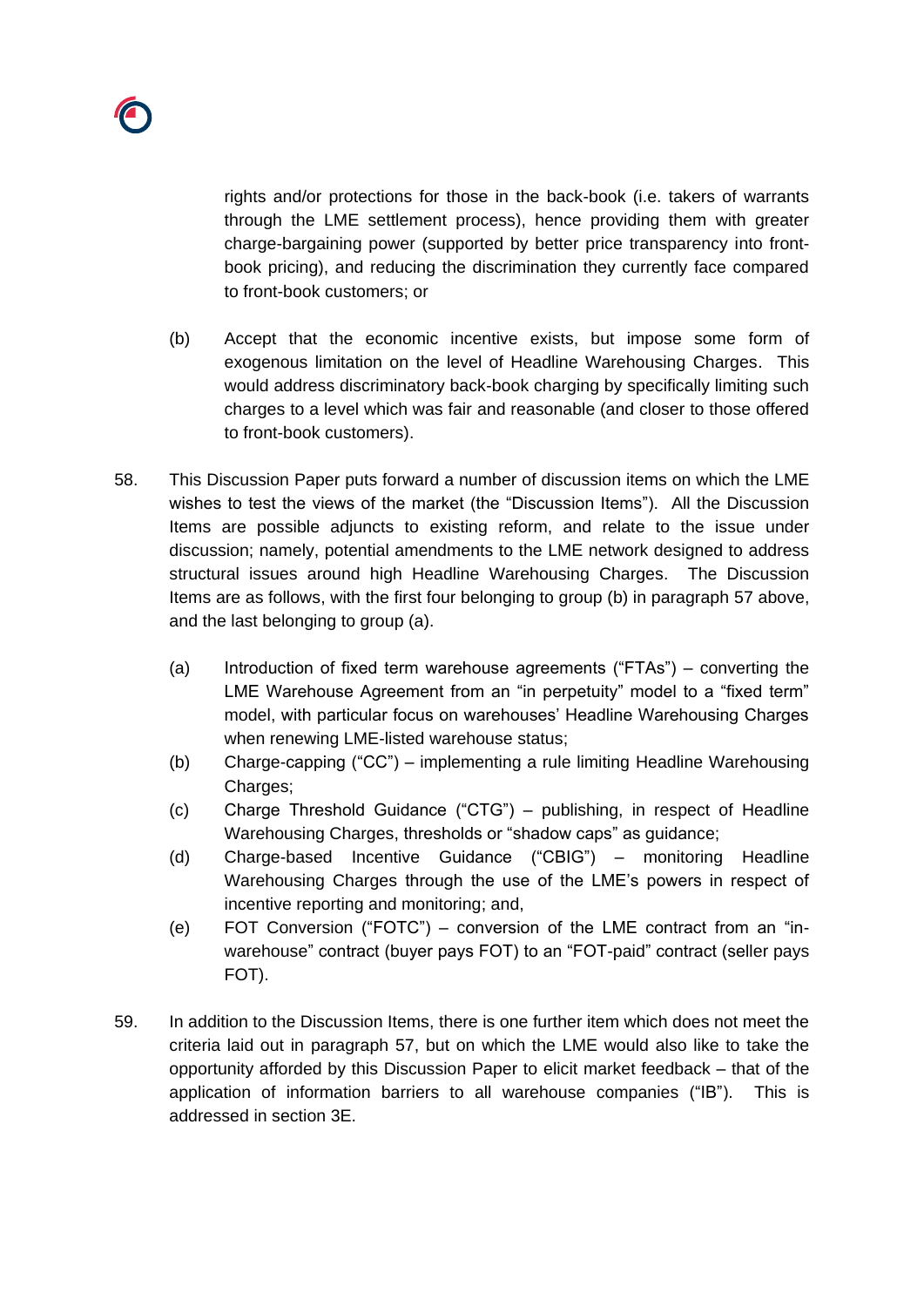## **The structure of Discussion Items**

60. The analysis of the Discussion Items in this Notice mirrors the analytical framework set out in previous Notices (for example, the 2015 Discussion Paper Results Notice and the LORI and QBRC Implementation Notice). It is designed to facilitate the LME in assessing the options in a proportionate and objective manner. This Notice sets out the context for this discussion, as well as the LME's analysis of the Discussion Items as follows:

## **X.1.** Potential construction of the Discussion Item.

**X.2.** Does the Discussion Item seek to achieve a regulatory, prudential or organisational objective?

**X.3.** Is the Discussion Item likely to have an effect on competition (noting that, for each proposal, even if it is likely to have an effect on competition, it may still be justifiable and proportionate)?

**X.4.** Does the Discussion Item comply with the principle of proportionality*?* In particular:

- (a) Is the Discussion Item capable of meeting the relevant objectives?
- (b) What are the most pertinent arguments for the Discussion Item?
- (c) What are the most pertinent arguments against the Discussion Item?
- (d) Are there any other, less restrictive means of achieving the same objective(s)?
- (e) Would the negative effects of the Discussion Item be too great to justify implementation?

## **SECTION 2: KEY CONSIDERATIONS IN RESPECT OF THE DISCUSSION ITEMS**

- 61. Given the preliminary LME view that Headline Warehousing Charges are out-of-line with the economic cost of providing those services, the natural task is then – were the LME to take policy action to counter this issue  $-$  to identify the most appropriate methodology for assessing the appropriate level of Headline Warehousing Charges which the LME should wish to see in the market, and how should these practically be quantified.
- 62. This is an issue which applies to all solutions in group (b) of paragraph [5757](#page-22-0) above, which accept that the economic system of LME warehousing acts to drive up Headline Warehousing Charges, and that some form of exogenous downward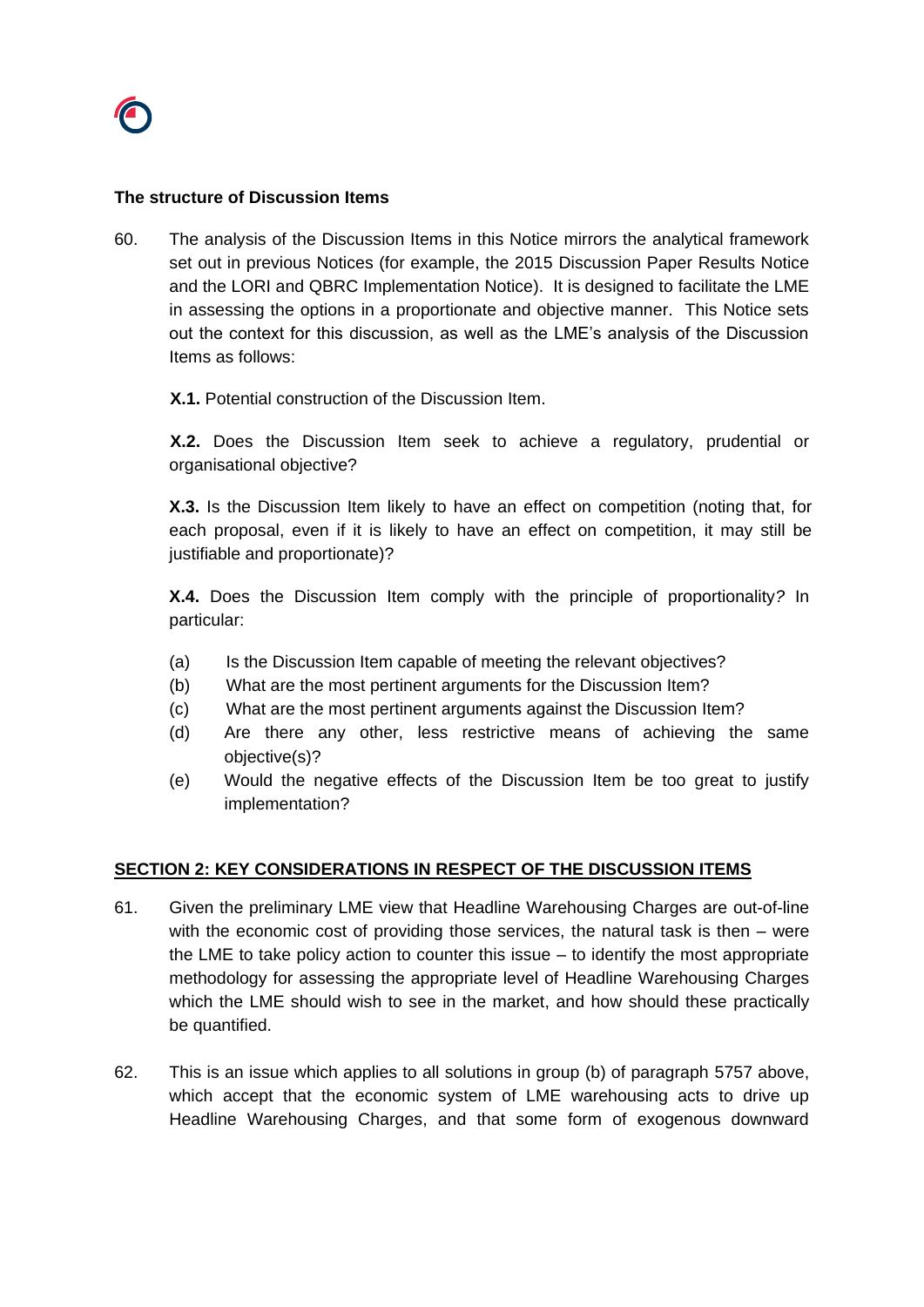

pressure should therefore be applied in order to counter this effect. While not presupposing that a direct charge cap is the correct policy action, any solution falling into this bucket will need to at least to be monitored in respect of its policy goals and effectiveness, by identifying an appropriate maximum level of Headline Warehousing Charges.

#### *Appropriate maximum levels of Headline Warehousing Charges*

63. In the view of the LME, the appropriate maximum level of Headline Warehousing Charges is best considered by reference to the discounted cost of storing metal on the LME on a bilateral basis, on the grounds that this represents a price at which a warehouse operator is prepared to offer its services (presumably including an appropriate profit margin), and accepting that there may be certain additional discounts for bilateral agreements as further set out in paragraph [35](#page-12-0) above $21$ . In this way, the frictional costs of the back-book (broadly, those paying Headline Warehousing Charges) are linked to the frictional costs of the front-book (broadly, those paying bilaterally-negotiated charges). For the next section, the following defined terms will be used:

| "Current Headline<br><b>Warehousing Charges"</b>     | Warehouse charges as submitted by LME-listed<br>warehouse operators for either the 2015-2016 or<br>2016-2017 rent cycle (considerations in respect<br>of which are outlined in paragraph $76)^{22}$ .                                                                   |
|------------------------------------------------------|-------------------------------------------------------------------------------------------------------------------------------------------------------------------------------------------------------------------------------------------------------------------------|
| "Bilateral Warehousing<br>Charges"                   | Discounted cost of storing metal on the LME,<br>negotiated on a bilateral and case-by-case basis<br>between a particular operator and metal owner<br>on the grounds that this represents a price at<br>which a warehouse operator is prepared to offer<br>its services. |
| "Current Bilateral Warehousing<br>Charges"           | The Bilateral Warehousing Charges levied<br>during either the 2015-2016 or 2016-2017 rent<br>cycle (considerations in respect of which are<br>outlined in paragraph 76).                                                                                                |
| "Worst-Case Bilateral<br><b>Warehousing Charges"</b> | Allowing that each warehouse operation is<br>unique in terms of cost structure (fixed and<br>variable) and revenue structure (product mix and<br>metal sourcing strategy), Worst-Case Bilateral                                                                         |

<sup>&</sup>lt;sup>21</sup> Although the LME is also happy to consider market feedback in respect of whether off-warrant rates would be a more appropriate reference point for maximum level of Headline Warehousing Charges.

<sup>22</sup> Clearly the Current Headline Warehousing Charges are directly observable, while the Current Bilateral Warehousing Charges are not – methods for observing the Current Bilateral Warehousing Charges are set out further below. Additionally, further details in respect of both the Current Headline Warehousing Charges and the Current Bilateral Warehousing Charges are also set out below.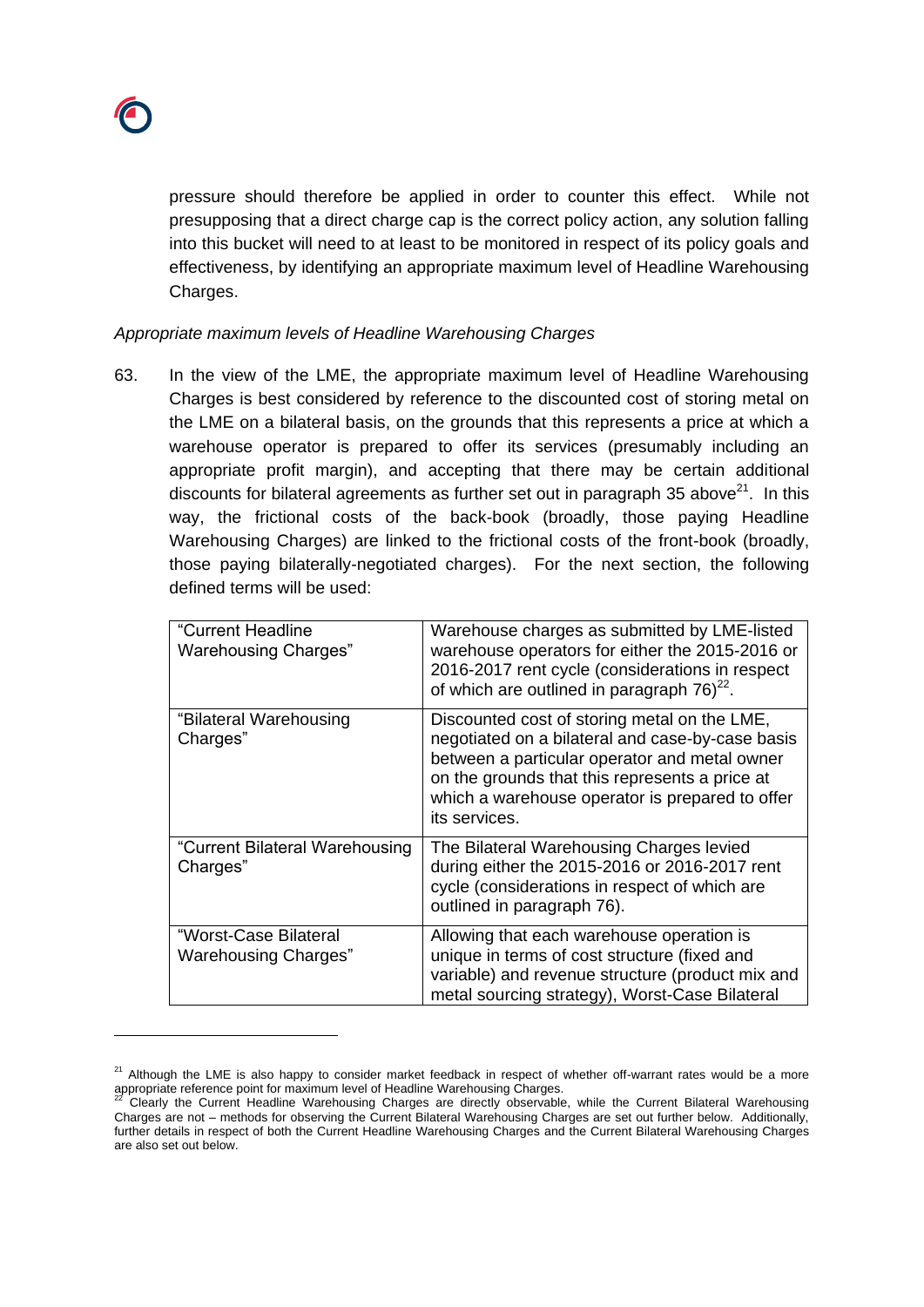|                                                                   | Warehousing Charges are charges which<br>ensure a sufficiently wide "channel" such that<br>every warehouse operator can achieve a viable<br>business model <sup>23</sup> comfortably within the<br>potential constraints of a specified maximum<br>level.                                                                 |
|-------------------------------------------------------------------|---------------------------------------------------------------------------------------------------------------------------------------------------------------------------------------------------------------------------------------------------------------------------------------------------------------------------|
| "Current Worst-Case Bilateral<br><b>Warehousing Charges"</b>      | The Worst-Case Bilateral Warehousing Charges<br>levied during either the 2015-2016 or 2016-2017<br>rent cycle (considerations in respect of which<br>are outlined in paragraph 76).                                                                                                                                       |
| "Future Worst-Case Bilateral<br><b>Warehousing Charges"</b>       | Worst-case Bilateral Warehousing Changes as<br>anticipated at a point in the future, given the<br>expectation that bilaterally-negotiated charges<br>will also change on an annual basis.                                                                                                                                 |
| "Target Future Maximum<br><b>Headline Warehousing</b><br>Charges" | The figures, published by the LME, being the<br>highest levels of Headline Warehousing<br>Charges which the LME considers to be<br>economically justifiable, on the basis of fair and<br>reasonable treatment of customers, under a<br>reform scenario (likely to relate to the 2017-2018<br>rent cycle at the earliest). |

## *LME defined terms for charges*

64. It must be noted, however, that Bilateral Warehousing Charges are negotiated on a case-by-case basis between a particular operator and metal owner, while a defined appropriate maximum level of Headline Warehousing Charges must apply more generally. Just because a given operator is able to provide services to a given client at a given rate, does not mean this should be proposed as a maximum – each warehouse operation is unique in terms of cost structure (fixed and variable) and revenue structure (product mix and metal sourcing strategy). It would therefore be crucial, in determining an appropriate maximum level of Headline Warehousing Charges, to ensure a sufficiently wide "channel" such that every warehouse operator can achieve a viable business model<sup>24</sup> comfortably within the potential constraints of a specified maximum level (the "Worst-Case Bilateral Warehousing Charges")<sup>25</sup>.

<sup>&</sup>lt;sup>23</sup> This is not to suggest that a warehouse operator is entitled to a "viable business model", or that the normal market forces of competition should not force less efficient operators out of the market. As set out more fully in paragraph [31](#page-9-1) above, the LME does not believe that the market competes on the basis of Headline Warehousing Charges – and so, even if all operators set their Headline Warehousing Charges at the maximum Headline Warehousing Charges, it will not necessarily be the case that all operators will enjoy a profit margin. This is because operators will still need to provide discounts under paragraph [24\(a\),](#page-6-0)  and incentives under paragrap[h 24\(b\).](#page-6-0)<br>
<sup>24</sup> This is  $\frac{1}{2}$  if  $\frac{1}{2}$ 

<sup>24</sup> This is not to suggest that a warehouse operator is entitled to a "viable business model", or that the normal market forces of competition should not force less efficient operators out of the market. As set out more fully in paragraph [31](#page-9-1) above, the LME does not believe that the market competes on the basis of Headline Warehousing Charges – and so, even if all operators set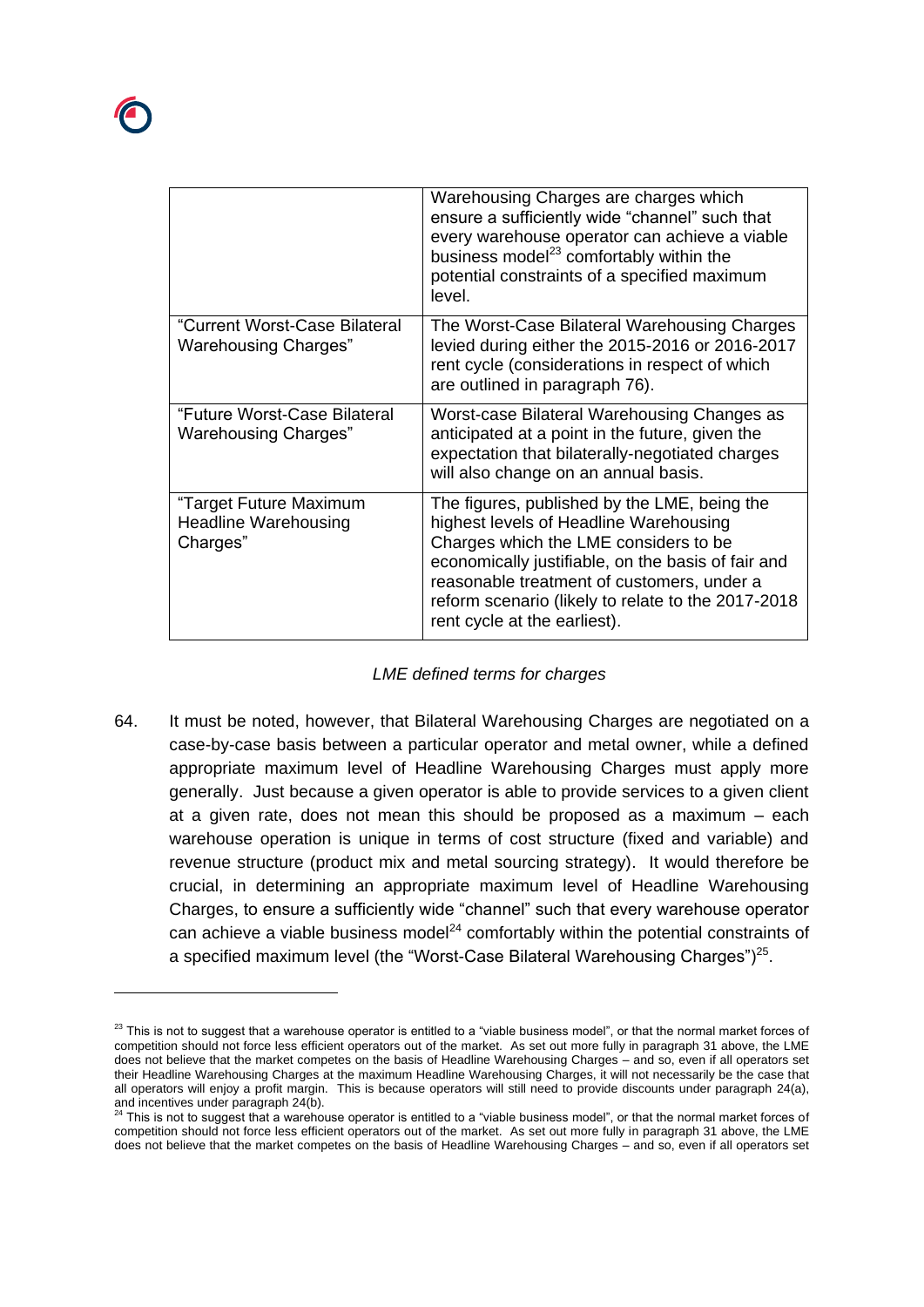

- 65. An additional complexity arises in that warehouse operators would argue that their headline FOT rates relate not just to the costs of loading out the metal, but also incorporate some element of charges which they have foregone in respect of other charges during the lifecycle of that metal in the warehouse. The most commonlycited example is in respect of load-in charges, which generally are not charged in respect of LME-warranted material. In this sense, the structure can be viewed as an extension of the principle in paragraph [24\(b\),](#page-6-0) namely a structuring of metal depositing such that economics are delivered to the depositor (in the form of no charges for deposit, plus potentially a cash incentive) at the expense of the subsequent buyer of the warrant (who funds both incentive and foregone logistical load-in fees via the FOT charge). Accordingly, warehouses would be expected to argue that their allowable FOT charges should include "rolled-up" costs for foregone fees such as load-in.
- 66. In general, however, the LME does not believe that it is inherently desirable for economics to be redistributed between market participants in this manner, and hence does not at present consider this point in itself to provide a reason to accept higher rent and FOT charges.
- 67. In considering appropriate maximum levels of Headline Warehouse Charges, a key task is to identify the Target Future Maximum Headline Warehousing Charges under a reform scenario<sup>26</sup>. It is assumed that, over time, bilaterally-negotiated charges will also change, and so in each future year, the correct comparison will be between the Target Future Maximum Headline Warehousing Charges, and the Future Worst-Case Bilateral Warehousing Charges<sup>27</sup>.
- <span id="page-27-0"></span>68. The LME has identified four key alternative methodologies for deriving the Target Future Maximum Headline Warehousing Charges, as follows:

their Headline Warehousing Charges at the maximum Headline Warehousing Charges, it will not necessarily be the case that all operators will enjoy a profit margin. This is because operators will still need to provide discounts under paragraph [24\(a\),](#page-6-0)  and incentives under paragrap[h 24\(b\).](#page-6-0)<br> $25 \text{ Tho}$  and  $25 \text{ Tho}$ 

<sup>25</sup> The use of the term "Worst-Case" should not be taken to imply that the Worst-Case Bilateral Warehousing Charges are simply the maxima of all observed Bilateral Warehousing Charges – rather, they are the highest level which an economicallyrational warehouse should look to charge in a competitive environment. Outlier bilateral transactions (with or without the

intention of impacting the calculation of Headline Warehousing Charges) will not be the determinative factor in this regard.<br><sup>26</sup> Given the timing required to bring in any new rules, it is assumed that the first rent year Warehousing Charges will apply is 2017-2018.

It would also be possible to simply state the general principle that a link should exist between Bilateral Warehousing Charges and Headline Warehousing Charges (i.e. linking the rights of the back-book to those of the front-book), and making it a disciplinary offence for warehouses to not observe such linkage, without specifying quantitative thresholds for the result Headline Warehousing Charges. However, the LME does not believe that the investigation and enforcement of a generallystated rule of this nature is desirable from the perspective of market orderliness.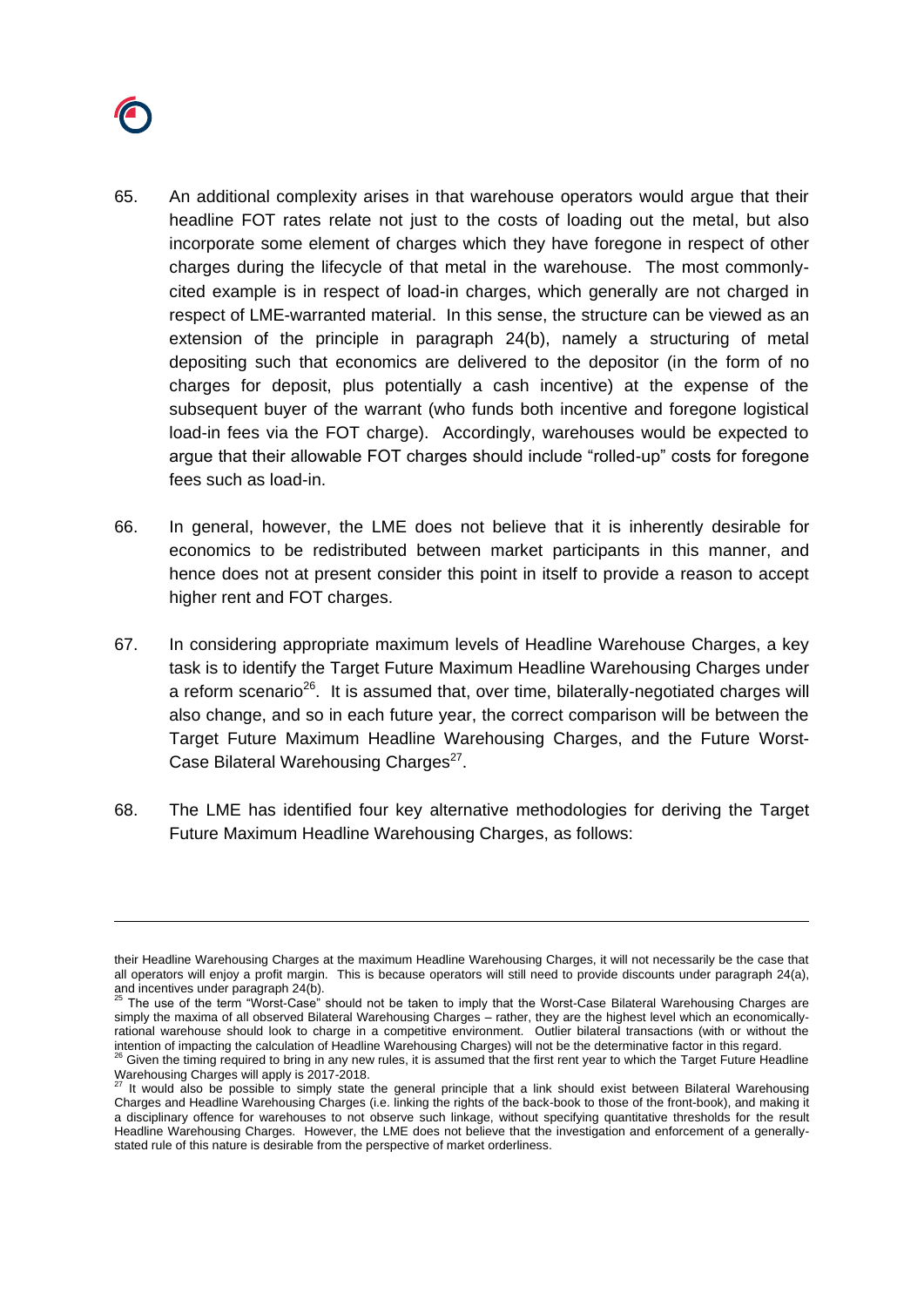

(a) **Inflationary adjustment:** Start with the Current Headline Warehousing Charges, and derive the Target Future Maximum Headline Warehousing Charges by applying a rate of increase equal to the increase in the Future Worst-Case Bilateral Warehousing Charges. It may be appropriate, given the difficulty of directly observing the Future Worst-Case Bilateral Warehousing Charges (as further considered below), to apply as a proxy an inflationary index, plus potentially an additional allowance in the event that future LME rule changes add an additional burden on warehouse operators.

This approach would limit the excessively high increases in Headline Warehousing Charges which have been seen in recent years, and would keep broadly static the gap between the Future Maximum Headline Warehousing Charges and the Future Worst-Case Bilateral Warehousing Charges. However, it would do nothing to reduce this delta, which in the preliminary view of the LME is already substantial.

- (b) **Charge freeze:** Freeze the Current Headline Warehousing Charges at existing levels to derive the Target Future Maximum Headline Warehousing Charges. Over a period of time, the Future Worst-Case Bilateral Warehousing Charges would be expected to rise due to inflation and potential other factors, and this would ensure a reducing divergence, and eventually convergence, between the Target Future Maximum Headline Warehousing Charges and the Future Worst-Case Bilateral Warehousing Charges. Once convergence had been achieved, the Target Future Maximum Headline Warehousing Charges would be allowed to increase year-on-year pursuant to the methodology in approach (a).
- (c) **Transitional floor:** Take the Current Headline Warehousing Charges, and impose a "transitional floor" rate of reduction: the Target Future Maximum Headline Warehousing Charges would be reduced by a given year-on-year percentage (for example, 5%) on an annual basis, until such time as they converged with the Future Worst-Case Bilateral Warehousing Charges. Once convergence had been achieved, the Target Future Maximum Headline Warehousing Charges would be allowed to increase year-on-year pursuant to the methodology in approach (a).
- (d) **Immediate rate reduction**: The 2017-2018 Target Future Maximum Headline Warehousing Charges would be set to the corresponding Future Worst-Case Bilateral Warehousing Charges, representing a significant immediate reduction in the Headline Warehousing Charges, and achieving immediate convergence. Subsequently, the Target Future Maximum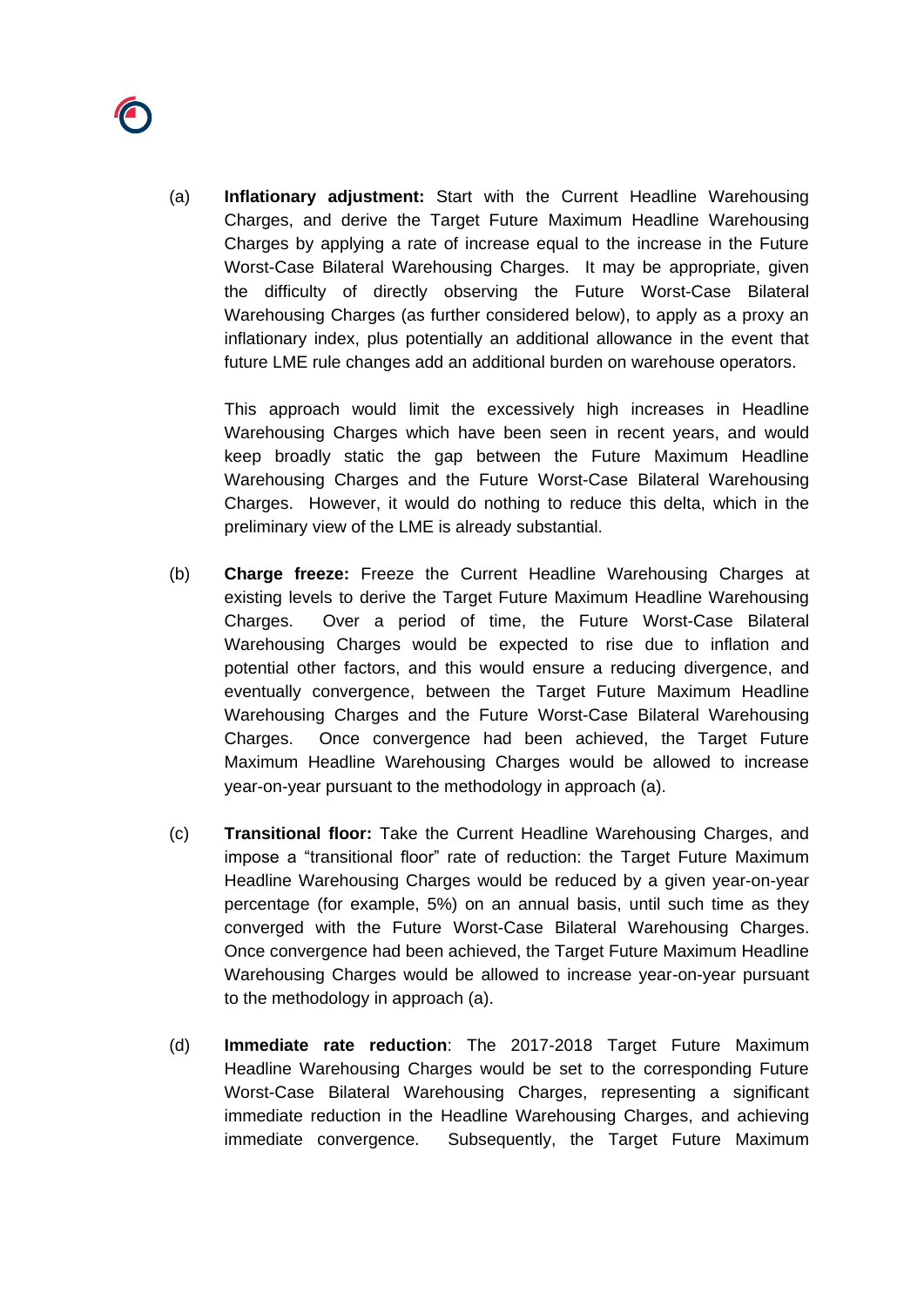

Headline Warehousing Charges would be allowed to increase year-on-year pursuant to the methodology in approach (a).

*Graphical illustration of potential development of Target Future Maximum Headline Warehousing Charges*

69. The four routes outlined above constitute a spectrum, trading-off the rate at which Target Future Maximum Headline Warehousing Charges converge to Future Worst-Case Bilateral Warehousing Charges (which, by the arguments outlined earlier in this Discussion Paper, will bring benefits to the LME market) against the disruption caused by a significant change in the Headline Warehousing Charges environment. Most significant in this respect is the fact that warehouse operators will have historically paid incentives based on an expectation of future FOT (and, to a lesser extent, rent) collection – and the level of such payment will have been predicated on the levels of Headline Warehousing Charges in effect at the time of the payment of the up-front incentive. While the LME does not here take a position on the legitimacy of any expectation by warehouse operators that they will be able to recoup incentives paid notwithstanding the potential for future rule changes, any proposal which reallocates economics between market participants (in this case, from warehouse operators to metal owners) does influence the LME's assessment of associated risk of disruptive (even if ultimately unsuccessful) legal challenges (the LME's assumption being that, the more severe the impact of a proposal on a section of the market, the more likely it is that a participant from that section of the market might launch a legal challenge, irrespective of the merits of such challenge).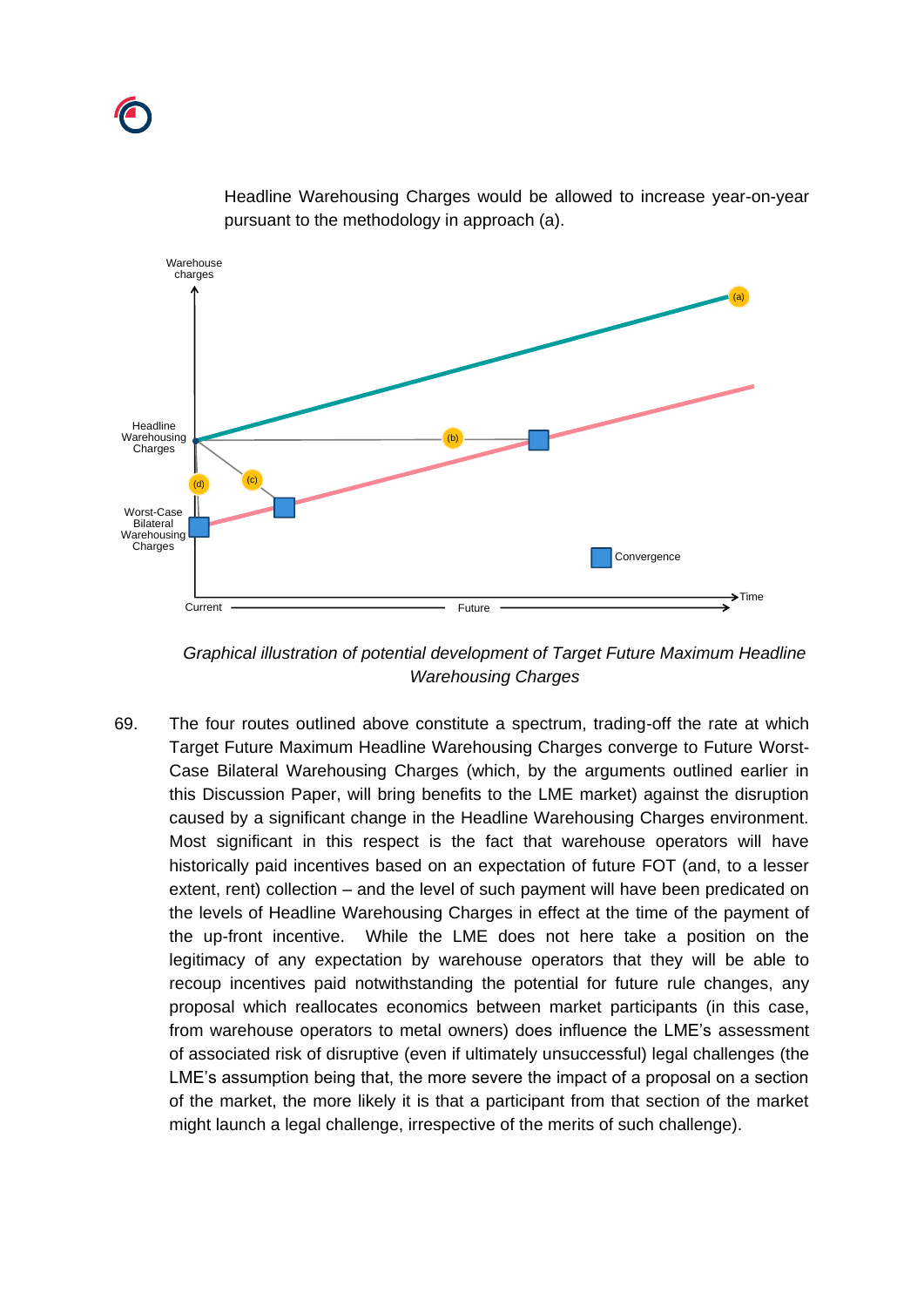

- 70. Under approach (d) above, it would be expected that such warehouse operators would be in danger of losing money, given that the Headline Warehousing Charges at the time of withdrawal of the metal would be lower than had been expected. In particular, if metal owners expect the rate of FOT to fall due to the introduction of policy action by the LME, then they will be more likely to wait for those FOTs to reduce before cancelling their metal, and hence paying the lower rate of FOT, which may cause the warehouse to lose some of the money invested in the incentive in respect of that metal.
- 71. Under approach (c), i.e. the use of a transitional floor, it may be possible to calibrate the rate of downward transition to mitigate the incentive for warrantholders to delay withdrawal and pay lower FOT. If the absolute decrease of maximum FOT between year N and year N+1 were less than the rent charged during the course of that year (at the maximum rent rate for year N), then a metal owner waiting until year N+1 in order to cancel metal at the lower rate of FOT would arguably have repaid the warehouse for its "loss" in respect of the storage of the metal during the intervening year. Of course, the warehouse may have assumed in its incentive modelling that the metal would have rested in any event in the warehouse for a given period of time, and so the precise economics will be case-specific – but in general, this approach would be expected to respect the warehouses' desire to recoup incentives paid.
- 72. Under approaches (a) or (b), it is generally expected that warehouses would not lose money in respect of incentives paid, because the LME understands that warehouses generally do not write incentives which are economically predicated on future years' increases in charges. Again, however, this will be case-specific.
- 73. This question is, in the view of the LME, a key factor in respect of any solutions in group (b) of paragraph [57](#page-22-0) above – and, in particular, the likelihood of challenge in respect of such solutions. Accordingly, the views of the market on this question are specifically welcomed.
- 74. A final point is whether it is necessary to cap all Headline Warehousing Charges (i.e. both rents and FOTs), or just FOTs. As set out in paragraph [25,](#page-7-0) the FOT is arguably the greater ill in the market, because it acts to "lock-in" high rents, as the barrier to exit a warehouse (and hence avoid high rents) is higher. If FOTs were lower, then warehouses charging high rents would see an outflow of metal as owners sought more cost-effective storage – and so an argument can be advanced that, if FOTs were at more reasonable rates, then action against high rents would not be necessary. Additionally, it may be easier to identify the cost-reflective charge associated with FOT (as opposed to rent), and it is good regulatory practice to limit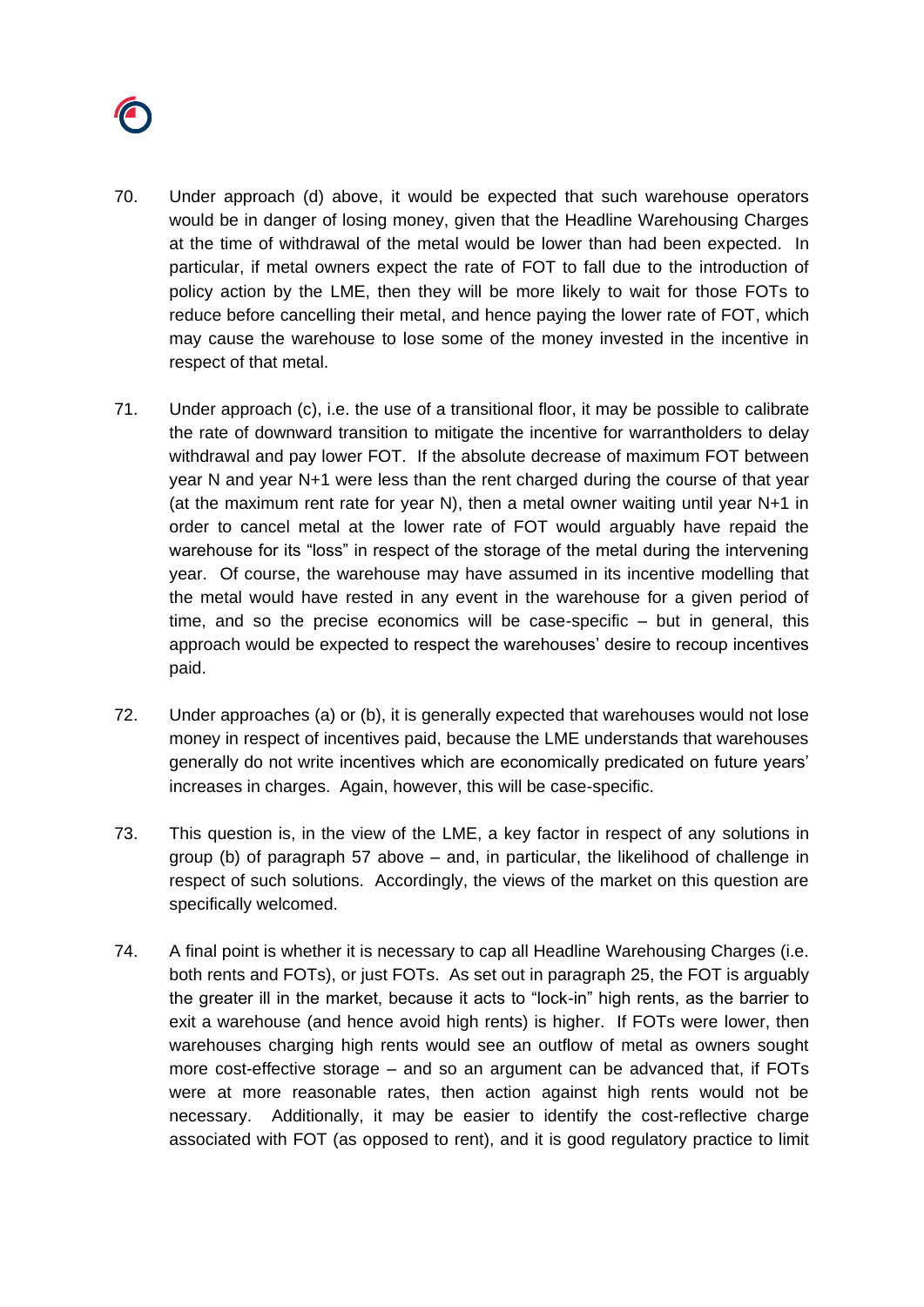

regulation of charges to those elements where companies enjoy market power. However, this would depend to a large extent on the approach chosen under paragraph [68](#page-27-0) – approaches (a) and (b), for example, would not achieve a near-term reduction in FOTs sufficient to remove the barrier effect set out above.

# **Discussion Point 3: Do you have a perspective on (i) the appropriate maximum levels of Headline Warehousing Charges (options (a)-(d)), and (ii) the relative need to address levels of rent vs. levels of FOT?**

*Determination of Current Headline Warehousing Charges – per-operator or general, and choice of year*

- 75. Approaches (a), (b) and (c) in paragraph [68](#page-27-0) all start from the Current Headline Warehousing Charges in operation. Accordingly, it will be important to define precisely what is meant by this term.
- <span id="page-31-0"></span>76. First is the question of which year's charges constitute the Current Headline Warehousing Charges. By the time of introduction of any reform arising from this Discussion Paper, the relevant charge year will be 2016-2017. However, when announcing the 2016-2017 charges in the Initial 2016-2017 Charges Notice, the LME specifically noted that the stock-weighted average increases of certain of these Headline Warehousing Charges were (in the view of the LME) too high, and warehouse operators were specifically cautioned in paragraph 8 of the Initial 2016- 2017 Charges Notice as follows:

"*Warehouses are reminded that, if CC<sup>28</sup> were to be implemented in future, the total revenue per unit of metal may be reduced compared to the current*  ratecard. Accordingly, warehouses should consider the advisability of paying *incentives during 2016-17 on the basis of the full level of 2016-17 rents and FOTs, given the possibility that such rates may fall under a potential future implementation of CC*").

Accordingly, the LME believes that there exists a strong argument to use the 2015- 2016 Headline Warehousing Charges as the basis for the calculations in approaches (a), (b) and (c) of paragraph [68.](#page-27-0)

77. A second question arises in respect of whether the Current Headline Warehousing Charges should be per-warehouse, or across warehouses (for example, on a per Delivery Point, regional or global basis). Looking at (for example) the 2015-2016

<sup>&</sup>lt;sup>28</sup> Charge-capping being the route for potentially addressing high Headline Warehousing Charges which had previously been discussed with the market – but the warning is applicable to the other Discussion Items as well.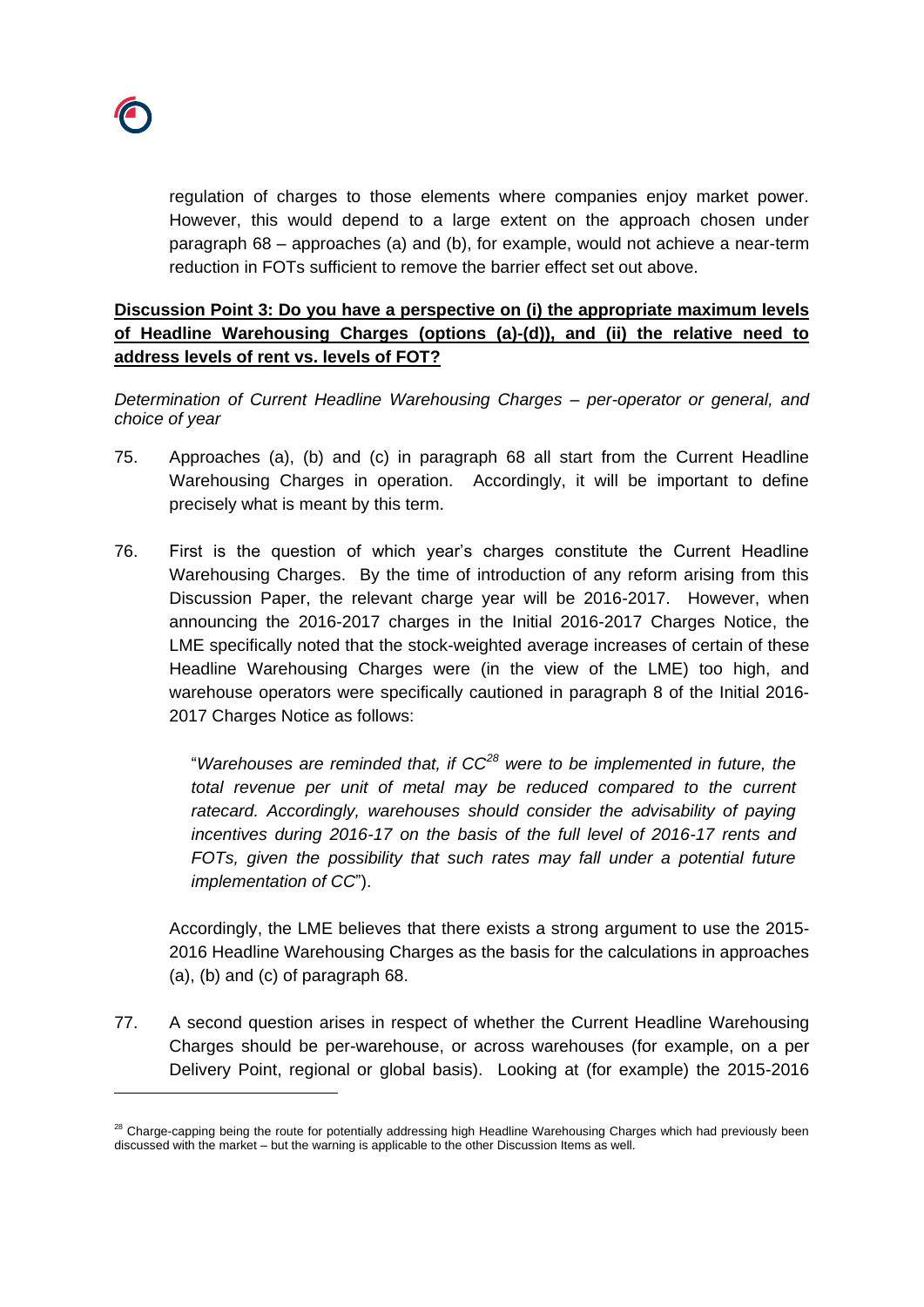Headline Warehousing Charges, there exists considerable variance between operators. Considering e.g. approach (b) in paragraph [68,](#page-27-0) it would be possible to either (i) require a warehouse to maintain the levels which it itself set in 2015-2016 as the Target Future Maximum Headline Warehousing Charges in respect of that warehouse, or (ii) to calculate maxima across the Current Headline Warehousing Charges at all warehouses, and apply these as the Target Future Maximum Headline Warehousing Charges across all warehouses. Although this could lead to higher Headline Warehouse Charges overall, the LME considers that these could well be lower than in the absence of policy action, as further outlined in paragraphs [94](#page-37-0) and [95](#page-37-1) below.

- 78. In the view of the LME, approach (i) could be viewed as inequitable, as a warehouse which had made a decision to set lower Headline Warehousing Charges for (in this example) 2015-2016 would then be "locked-in" to these levels going forwards, and suffer a potential competitive disadvantage, even though no suggestion was made at the time of setting 2015-2016 levels that they would apply to any period other than 2015-2016. However, it would carry the benefit of maintaining the current spread of charges observed between operators, rather than all prices "floating-up" to a maximum<sup>29</sup>.
- 79. For the remainder of this section, it is assumed for the purpose of illustrating further points that maximum 2015-2016 figures are used as the basis for Current Headline Warehousing Charges – but market feedback is welcomed on this question.

# **Discussion Point 4: Do you have a perspective on the determination of Current Headline Warehousing Charges – per-operator or general, and choice of year?**

*Determination of Target Future Maximum Headline Warehousing Charges – location and metal granularity*

80. When determining Target Future Maximum Headline Warehousing Charges by any of the proposed methods set out above, it will be necessary to determine whether such charges should be set across the LME's geographical network, or at a perregion, per-country or per-Delivery Point level. The LME's view in this respect is that, even at the level of a Delivery Point, port-related specificities may mean that the economic drivers associated with providing storage and logistical services in one Delivery Point are significantly different to those in a different Delivery Point. Accordingly, the LME proposes that Target Future Maximum Headline Warehousing

<sup>&</sup>lt;sup>29</sup> Although, as set out later in this Discussion Paper, the LME would not view that as being evidential of a diminution of competition, given the LME's assertion that the Headline Warehousing Charges are not the venue in which competition takes place.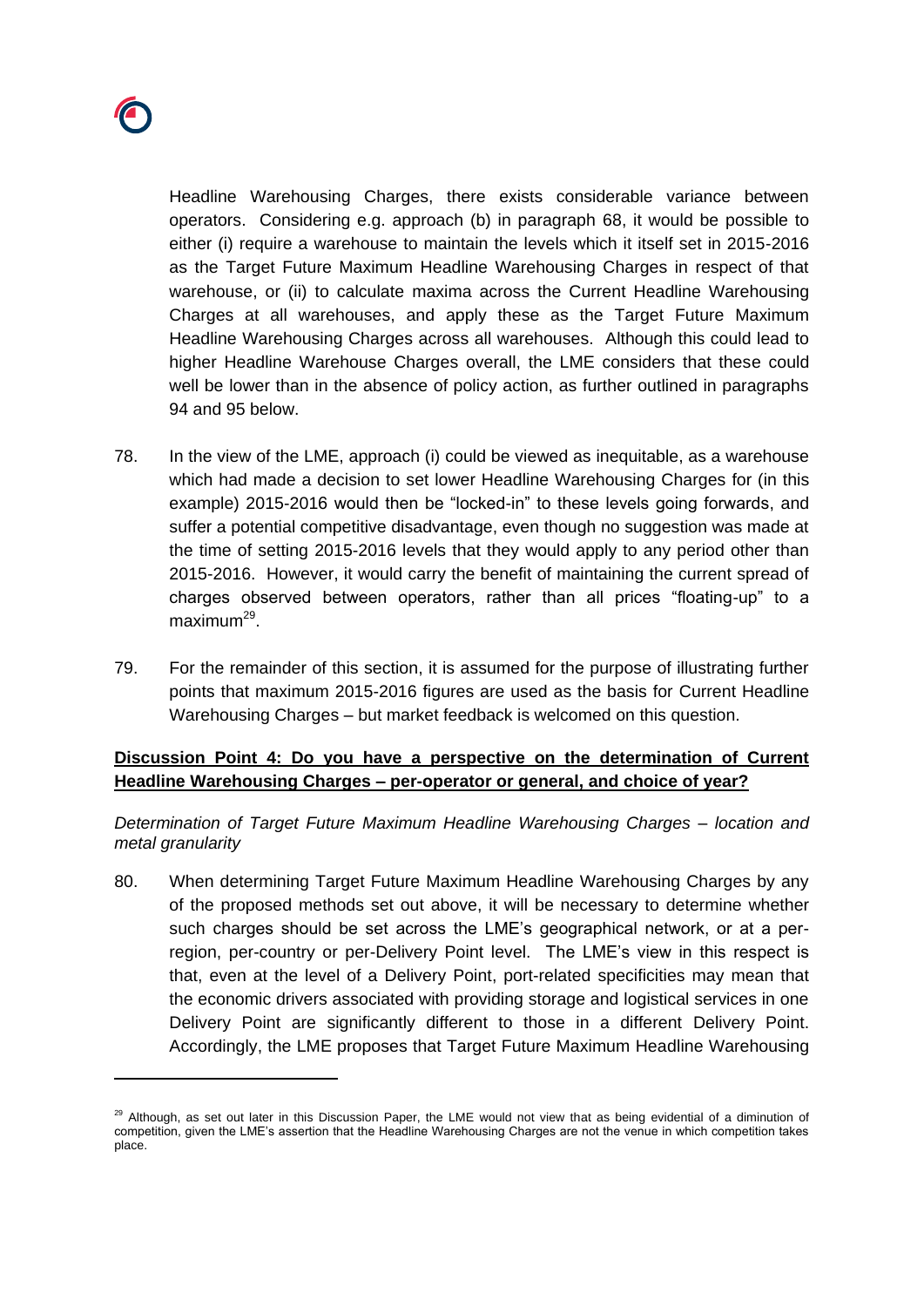

Charges should be assessed at a per-Delivery Point level, and under approaches (a), (b) and (c) in paragraph [68,](#page-27-0) the relevant Current Headline Warehousing Charges for a particular Delivery Point should be assessed as the highest 2015- 2016 Headline Warehousing Charges charged by any warehouse operator in that Delivery Point for the 2015-2016 rent year.

- 81. Similarly, it will be necessary to assess whether Target Future Maximum Headline Warehousing Charge should be per-metal, or across all metals. The LME believes that its different requirements for the storage of the various metals (for example, the additional security requirements in respect of nickel), and the fact that warehouses already set differential charges for storage, suggest that such granularity is required. Accordingly, the LME would propose that Target Future Maximum Headline Warehousing Charges are set with the same per-metal granularity as for the current charge-setting process, i.e. per-metal for rents, and FOTs split into (i) all metals except cobalt and roasted molybdenum concentrate, (ii) cobalt and (iii) roasted molybdenum concentrate<sup>30</sup>. Therefore, under approaches (a), (b) and (c) in paragraph [68,](#page-27-0) the relevant Current Headline Warehousing Charges for a particular Delivery Point should be assessed as the highest 2015-2016 Headline Warehousing Charges charged by any warehouse operator in that Delivery Point for a given metal for the 2015-2016 rent year.
- 82. For the remainder of this section, it is assumed for the purpose of illustrating further points that this is the case – but market feedback is welcomed on this question.

# **Discussion Point 5: Do you have a perspective on the determination of Target Future Maximum Headline Warehousing Charges – location and metal granularity?**

## *Determination of permissible increases in Target Future Headline Warehousing Charges*

- 83. Under all four approaches set out in paragraph [68,](#page-27-0) it will eventually be necessary to assess, on an annual basis, the permissible increases in Target Future Headline Warehousing Charges. For approach (a), this will be required in the first year of operation of any new rule. For approach (d), it will be required in the second year (given the first year will have seen the "resetting" of rates to the Bilateral Warehousing Charges). For approaches (b) and (c), this will be required once convergence with the Future Bilateral Warehousing Charges has been achieved.
- <span id="page-33-0"></span>84. There are, in the view of the LME, broadly four routes by which this can be achieved:

<sup>&</sup>lt;sup>30</sup> Rents and FOTs are also set separately for premium aluminium contracts – however, these contracts are constructed on a "seller-pays-FOT" basis, and so are not susceptible to the same problems as the main contracts, as further explored under the FOTC Discussion Item.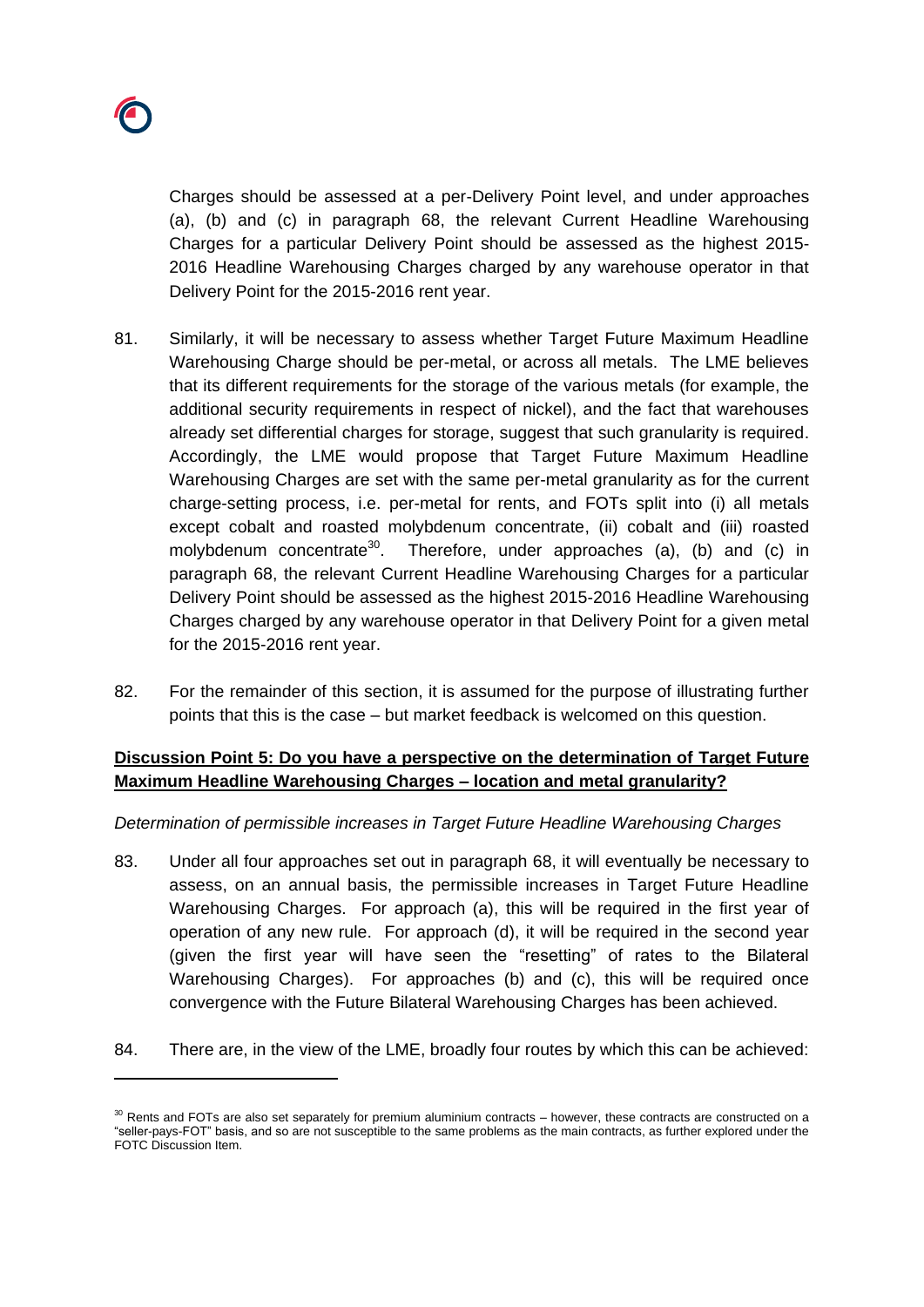

- (a) **Deterministic process by reference to exogeneous datapoints**: Under this approach, each year-on-year rate of increase for the Target Future Maximum Headline Warehousing Charges would be set by reference to a defined variable – most likely, the inflationary index most relevant to each Delivery Point. This would have the benefit of requiring no subjectivity in the process, but could hence not react to LME-specific items, such as rule changes which could reasonably be expected to increase the cost burden to warehouse operators of providing LME warranting services<sup>31</sup>. The approach would also rely on the successful identification of objective and relevant indices. Furthermore, such economic data is generally compiled on a backward-looking basis, and so would not incorporate expected future changes, which could perhaps be anticipated via a more subjective and less mechanistic process. To mitigate this, charges could be updated using an index value compiled in the year before the charging year, or via a forecast index value with a true-up for any variation in outturn relative to forecast.
- <span id="page-34-0"></span>(b) **Deterministic process by reference to endogeneous datapoints**: Under this approach, the rate of increase for the Target Future Maximum Headline Warehousing Charges would be set by observation of the corresponding rate of increase in Future Bilateral Warehousing Charges. This would have the benefit of directly reflecting changes in the costs of delivering LME warranting services. However, the difficulty would be in observation – although the LME will (from April 2016) receive reporting<sup>32</sup> in respect of the rates charged for discounted LME metal warranting by warehouses, this data will by definition be out-of-date (reported by quarter, and in arrears), and so historical observations may not accurately reflect expected future developments.
- (c) **Consultant-led process**: Under this approach, a Charges Consultant would be appointed to identify, each year, the allowed annual increases in the Target Future Maximum Headline Warehousing Charges. This may be informed by inputs including inflationary data and observed Bilateral Warehousing Charges, but ultimately relying on the expert judgment of the

<sup>&</sup>lt;sup>31</sup> Although this option could combine a cost index alongside an "LME factor" to reflect any rule changes, as determined by the

LME.<br><sup>32</sup> It should also be noted that this information is provided on a confidential basis, and so an appropriate construct would have to be generated to ensure that the information could be used for the purpose outlined here, while still respecting warehouses' reasonable expectations as to commercial confidentiality – for example, by appropriate aggregating and averaging. It may also be considered appropriate to expand the scope of the obligation on warehouse operators to provide data – for example, a requirement (as is common in the regulated utility sector) to submit a full cost structure to the LME in respect of rents and FOTs, possibly involving the use of an activity-based costing approach, such that the underlying costs of providing these services can be appropriately assessed – and an appropriate level of LME audit rights.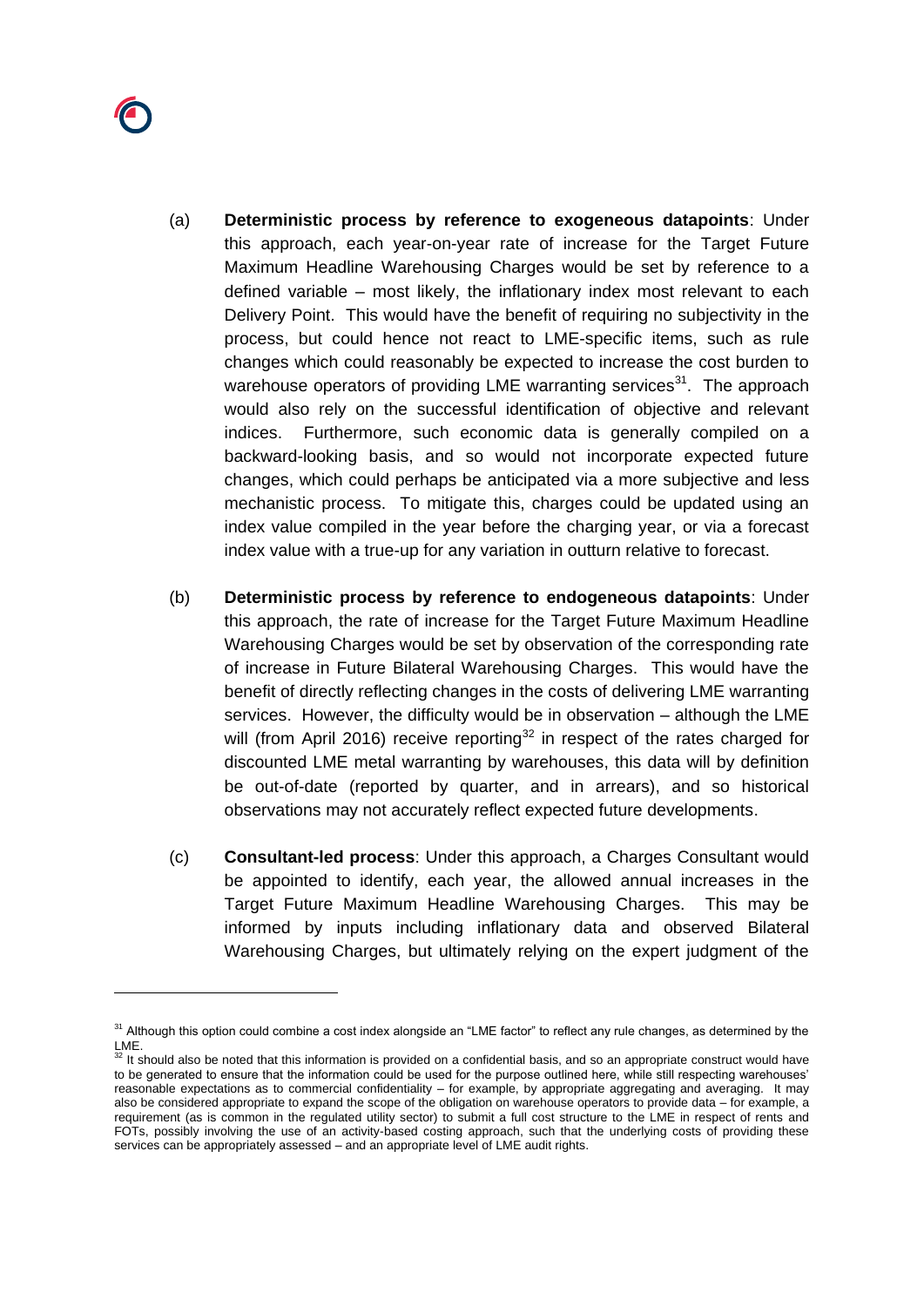

Charges Consultant whose decision would be binding for all parties, including the  $LME^{33}$ . The benefit of this approach is that the determination would be performed by an expert with significant general expertise in matters of market pricing. The costs of the Charges Consultant would need to be borne by the LME ecosystem – most likely, in the form of an additional component of the warehouse stock levy, calibrated so as to raise sufficient funds to cover the costs of the Charges Consultant.

- (d) **LME-led process**: This approach would be similar to (c), except that the LME, rather than an external consultant, would be responsible for the assessment of the allowable increases in the Target Future Maximum Headline Warehousing Charges.
- 85. The publication of the outcome of this process would provide greater market transparency as further set out in paragraph [56\(c\)](#page-22-1)

# **Discussion Point 6: Do you have a perspective on the determination of permissible increases in Target Future Headline Warehousing Charges?**

# *Determination of rates of Worst-Case Bilateral Warehousing Charges*

- 86. Under approaches (b), (c) or (d) set out in paragraph [68,](#page-27-0) it will also be necessary to identify a mechanism to measure Worst-Case Bilateral Warehousing Charges. For approach (d), this will be required in the first year of any new rule, as the first year's Target Future Maximum Headline Warehousing Charges would need to be set to the Worst-Case Bilateral Warehousing Charges. For approaches (b) and (c), it is necessary to track the Future Worst-Case Bilateral Warehousing Charges to identify the point of convergence between the Headline Warehousing Charges and the Worst-Case Bilateral Warehousing Charges. However, even in approaches (b) and (c), the LME believes the maximum visibility can be provided to the market by immediately quantifying the Worst-Case Bilateral Warehousing Charges, and then tracking the Future Worst-Case Bilateral Warehousing Charges by applying the rate of increase of Headline Warehousing Charges (as derived per paragraph [84\)](#page-33-0) to these charges.
- 87. The quantification of the absolute levels of Worst-Case Bilateral Warehousing Charges is more challenging than identifying the rate of increase. The options for the identification of Bilateral Warehousing Charges are broadly the same as set out in paragraph [84.](#page-33-0) However, given the greater complexity of this task, the

<sup>&</sup>lt;sup>33</sup> Subject to appeal.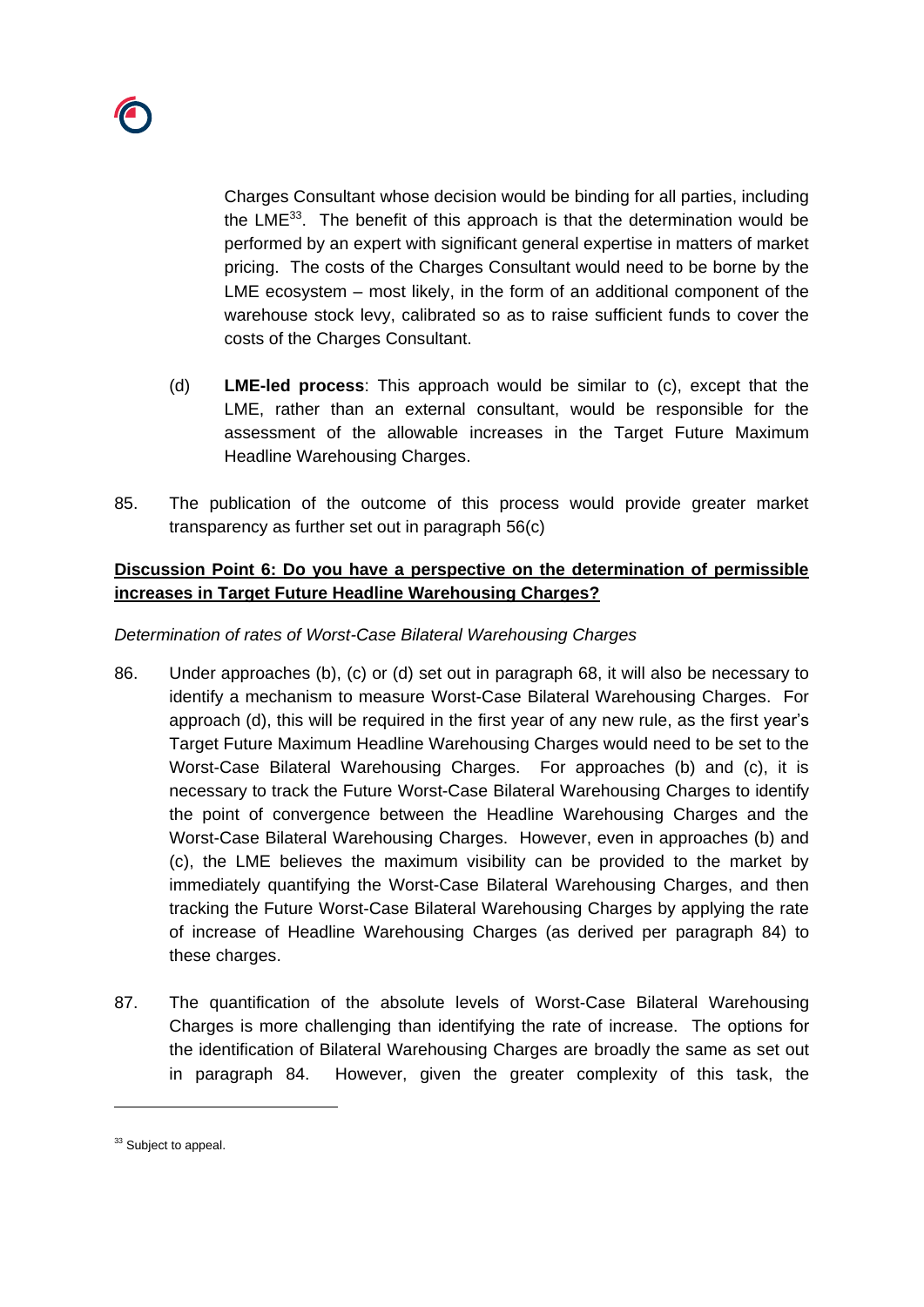

deterministic approaches in options (a) and (b) are believed to be less appropriate. Accordingly, the LME expects that the absolute levels of Worst-Case Bilateral Warehousing Charges will need to be identified either by an external Charges Consultant, or by the LME itself.

- 88. This would then be calibrated against the reported Bilateral Warehousing Charges pursuant to the LME's information-gathering powers (potentially enhanced as set out in paragraph [84\(b\),](#page-34-0) in order to achieve a "sense-check" (accepting that the Worst-Case Bilateral Warehousing Charges would naturally be higher than the observed Bilateral Warehousing Charges). Such an approach would, in the view of the LME, provide an objective assessment of the Worst-Case Bilateral Warehousing Charges.
- 89. Again, the publication of the outcome of this process would provide greater market transparency as further set out in paragraph [56\(c\).](#page-22-1)

# **Discussion Point 7: Do you have a perspective on the determination of Worst-Case Bilateral Warehousing Charges?**

## *Potential impact of promulgating Target Future Maximum Headline Warehousing Charges*

- 90. If Target Future Maximum Headline Warehousing Charges are published to the market, and warehouses do (via whatever method chosen by the LME) choose to respect such maxima, then there exists a danger of all operators setting their particular Headline Warehousing Charges in each year simply to the Target Future Maximum Headline Warehousing Charges. This highlights the standard economic argument against the publication of maximum pricing – namely that the maximum levels act as a "signalling mechanism", and all market participants "float up" to the level of the cap, hence reducing competition in the marketplace.
- <span id="page-36-0"></span>91. As set out in paragraph [31,](#page-9-1) the LME does not believe that Headline Warehousing Charges represent the basis on which warehouses compete – and hence a convergence of Headline Warehousing Charges between competitors would not in any way suggest a lessening of competition either on discounted rates, or incentives paid.
- 92. Absolute levels of discounted storage rate would be expected to remain the same, since as set out in paragraph [24\(a\),](#page-6-0) discounted rates are generally offered by operators on the basis of their costs and desired profit margin, not a specific percentage reduction from the operators' Headline Warehousing Charges. While the percentage-terms decrease would optically reduce if Headline Warehousing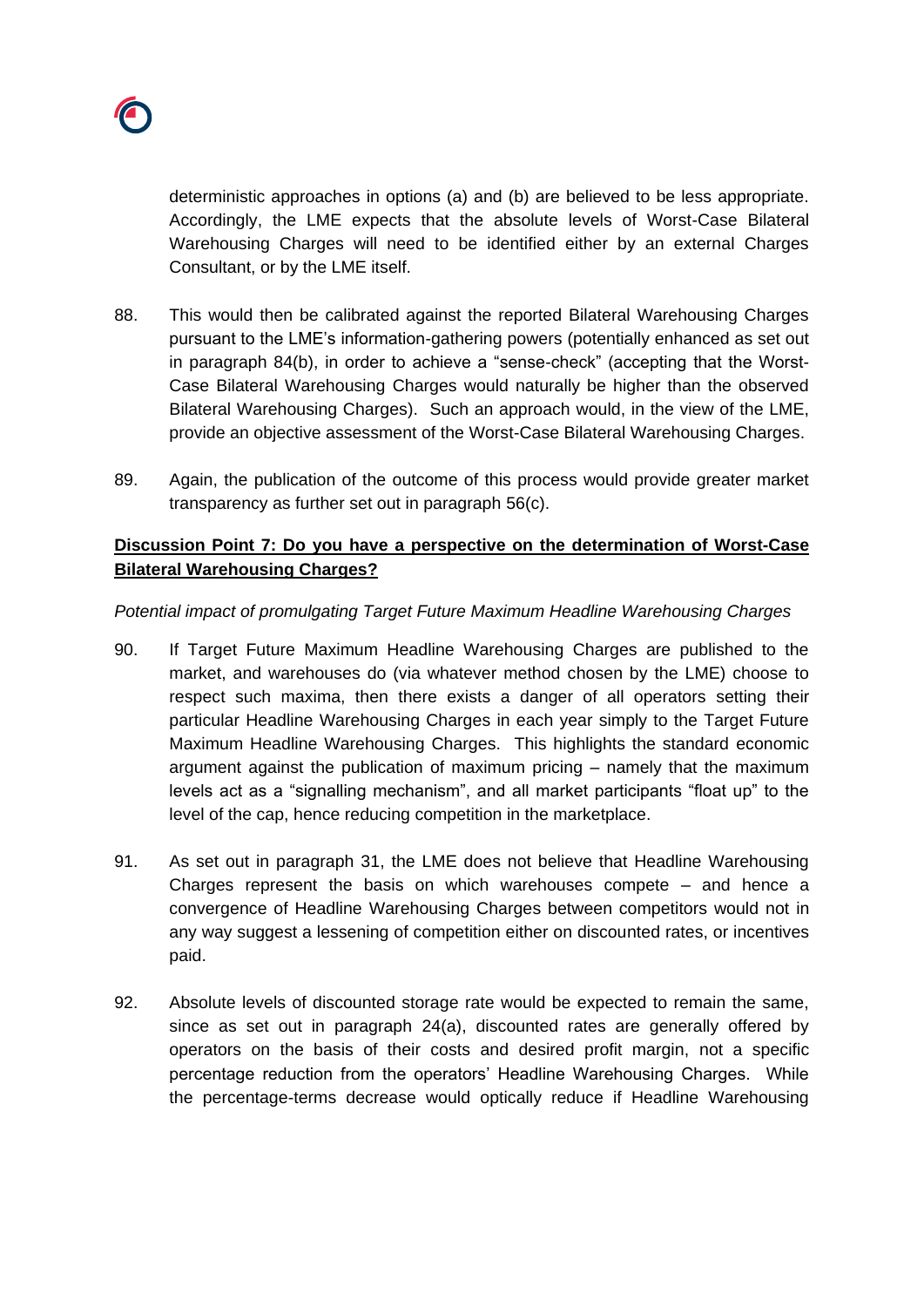Charges were lower, the cost to customers of discounted storage would remain the same.

- 93. Although the absolute level of incentives paid would be expected to fall (given a lower pool of fees from which they could be funded if Headline Warehousing Charges were reduced, either immediately or over time), the LME does not believe that any metal owner has a "right" to the payment of a given level of incentive by a warehouse (particularly if that incentive is then funded by charges levied on subsequent owners of the metal). Furthermore, the competition between operators for the payment of incentives would be expected to remain fierce, but simply at a lower absolute level of payments.
- <span id="page-37-0"></span>94. Additionally, and particularly under options (a) and (b) in paragraph [68,](#page-27-0) it is possible that certain operators will increase their current rates under a new regime. Assuming that new rules are introduced in respect of the 2017-2018 rent year, then it is likely that operators would calibrate their 2017-2018 Headline Warehousing Charges at some level between their current 2016-2017 charges, and the Target Future Maximum Headline Warehousing Charges published for 2017-2018. To the extent that the 2017-2018 Target Future Maximum Headline Warehousing Charges are higher than the 2016-2017 Headline Warehousing Charges, the argument could be levelled that the effect of the policy action has been to "signal" to that operator that charges can be increased.
- <span id="page-37-1"></span>95. However, it is important in this context to ensure that comparisons are on the basis of a truly comparable time period. Per paragraph [47,](#page-18-1) the LME's view at this stage is that – in the absence of policy action – the charge-setting cycle for the 2017-2018 rent year will feature very significant increases in charges. Accordingly, the correct comparison in the event that policy action were taken would be between (i) the observed Maximum Headline Warehousing Charges for 2017-2018 under the policy action (which may indeed exhibit increases against 2016-2017 charges), and (ii) the "counterfactual", i.e. the expected 2017-2018 charges in the absence of policy action – which, in the view of the LME, would be very much higher than the Target Future Maximum Headline Warehousing Charges under any of the options in paragraph [68.](#page-27-0)
- 96. Furthermore, it should not be presupposed that all operators will choose to set their rates precisely at the level of the Target Future Maximum Headline Warehousing Charges. Consider, under the current charge-setting process, a warehouse operator looking to set rates for year N+1 in a given Delivery Point. That operator has the benefit of seeing the charges currently in effect for year N. In particular, that operator can see the highest charge  $(C_{\text{max}})$  currently levied by a competitor in year N in the specified Delivery Point. The operator will further realise that charges are very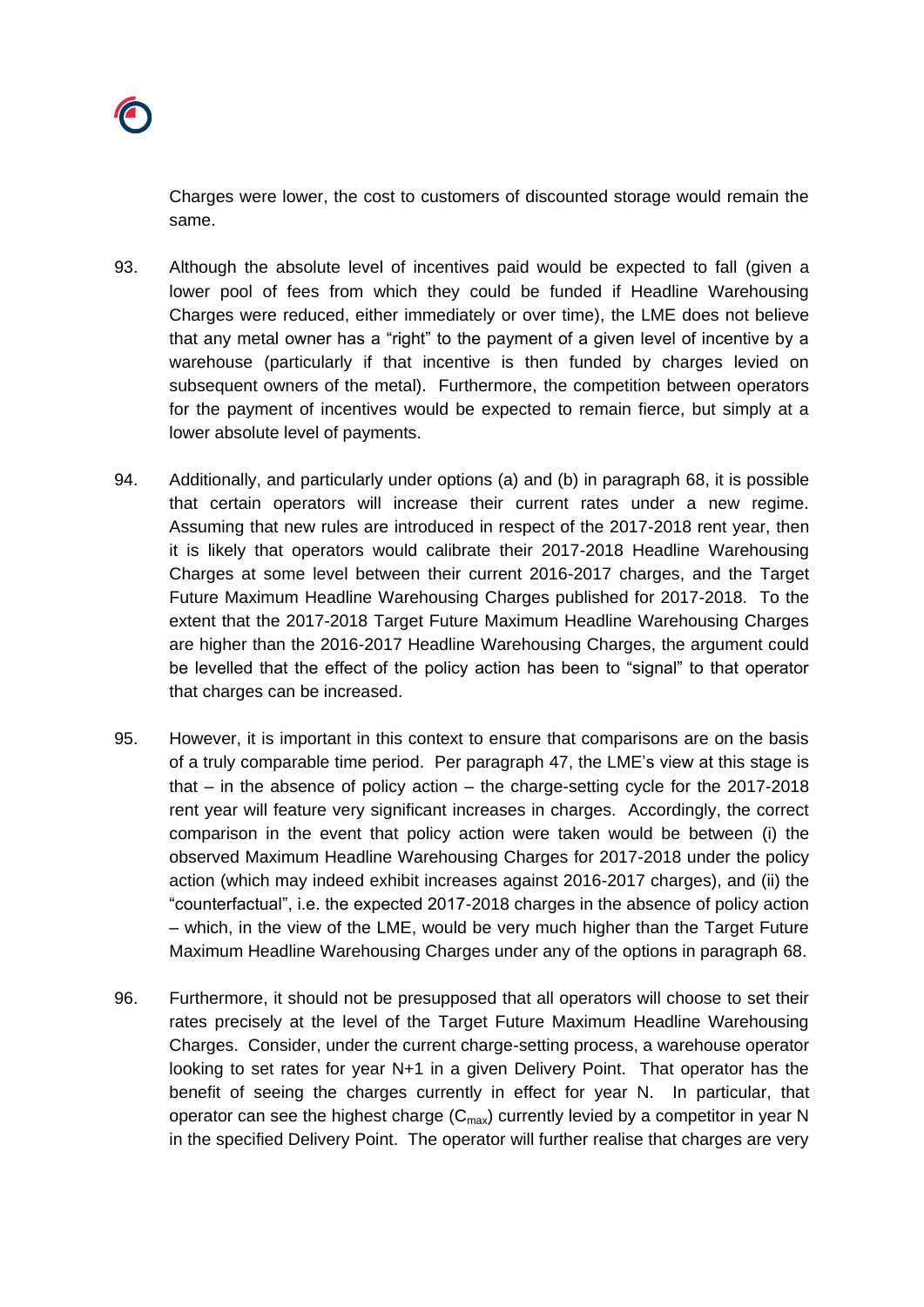

rarely reduced by any LME market actor – and so the operator will have a strong degree of confidence that a competitor will charge a rate at least equal to  $C_{\text{max}}$  in year N+1, i.e. there exists a signalling mechanism in respect of  $C_{\text{max}}$  being an "acceptable" charge for year N+1.

- 97. By this argument, the operator (and all other operators in the port who were not currently levying the highest charge in year N) would naturally set the year N+1 rate to at least  $C_{\text{max}}$ . But in practice, this is not observed – although all operators exhibit an upward trend in Headline Warehousing Charges over time, there is not an automatic effect of float-up to a signalled value – as set out in paragraph [32,](#page-10-1) warehouse-specific factors still give rise to a spread of Headline Warehousing Charges.
- 98. However, in the final analysis, the LME continues to hold the view that (i) a spread of Headline Warehousing Charges does not represent a competitive market, given that competition occurs elsewhere in the economic system, and (ii) the market benefits of reducing the highest level of Headline Warehousing Charges (which, in practice, are those paid by customers receiving LME warrants in settlement, given the "worst warrant" effect) significantly outweigh the (very limited and primarily optical) potential downside of a reduced spread in Headline Warehousing Charges.

**Discussion Point 8: Do you believe that a "convergence" of operators' Headline Warehousing Charges to published Target Future Maximum Headline Warehousing Charges would represent a diminution in competition?**

**Discussion Point 9: Do you believe there are other key considerations which the LME should consider in the context of this section?**

## **SECTION 3: ANALYSIS OF THE DISCUSSION ITEMS**

## **A. CONVERSION TO A FIXED TERM WAREHOUSE AGREEMENT ("FTA")**

## *A.1. Potential construction of FTA*

- 99. The LME warehouse network is governed by the Warehouse Agreement signed by both the LME and the warehouse operator. As present, this contract continues in perpetuity, unless terminated by either the LME or the warehouse operator.
- 100. FTA could work by incorporating into the Warehouse Agreement a clause by which each warehouse operator would only retain their LME listing subject to an annual or biennial review of each of the Delivery Points in which that warehouse company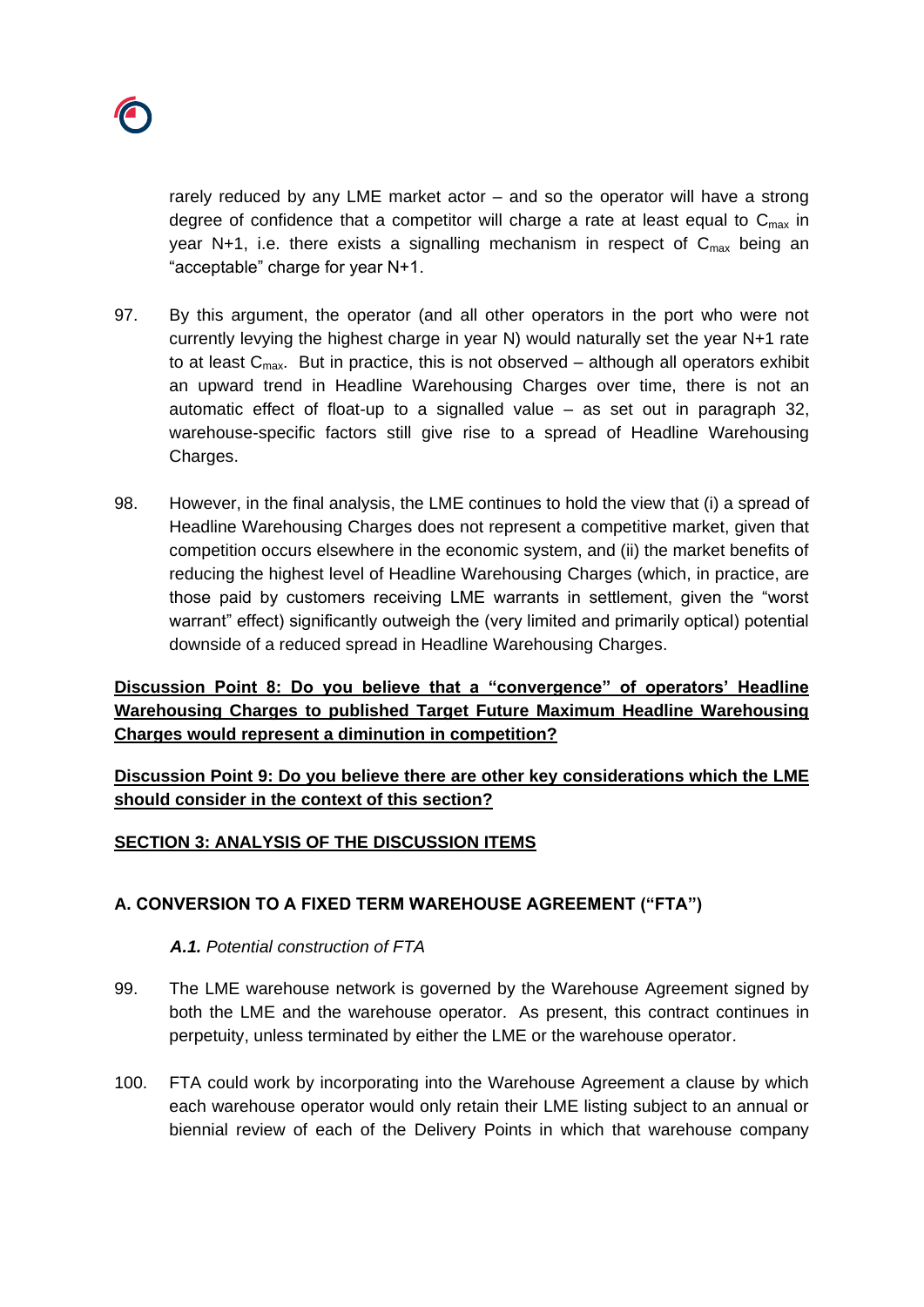operates. The review could address any issue arising during the previous term, including the development of any queues and causes thereof, the payment of incentives and the setting of Headline Warehousing Charges during the annual rate setting process (indeed, the rate setting process could be incorporated within the review process). The LME anticipates that it would need to provide clear and detailed guidelines as to the parameters on which this review would be conducted.

- 101. Should a warehouse operator fail to pass such a review, the LME would have the power to terminate the agreement and would need to provide granularity on the basis on which it had decided to terminate. After due notice had been issued to the market, the warehouse operator would be responsible for, and bear the cost of, loading-out all the metal in that Delivery Point to another LME-listed warehouse.
- 102. A warehouse operator would not be permitted to reapply for a licence in that Delivery Point for a period to be determined subsequent to the revocation of the previous licence. Reapplication would be subject to that warehouse operator having maintained their licences in any other Delivery Point in which they operate as an LME-listed warehouse.
- 103. Although the FTA regime could be used to ensure the appropriate behaviour of the warehouse operator in a number of respects, the LME does not generally believe that standards of service are below the expectation level of the market – and, if this were to occur, the LME believes that it enjoys sufficiently broad powers under the Warehouse Agreement to compel compliance without delisting, or to undertake *ad hoc* delisting as a last resort<sup>34</sup>. Accordingly, it would seem likely that the only substantive issue addressed in the context of the FTA review would be the level of Headline Warehousing Charges set by the warehouse in question.
- 104. If the LME wished to have the power to refuse reauthorisation on the basis of high Headline Warehousing Charges, and in order to act in a fair and rational way, the LME believes it would need to publish a schedule of maximum Headline Warehousing Charges, above which the warehouse operator would be at risk of being refused reauthorisation in respect of the warehouse in question. This maximum Headline Warehousing Charges schedule would be set on the basis of the considerations and process set out in Section 2 of this Discussion Paper.

<sup>&</sup>lt;sup>34</sup> Indeed, the LME already retains within the Warehouse Agreement the right to terminate the Warehouse Agreement with a licensed operator on six months' notice.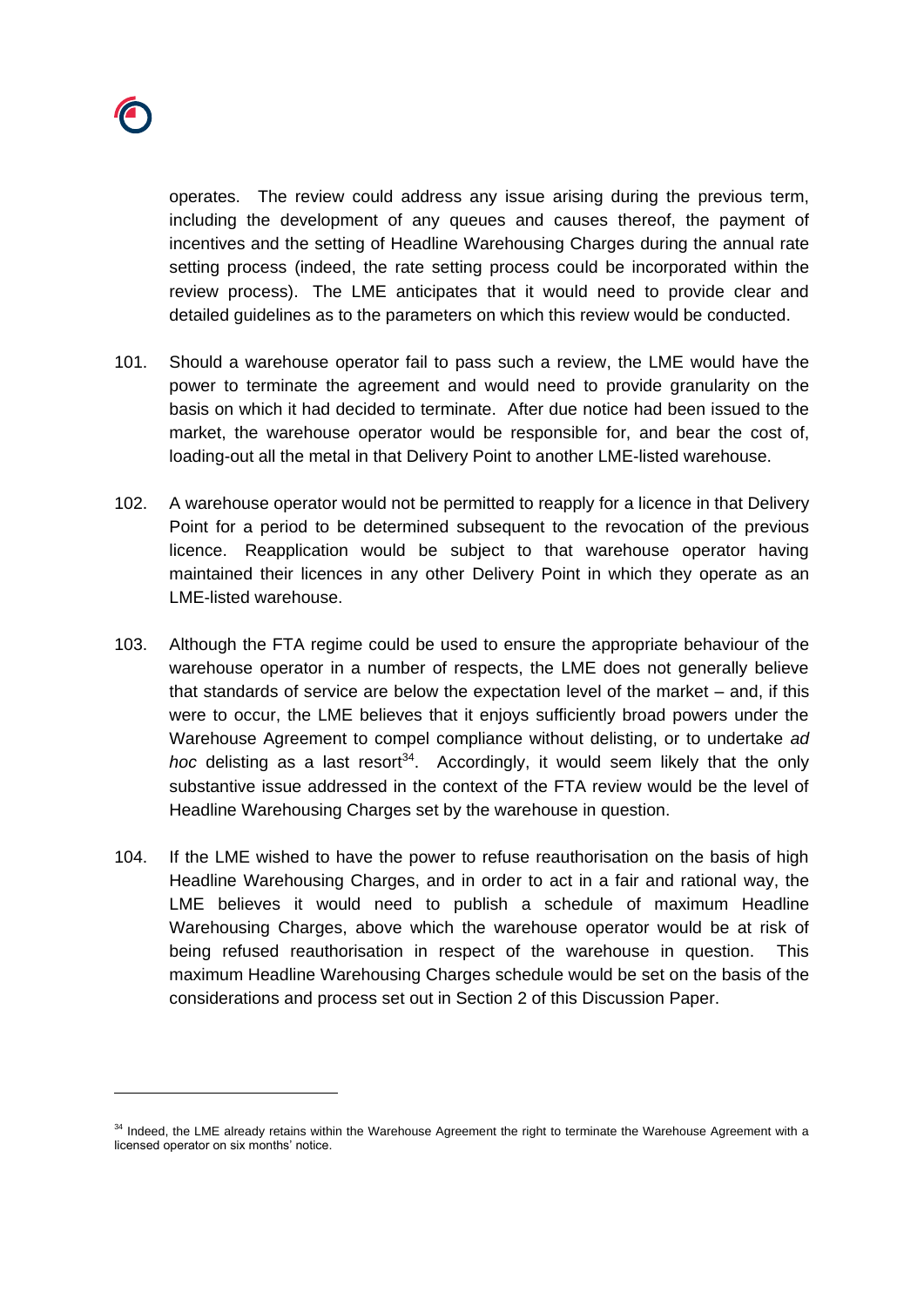

## *A.2. Does FTA seek to achieve a regulatory, prudential or organisational objective?*

105. FTA could potential promote good practice amongst warehouses companies as it would be a necessity in order to pass the review process. However, as set out above, the key effect would likely be in respect of Headline Warehousing Charges, given that other items are broadly addressed by the LME's existing rules and powers. If express standards were published in respect of maximum Headline Warehousing Charges, then the effect of FTA could be to reduce the incidence of high levels of Headline Warehousing Charges, hence reversing the negative market effects set out in paragraph [34,](#page-10-2) which in the view of the LME represents a key regulatory deliverable in the context of the LME market.

## *A.3. Is FTA likely to have an effect on competition?*

- 106. To the extent that FTA results in warehouse operators observing a set of maximum Headline Warehousing Charges, it is possible that Headline Warehousing Charges will broadly "float up" to, or near to, the maximum rates, and that the maximum Headline Warehousing Charges could act as a "signalling mechanism" by which warehouse simply set their Headline Warehousing Charges at, or near, the maximum levels.
- 107. As set out in paragraph [91,](#page-36-0) the LME does not view this as a concern in respect of market competitiveness, given that competition takes place at a different level of the economic system. Accordingly, the LME does not expect that FTA would have an effect on competition.

# *A.4. Does FTA comply with the principle of proportionality?*

- *(a) Is an FTA capable of achieving the relevant objectives?*
- 108. To the extent that warehouse operators heed the LME's powers not to reauthorise particular warehouses, then FTA is capable of achieving the relevant objective. However, the danger exists that warehouses choose to maintain high levels of Headline Warehousing Charges, and simply challenge the LME's powers not to reauthorise. Particularly if the warehouse in question holds significant quantities of metal, the disruptive impact on the LME market may outweigh the benefit of nonreauthorisation, and FTA may not achieve its goals.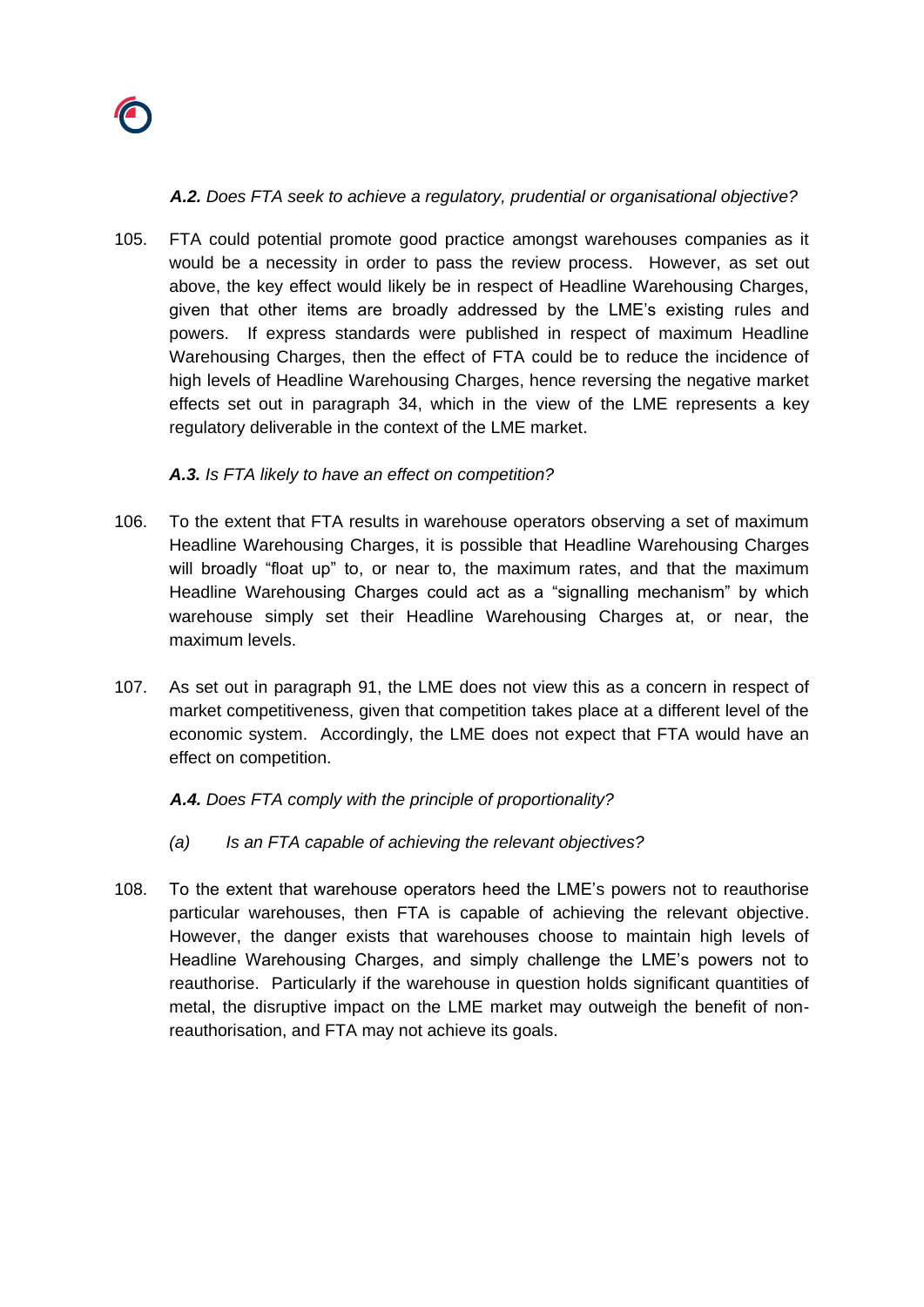

## *(b) Most pertinent arguments for FTA*

- 109. FTA may achieve the LME's stated aim of addressing high Headline Warehousing Charges, hence reversing the negative market effects set out in paragraph [34.](#page-10-2) In particular, the LME believes that most warehouse operators wish to play their part in promoting an orderly and efficient market, and would be expected to respect the Target Future Maximum Headline Warehousing Charges promulgated under FTA, and indeed welcome the guidance and clarity thus delivered to the market.
- 110. Introducing FTA to the LME's current warehouse system could positively impact the orderly functioning of the LME's market in other ways by encouraging restraint and best practice. It would also place the onus of responsibility on warehouses operators, allowing autonomy for logistical operations which reflects their expertise in this field.
	- *(c) Most pertinent arguments against FTA*
- 111. The most pertinent arguments against FTA are:
	- (i) Many LME-listed warehouses store thousands of tonnes of warranted material. Should a warehouse operator fail to pass the licence renewal process, this material would have to be shipped to another warehouse location at the cost of the warehouse operator, which could cause significant disruption to the orderly functioning of the market. A lost licence could also cause severe disruption to a short seller of metal, who found themselves unable to warrant metal due for immediate delivery into the system, potentially causing them to default on their position.
	- (ii) Warehouse operators or other market participants may take the view that the maximum Headline Warehousing Charges reallocate economics too severely from warehouses to metal owners, particularly if incentives have historically been paid in respect of the underlying metal. Accordingly, warehouse operators may ignore the FTA system and challenge any attempt to refuse reauthorisation, or challenge the FTA rule itself, which could exert a disruptive impact on the LME market. The extent to which this is likely to happen will depend on the severity of the changes to Headline Warehousing Charges, as set out further in Section 2 of this Discussion Paper. While the LME believes that it would win any challenge to FTA, the disruptive interim effects may be deemed sufficiently undesirable that it would be deemed preferable not to proceed with implementation.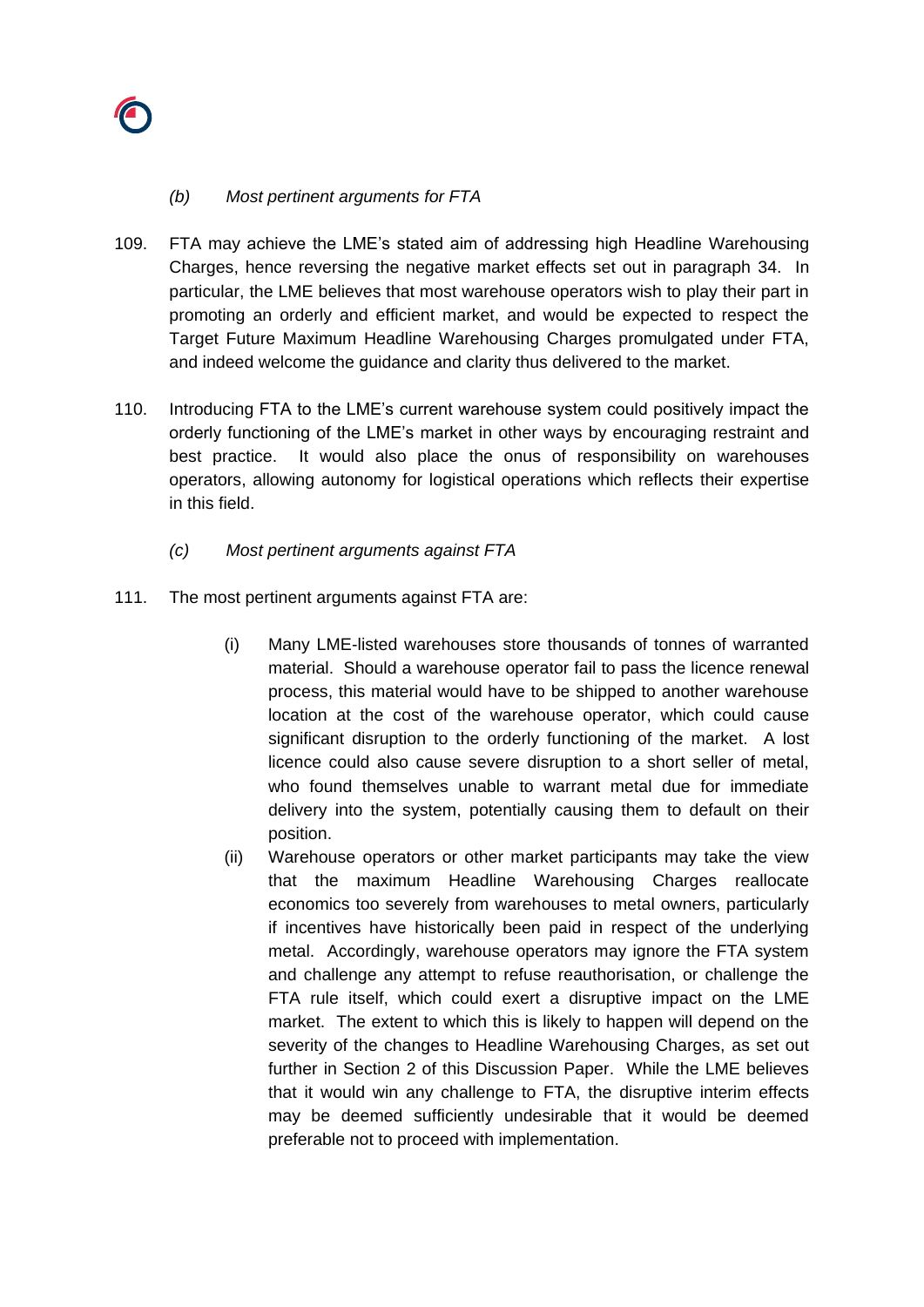

- (iii) If warehouses do adhere to the proposed maximum Headline Warehousing Charges, there is a possibility of all operators converging on the maximum Headline Warehousing Charges, with an apparent reduction in the level of competition in the marketplace. As set out in paragraph [91,](#page-36-0) the LME does not believe this would represent a valid interpretation of the fact-pattern – however, there would still exist a danger of competition law or regulatory action, which could exert a disruptive impact on the LME market.
- (iv) It could be argued that FTA represents CC "by the back door" without the certainty of CC, and it may be deemed preferable by the market, if the aim of the LME is to limit Headline Warehousing Charges, simply to do so by the more direct CC route.
- (v) Should the market as a whole accept and abide by the proposed maximum Headline Warehousing Charges, FTA could render the business of LME warehousing less attractive than at present for any warehouse operator currently levying charges above the FTA thresholds. Although the LME does not agree with this assessment (since, in the view of the LME, much of the high Headline Warehousing Charges generally are paid out as incentives), warehouse operators may (on that hypothesis) exit the market, hence reducing the provision of LME-listed warehousing services, and making it more difficult for metal owners to place their metal on LME warrant. This could cause problems for short position holders on the LME, who may not be able to deliver in metal and hence create an artificial backwardation.
- *(d) Are there any other, less restrictive means of achieving the same objective(s)?*
- 112. The LME invites views from the market on this question.
	- *(e) Would the negative effects be too great to justify implementation?*
- 113. The LME does not believe that the negative effects of FTA would outweigh the benefits of addressing high Headline Warehousing Charges.

# **Discussion Point 10: Do you have any comments or feedback on the FTA Discussion Item?**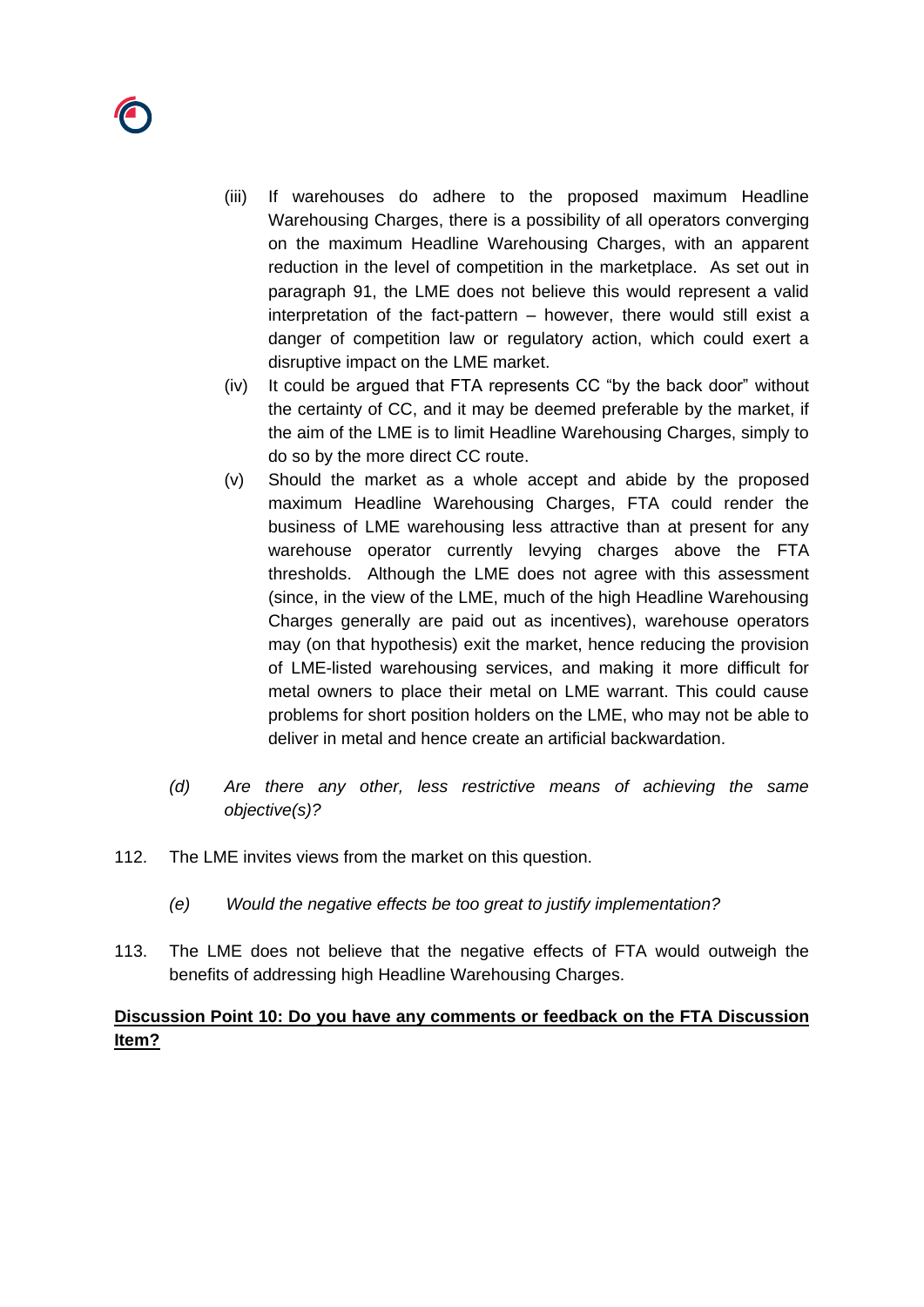

## **B. CHARGE-CAPPING ("CC")**

#### *B.1. Potential construction of CC*

- 114. CC would work by the LME publishing a maximum Headline Warehousing Charges schedule, on the basis of the considerations and process set out in Section 2 of this Discussion Paper. A rule would be added to the Warehouse Agreement requiring warehouses to set their Headline Warehousing Charges at levels not higher than the published maxima<sup>35</sup>.
- 115. It would be possible to introduce a modified version of CC, under which the obligation would apply only to warrants which were to be delivered against LME contracts, i.e. respecting the maximum Headline Warehousing Charges would not be a condition for all warrants. However, given that warrants not intended to be used for settlement are generally subject to bilaterally-negotiated storage agreements featuring significant charge discounts, it is not clear that this would materially impact the effect or impact of CC.

*B.2. Does CC seek to achieve a regulatory, prudential or organisational objective?*

116. The effect of CC could be to reduce the incidence of high levels of Headline Warehousing Charges, hence reversing the negative market effects set out in paragraph [34,](#page-10-2) which in the view of the LME represents a key regulatory deliverable in the context of the LME market.

## *B.3. Is CC likely to have an effect on competition?*

- <span id="page-43-0"></span>117. The LME observes that maximum pricing rules are not typically restrictive of competition because their direct effect is only to put a cap, and not a floor, on prices. The LME is aware, however, that one consequence of CC may be that Headline Warehousing Charges will broadly "float up" to or near to the maximum rates, and that the maximum Headline Warehousing Charges could act as a "signalling mechanism" by which warehouse simply set their Headline Warehousing Charges at, or near, the maximum levels. In other contexts, effects of that kind could be characterised as restrictive of competition.
- <span id="page-43-1"></span>118. As set out in paragraph [91,](#page-36-0) however, the LME's provisional view is that in the specific context of Headline Warehousing Charges, such an effect would not be a

<sup>&</sup>lt;sup>35</sup> Rents are collected through the LMEsword system, and so the LME would simply not enter a value higher than the relevant maximum. FOTs are invoiced directly by the warehouse company to the metal owner, but it is a disciplinary offence for a warehouse to try to levy an FOT higher than stated in its Headline Warehousing Charges, which would be subject to the LME maximum levels.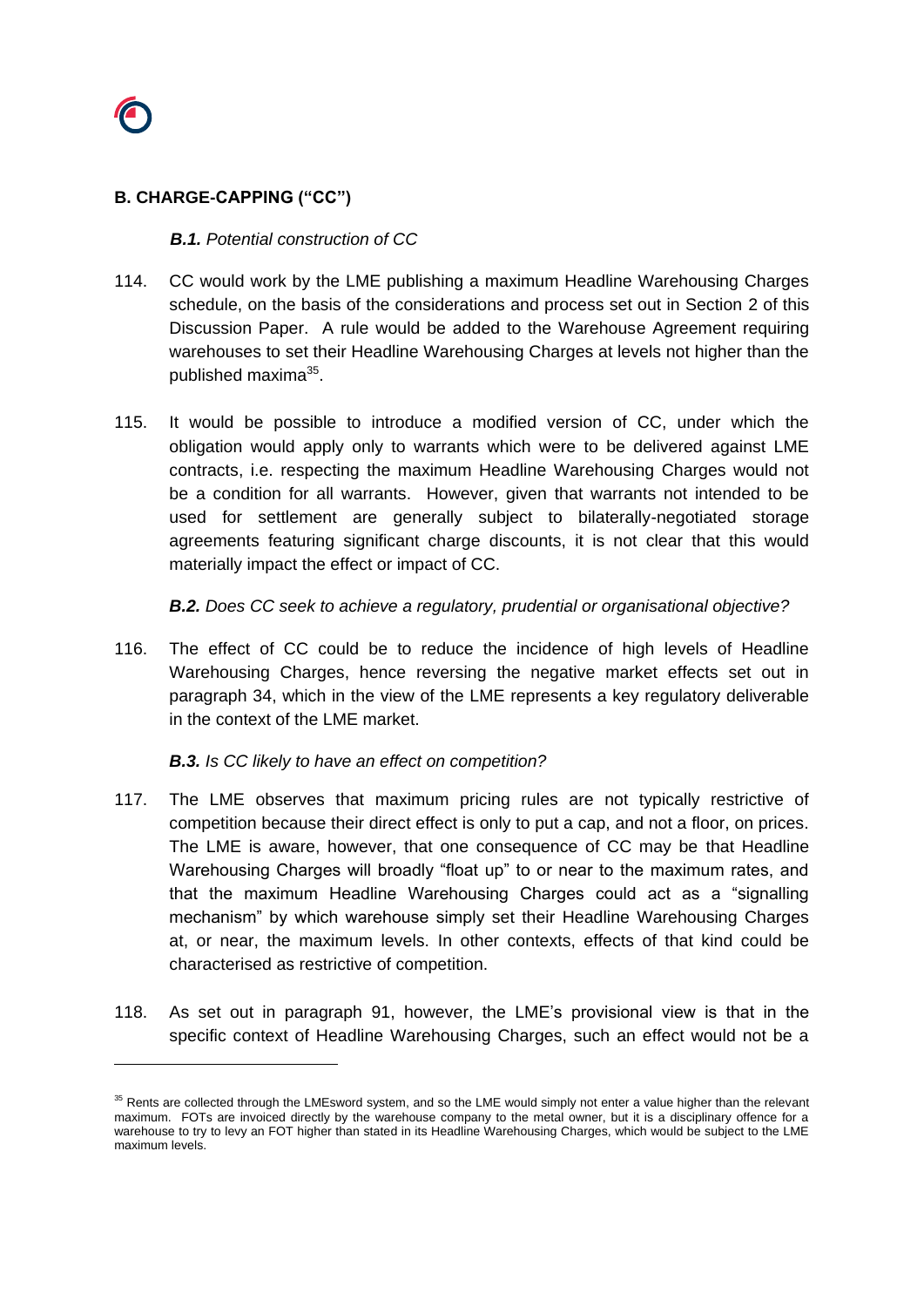

restriction of competition. As explained above, the LME's analysis is that warehouses do not currently compete to set low Headline Warehousing Charges to attract business. Rather, competition takes place at a different level of the economic system – on the basis of discounted rates. Accordingly, the LME's provisional view is that CC would not restrict competition.

*B.4. Does CC comply with the principle of proportionality?*

- *(a) Is CC capable of achieving the relevant objectives?*
- 119. On its face, CC achieves the relevant objectives by embedding them in an LME rule binding on warehouse operators. However, as further set out below, if CC were to be challenged (even if unsuccessfully), that may impact its short-term ability to achieve its objectives.
	- *(b) Most pertinent arguments for CC*
- 120. CC is expected to achieve the LME's stated aim of addressing high Headline Warehousing Charges, hence reversing the negative market effects set out in paragraph [34.](#page-10-2) CC represents the most direct and straightforward means of achieving this aim.
	- *(c) Most pertinent arguments against CC*
- 121. The most pertinent arguments against CC are:
	- (i) Warehouse operators or other market participants may take the view that the maximum Headline Warehousing Charges reallocate economics too severely from warehouses to metal owners, particularly if incentives have historically been paid in respect of the underlying metal. Accordingly, warehouse operators may challenge the CC rule itself, which could exert a disruptive impact on the LME market. The extent to which this is likely to happen will depend on the severity of the changes to Headline Warehousing Charges, as set out further in Section 2 of this Discussion Paper. While the LME believes that it would win any challenge to CC, the disruptive interim effects may be deemed sufficiently undesirable that it would be deemed preferable not to proceed with implementation.
	- (ii) Given that warehouses will be required to adhere to the maximum Headline Warehousing Charges, there is a possibility of all operators converging on the maximum Headline Warehousing Charges, with an apparent reduction in the level of competition in the marketplace. As set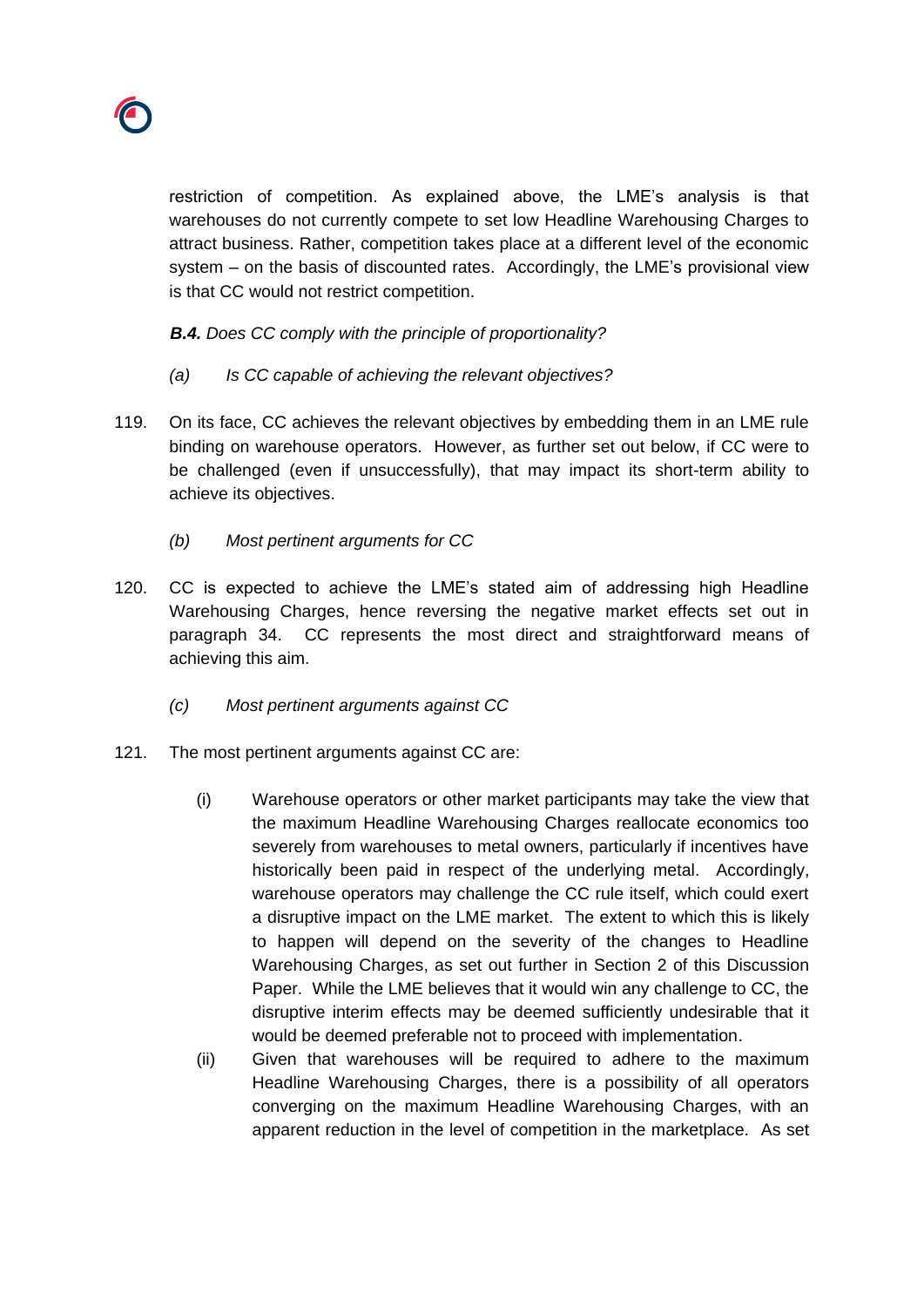out in paragraph [91,](#page-36-0) the LME does not believe this would represent a valid interpretation of the fact-pattern – however, there would still exist a risk that others would take a different view, and any competition law or regulatory action could itself exert a disruptive impact on the LME market.

- (iii) CC could render the business of LME warehousing less attractive than at present for any warehouse operator currently levying charges above the CC thresholds. Although the LME does not agree with this assessment (since, in the view of the LME, much of the high Headline Warehousing Charges generally are paid out as incentives), on this hypothesis warehouse operators may exit the market, hence reducing the provision of LME-listed warehousing services, and making it more difficult for metal owners to place their metal on LME warrant. This could cause problems for short position holders on the LME, who may not be able to deliver in metal and hence create an artificial backwardation.
- *(d) Are there any other, less restrictive means of achieving the same objective(s)?*
- 122. The LME invites views from the market on this question.
	- *(e) Would the negative effects be too great to justify implementation?*
- 123. The LME does not believe that the negative effects of CC would outweigh the benefits of addressing high Headline Warehousing Charges.

# **Discussion Point 11: Do you have any comments or feedback on the CC Discussion Item?**

# **C. CHARGE THRESHOLD GUIDANCE ("CTG")**

## *C.1. Potential construction of CTG*

- 124. CTG could work by publishing maximum Headline Warehousing Charges as recommended thresholds or "shadow caps", which would be guidance rather than compulsory. The maximum Headline Warehousing Charges schedule would be derived on the basis of the considerations and process set out in Section 2 of this Discussion Paper.
- 125. In the event that a warehouse operator proposed to exceed the cap, they would need to provide the LME with a full economic rationale. The LME would then have two choices. It could either accept the explanation, or it could consider that the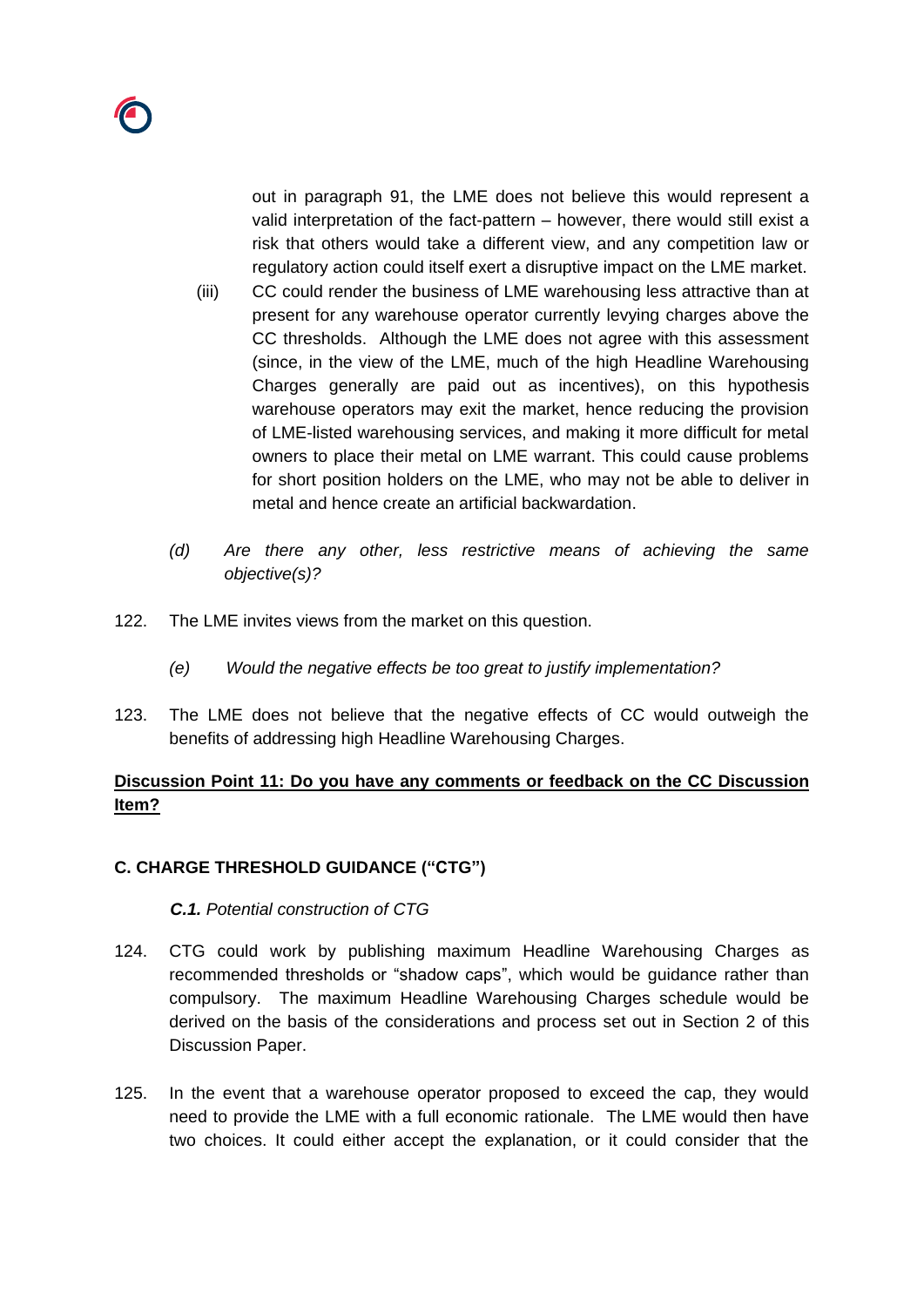explanation did not have sufficient merit. In the latter case, the LME would then need to consider a range of options, including:

- (i) Action under Clause 9.3.1 of the Warehouse Agreement. As set out in paragraphs [52](#page-21-0) and [53](#page-21-1) above, the LME has concerns that action against unreasonable Headline Warehousing Charges under Clause 9.3.1 may not constitute the preferred route, for the reasons set out in those paragraphs;
- (ii) Action against incentives paid on the basis of such Headline Warehousing Charges, as further set out under the CBIG Discussion Item; or
- (iii) Implementation of CC.

*C.2. Does CTG seek to achieve a regulatory, prudential or organisational objective?*

126. The effect of CTG could be to reduce the incidence of high levels of Headline Warehousing Charges, hence reversing the negative market effects set out in paragraph [34,](#page-10-2) which in the view of the LME represents a key regulatory deliverable in the context of the LME market.

# *C.3. Is CTG likely to have an effect on competition?*

<span id="page-46-0"></span>127. The competitive effects of CTG are likely to be very similar to those of CC. The only material difference is that warehouse operators will have less certainty that charging Headline Warehousing Charges above the maximum level will result in enforcement action. But the objective and intended effects of the measures are essentially the same: that all Headline Warehousing Charges would be below the maximum levels. Consequently, the analysis set out in paragraphs [117-](#page-43-0)[118](#page-43-1) above applies to the effects of CTG on competition as well.

# *C.4. Does CTG comply with the principle of proportionality?*

- *(a) Is CTG capable of achieving the relevant objectives?*
- 128. To the extent that warehouse operators heed the guidance of CTG, then CTG is capable of achieving the relevant objective. However, the danger exists that warehouses choose to maintain high levels of Headline Warehousing Charges, and simply challenge the LME to take action, given that CTG represents guidance, not a rule.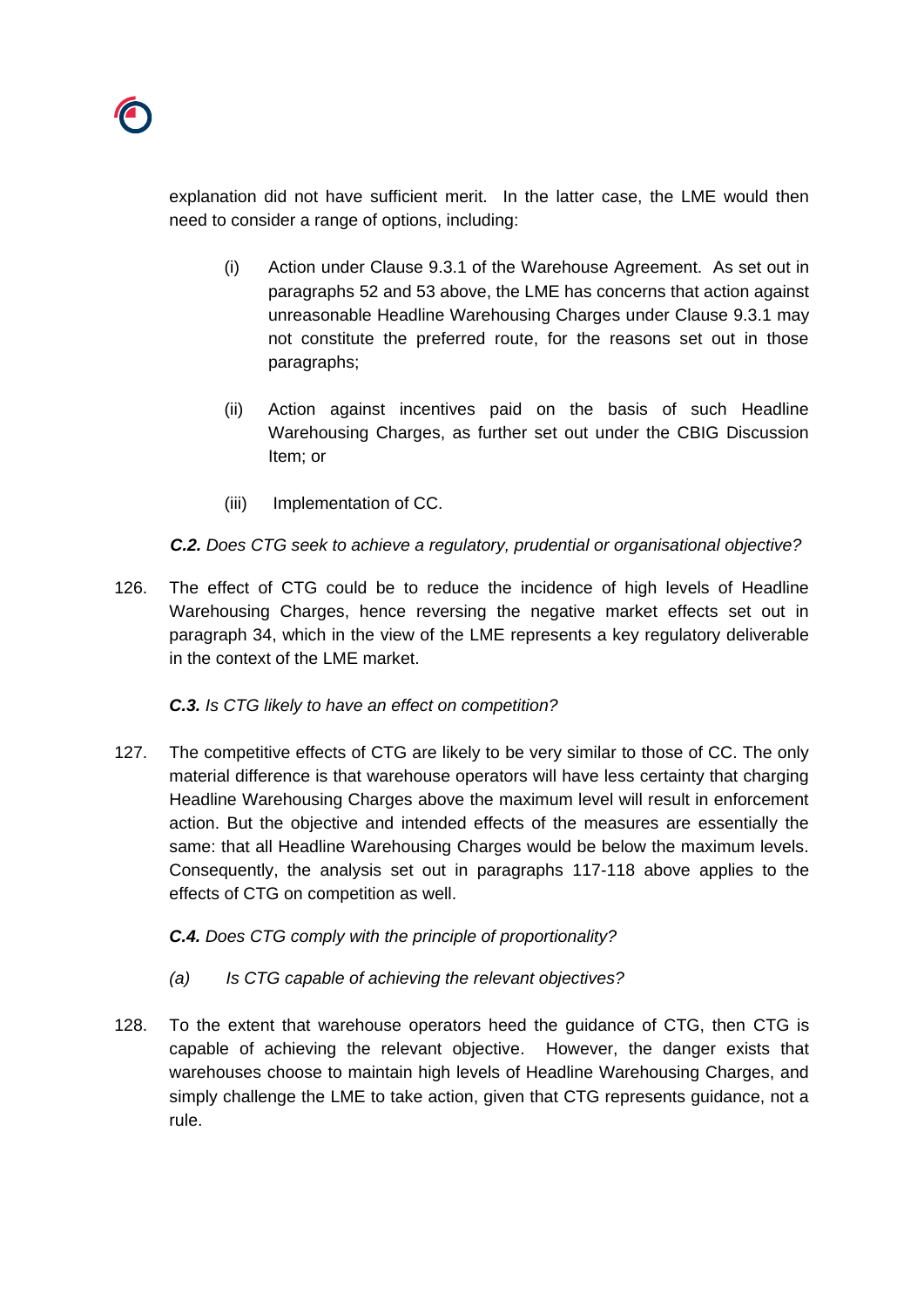

## *(b) Most pertinent arguments for CTG*

- 129. CTG may achieve the LME's stated aim of addressing high Headline Warehousing Charges, hence reversing the negative market effects set out in paragraph [34.](#page-10-2) In particular, the LME believes that most warehouse operators wish to play their part in promoting an orderly and efficient market, and would be expected to respect the maximum Headline Warehousing Charges promulgated under CTG, and indeed welcome the guidance and clarity thus delivered to the market.
	- *(c) Most pertinent arguments against CTG*
- 130. The most pertinent arguments against CTG are similar to those in respect of CC. The only additional consideration that the LME has identified at this stage is that a guidance regime creates risk of disorder in the event that warehouse operators chose not to follow the guidance. There is less certainty under CTG as to what consequences would follow the imposition of charges above the maximum levels.
	- *(d) Are there any other, less restrictive means of achieving the same objective(s)?*
- 131. The LME invites views from the market on this question.
	- *(e) Would the negative effects be too great to justify implementation?*
- 132. The LME does not believe that the negative effects of CTG would outweigh the benefits of addressing high Headline Warehousing Charges.

# **Discussion Point 12: Do you have any comments or feedback on the CTG Discussion Item?**

# **D. CHARGE-BASED INCENTIVE GUIDANCE ("CBIG")**

## *D.1. Potential construction of CBIG*

133. CBIG could work by publishing maximum Headline Warehousing Charges for reference when considering whether incentives paid on the basis of such charges are consistent with LME rules. The maximum Headline Warehousing Charges schedule would be derived on the basis of the considerations and process set out in Section 2 of this Discussion Paper.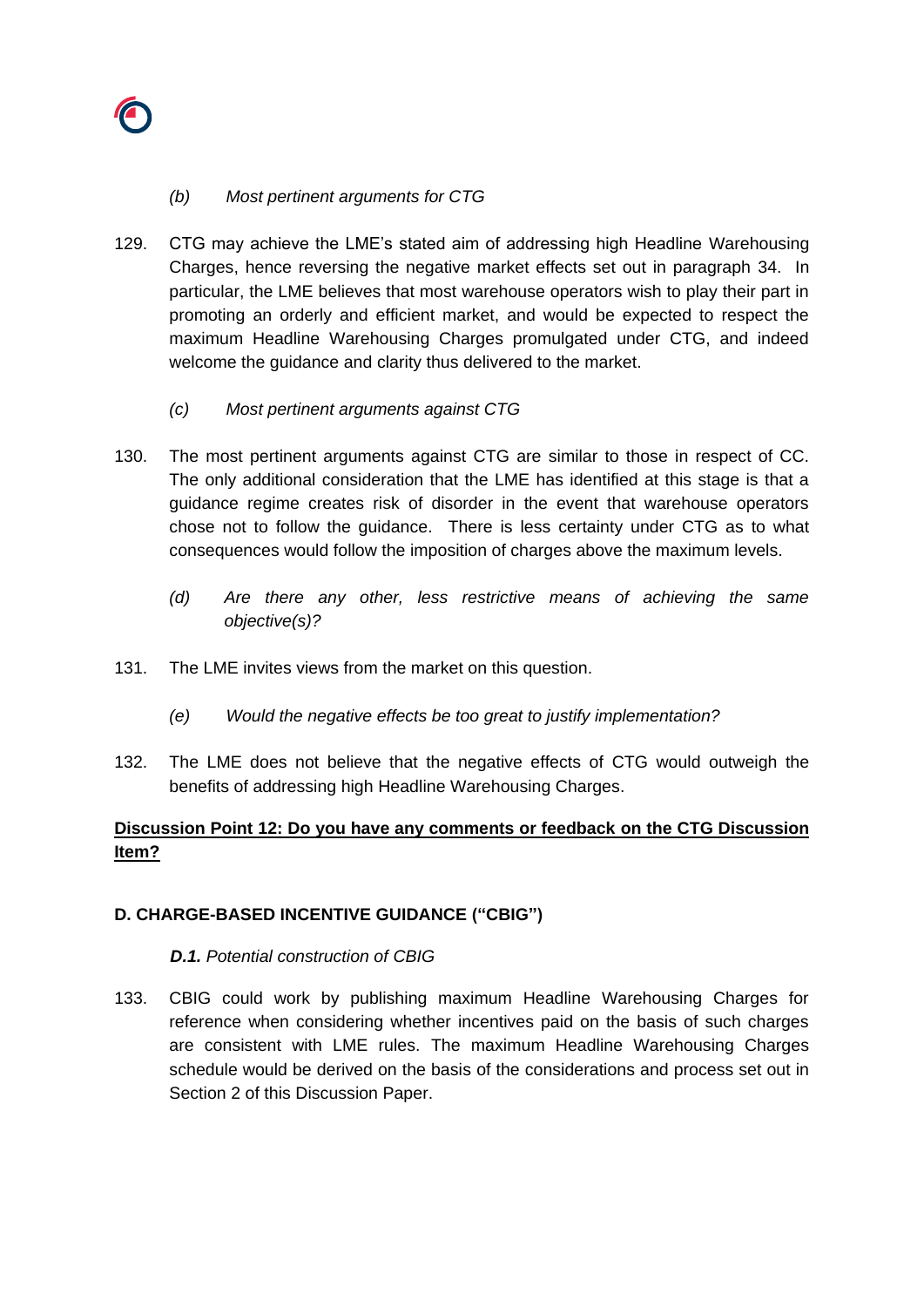

- 134. Thus, although the LME would not directly limit the level of rent and FOT set by warehouse operators, it would retain the ability to investigate incentives which it believed to be predicated on high Headline Warehousing Charges.
- 135. In the LORI and QBRC Implementation Notice (paragraphs 184-207), the LME laid out guidance in respect of the criteria which would be applied by the LME in determining the nature of acceptable incentive payments. This guidance underlines that a warehouse must be able to demonstrate that incentives paid in respect of a given parcel of metal are based on the expected rent and FOT which will be collected by the warehouse in respect of that parcel during its lifetime in that warehouse (which, for avoidance of doubt, cannot included the expected rent as a result of the metal sitting in a queue).
- 136. Under a CBIG regime, the LME would further guide that, when calculating the expected incentive which will be paid, it would not be appropriate to perform such calculations on the basis of rents and FOTs in excess of the published maximum Headline Warehousing Charges.
- 137. The payment of incentives calculated on the basis of rents and FOTs at or below these threshold levels does not guarantee that such incentives are not exceptional, or that the behaviour does not constitute compliance with the warehouse's responsibilities in respect of the proper functioning of the market. Incentives may still be exceptional in other respects.
- 138. These thresholds would not represent caps, and warehouses would be entirely at liberty to set their charges at a higher level. However, the LME would apply a high level of focus to any incentives paid by warehouse with charges higher than the threshold levels set out in order to assess whether those incentives were in excess of those which would be payable if charges were at the threshold levels. If this were the case, then the LME may deem such incentives as being exceptional, and take action against the warehouse operator pursuant to the Warehouse Agreement.
- 139. For the avoidance of doubt, even in the absence of a specific CBIG regime, the LME may still look to take action against incentives predicated on high Headline Warehousing Charges.

*D.2. Does CBIG seek to achieve a regulatory, prudential or organisational objective?*

140. The effect of CBIG could be to reduce the incidence of high levels of Headline Warehousing Charges, hence reversing the negative market effects set out in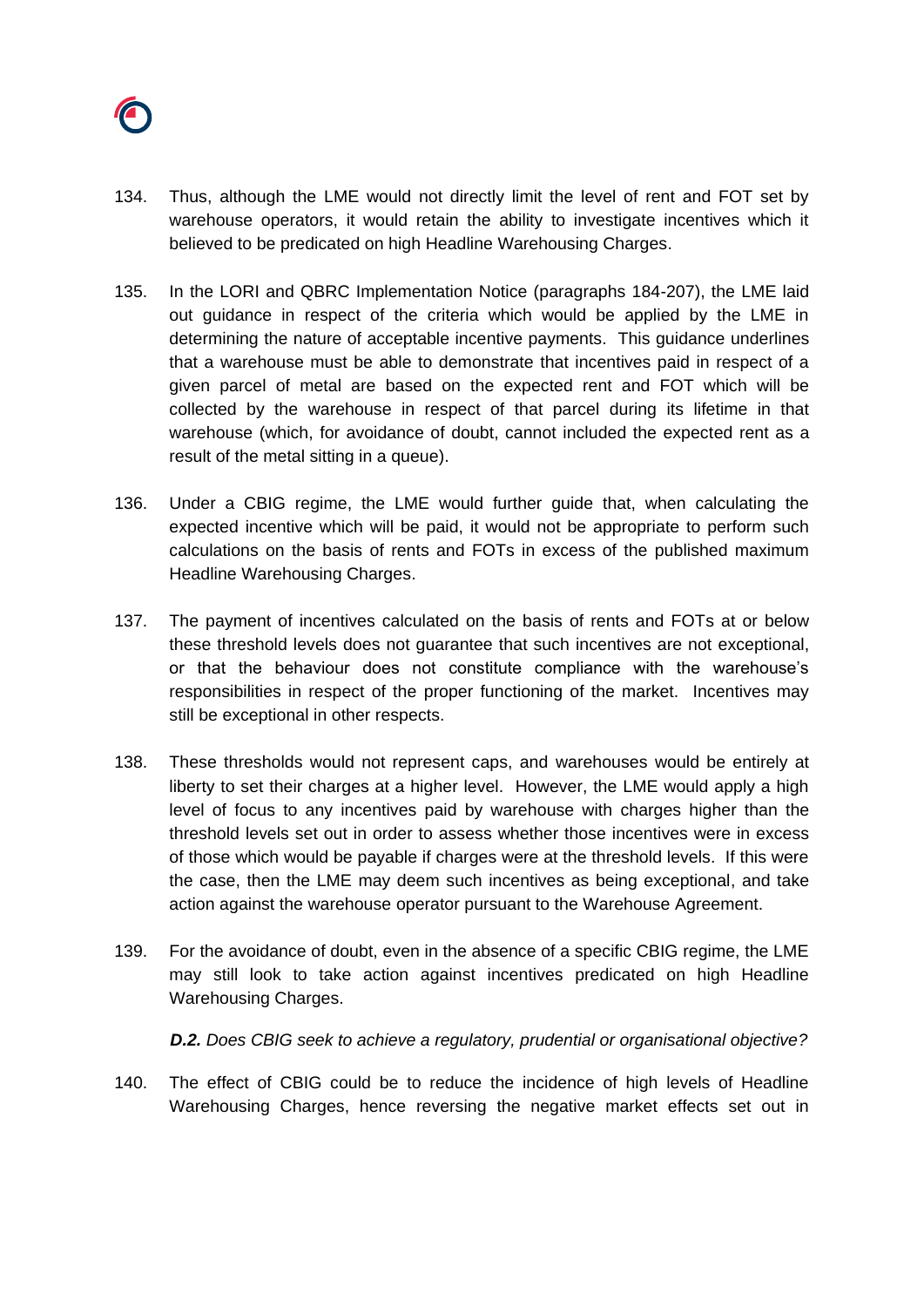

paragraph [34,](#page-10-2) which in the view of the LME represent a key regulatory deliverable in the context of the LME market.

*D.3. Is CBIG likely to have an effect on competition?* 

- 141. The objective and intended effects of CBIG are similar to those of CTG, discussed at paragraph [127](#page-46-0) above. While warehouse operators would retain freedom to set higher Headline Warehousing Charges, in practice there would be a substantial penalty for doing so, in that the warehouse operator would be unable to offer competitive incentives based on those higher charges and would therefore be placed at a competitive disadvantage. For that reason, the LME expects that the impact on competition would be the same.
- 142. In the event that a warehouse operator chose to impose such higher charges, however, the direct consequence of CBIG would be that during that year, the warehouse operator's ability to grant discounts would be materially restricted, which might in itself be characterised as a restriction of competition.

# *D.4. Does CBIG comply with the principle of proportionality?*

- *(a) Is CBIG capable of achieving the relevant objectives?*
- 143. To the extent that warehouse operators react to CBIG by keeping Headline Warehousing Charges within the proposed maximum levels, then CBIG is capable of achieving the relevant objective. However, because of the "indirect" nature of CBIG, this cannot be guaranteed. In particular, warehouses may choose to keep levying high Headline Warehousing Charges, and simply take these as profit, rather than paying incentives on the basis of such charges.
	- *(b) Most pertinent arguments for CBIG*
- 144. CBIG may achieve the LME's stated aim of addressing high Headline Warehousing Charges, hence reversing the negative market effects set out in paragraph [34.](#page-10-2) In particular, the LME believes that most warehouse operators wish to play their part in promoting an orderly and efficient market, and would be expected to respect the maximum Headline Warehousing Charges promulgated under CBIG, and indeed welcome the guidance and clarity thus delivered to the market.
- 145. Furthermore, by utilising an existing mechanism (the LME's powers against excessive levels of incentive), CBIG does not require the construction of an entirely new market enforcement mechanism.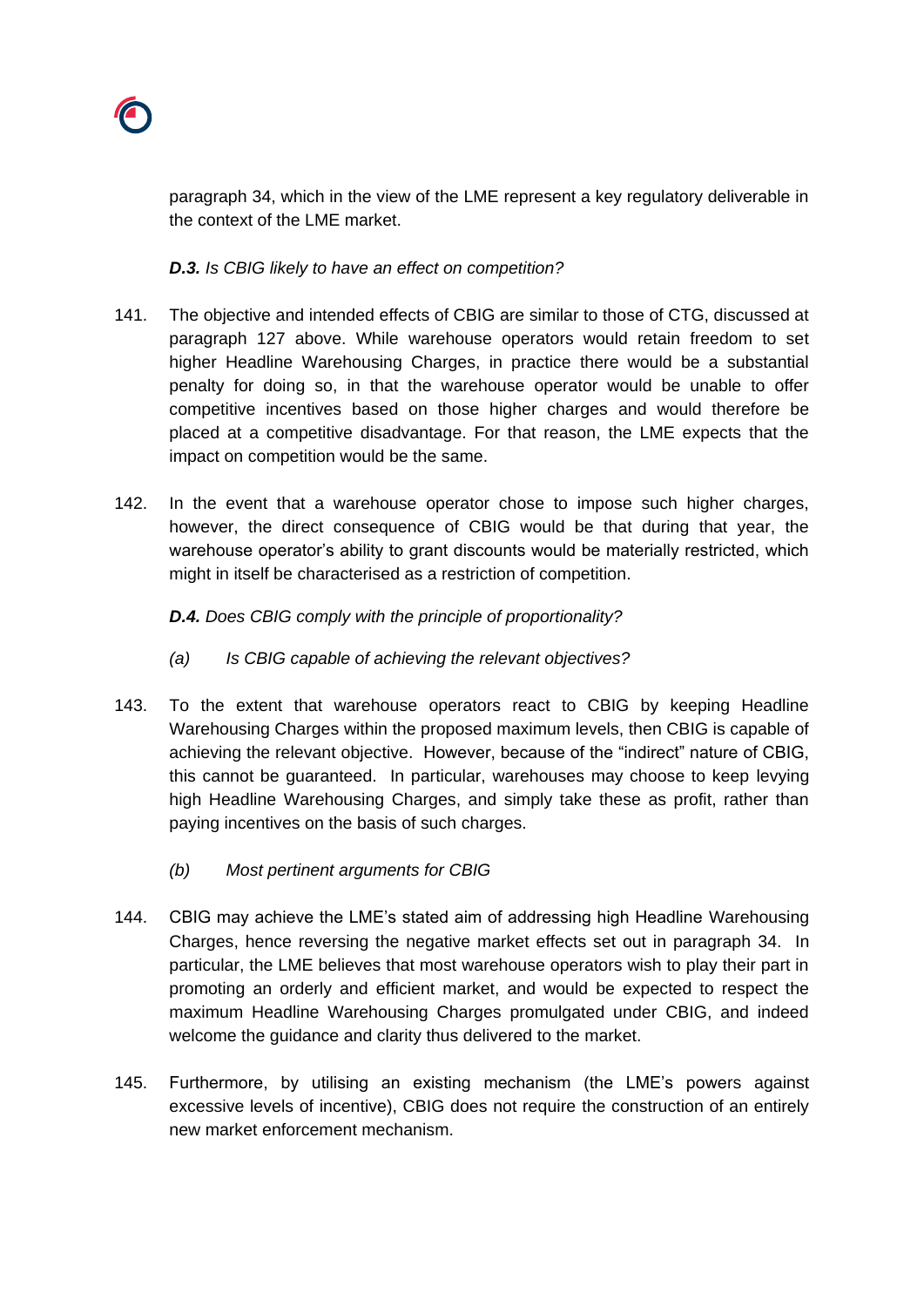

## *(c) Most pertinent arguments against CBIG*

- 146. The most pertinent arguments against CBIG are essentially the same as those for CTG, save for the additional argument, referred to above, that CBIG may restrict competition by preventing discounts from being granted by warehouses who (contrary to the LME's expectation and intention) continue to set higher Headline Warehousing Charges.
	- *(d) Are there any other, less restrictive means of achieving the same objective(s)?*
- 147. The LME invites views from the market on this question
	- *(e) Would the negative effects be too great to justify implementation?*
- 148. The LME does not believe that the negative effects of CBIG would outweigh the benefits of addressing high Headline Warehousing Charges.

# **Discussion Point 13: Do you have any comments or feedback on the CBIG Discussion Item?**

# **E. CONVERTING FROM AN "IN-WAREHOUSE" CONTRACT TO A "FOT-PAID" CONTRACT ("FOTC")**

## *E.1. Potential construction of FOTC*

149. The LME physical network currently operators on an "in-warehouse" basis – namely the warehouse company fees for removal of physical metal from the warehouse are paid for by the owner of the metal at the time of removal from the warehouse. It is this fundamental point which gives rise to many of the potentially negative effects identified in Section 1, and in particular, the structure described in paragraph [24\(b\),](#page-6-0) whereby an incentive is paid to the depositor of metal (who will then become the seller of the metal on the LME), which will be funded by the eventual payment of (primarily) FOT by the acquiror of the warrant (i.e. the buyer of the metal on the LME). Furthermore, it is the in-warehouse nature of the contract which gives rise to much of the discounting effect set out in paragraph [34\(b\),](#page-10-2) in that a warrant purchased on the LME is subject to an "exit fee" represented by the FOT, and hence the LME price (which tracks the price of the marginal delivered warrant) is discounted from the "real-world" price by the quantum of that FOT.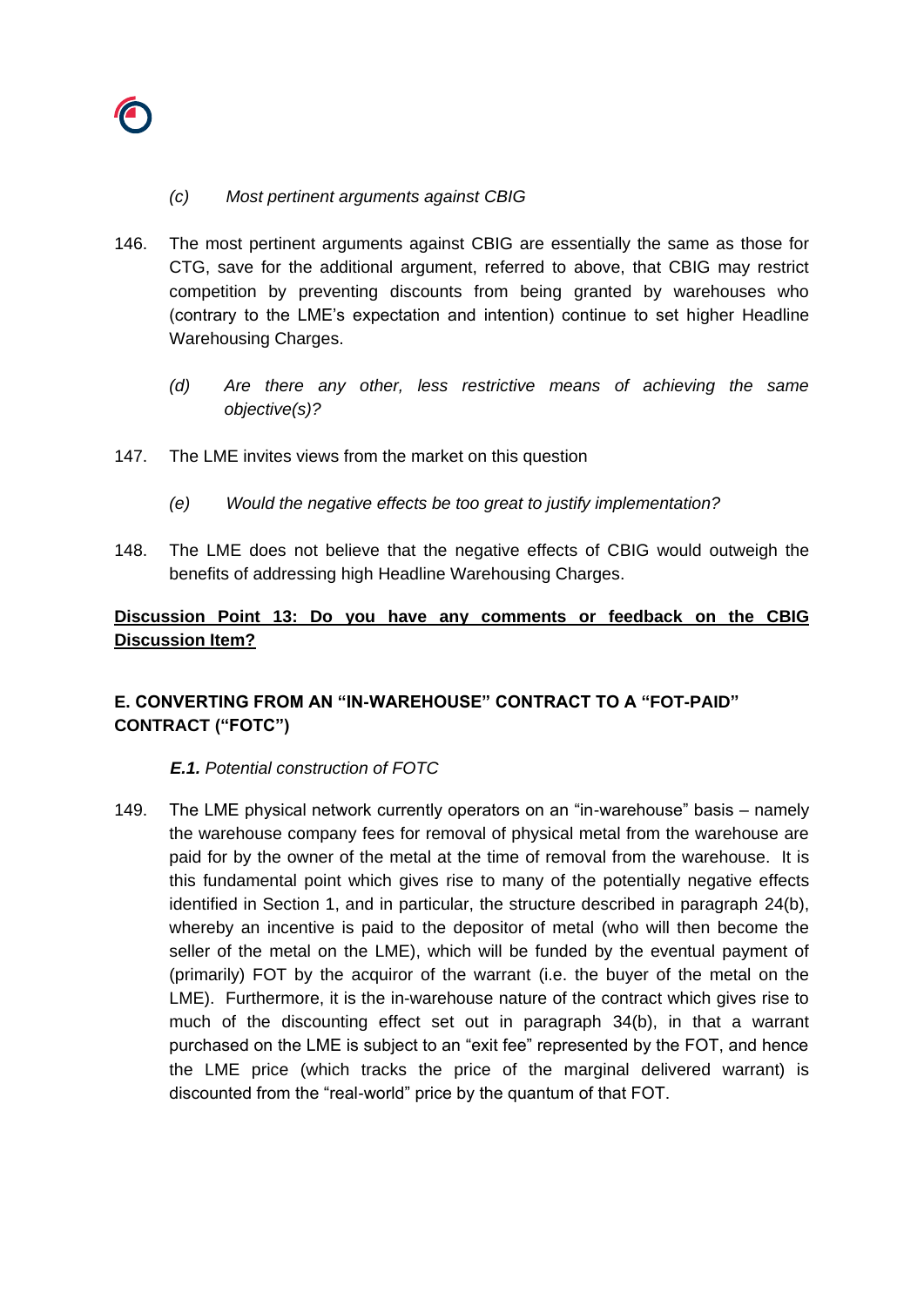

- 150. Under an "FOT-paid" contract, FOT charges would instead be paid by the seller of metal on the LME, and not the buyer. This structure change would rectify the situation outlined above, because the depositor of metal in a warehouse would then be responsible for funding the FOT. As such, the economic situation would be far closer to that set out in paragraph [24\(a\),](#page-6-0) whereby a metal depositor who will eventually fund the payment of FOT is in a "zero sum game" between incentive and FOT – i.e. the benefits of accepting a large incentive are broadly offset by the fact that the same depositor must later fund that incentive through the FOT payment.
- 151. Furthermore, the fact that warrants purchased through LME settlement are no longer subject to an onerous "exit charge" will have the effect of causing the LME cash price to converge more closely to the "real-world" price of metal, as the discounting effect of the required FOT payment, as set out in paragraph [34\(b\),](#page-10-2) will no longer factor. While a discount will still exist in terms of brands, geographical location etc, the FOT component of the discount would be expected to fall away. Furthermore, the effect of a high FOT in "locking-in" correspondingly high levels of rent will also be diminished.
- 152. The LME has previously investigated the possibility of converting the LME delivery model from an in-warehouse basis to an FOT-paid basis, commissioning an independent economic consultant, Europe Economics, to undertake a study of the implications of this for the LME network. The subsequent report was published in LME Notice 07/076 : A074 : W038 ("FOT study", 20 February 2007), and interested parties are referred to the full report on the LME website at: [http://www.lme.com/trading/warehousing-and-brands/warehousing/warehousing](http://www.lme.com/trading/warehousing-and-brands/warehousing/warehousing-studies/)[studies/](http://www.lme.com/trading/warehousing-and-brands/warehousing/warehousing-studies/)
- <span id="page-51-1"></span><span id="page-51-0"></span>153. In the context of this Discussion Paper, the LME has returned to this topic, and conducted further preliminary analysis on the practicalities and feasibility of FOTC. The first question is the mechanism by which the seller funds the FOT payment, which in the view of the LME could take broadly two forms:
	- (a) Endorsement of warrants as "FOT-paid" before they would become valid in settlement. This obligation could be enforced either as:
		- (i) a general rule all LME warrants would, by definition, require to be FOTpaid at the time of creation, and all existing warrants would need to be FOT-paid as of a given conversion date. This has the benefit of system simplicity, but would reduce optionality for metal owners who did not intend to deliver their warrants through settlement, but would still be forced to pre-fund FOT, possibly materially impacting cashflows in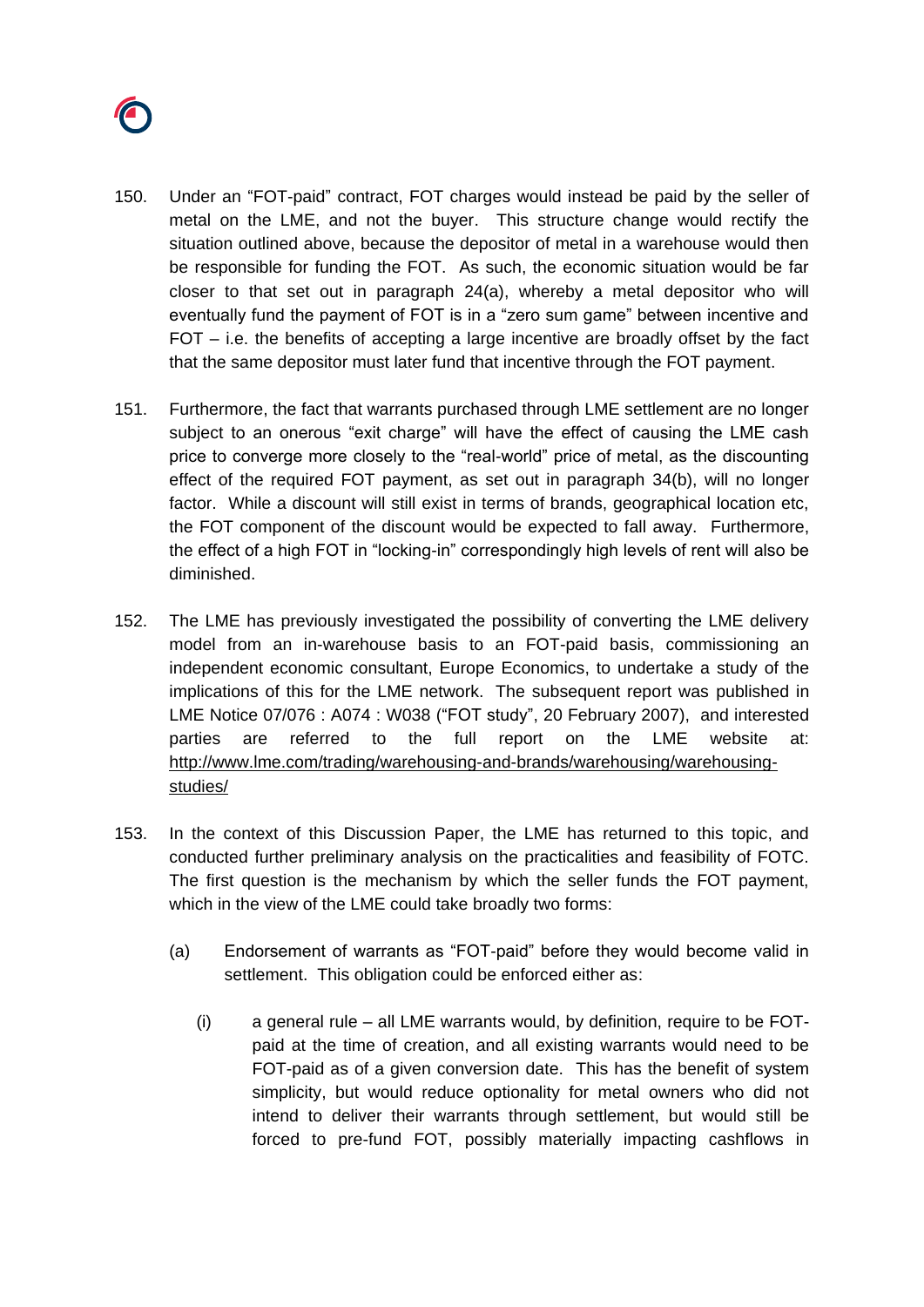respect of bilateral storage agreements. Furthermore, it is possible that disputes would arise in respect of bilaterally-negotiated discounted FOT arrangements, whereby it was envisaged that a discounted FOT would be paid at the time of withdrawal, but no arrangement had been made for the payment of an FOT on the conversion date (since this eventuality would not have been envisaged in the discounted FOT agreement); or

(ii) a specific settlement rule (LMEsword would only accept warrants in settlement which had been specifically endorsed as FOT-paid by the warehouse). This approach achieves flexibility, but would require greater processing attention during the settlement process, and could potentially give rise to misleading LME stocks figures as not all warrants in the system would be "good delivery" (although they could quickly become so upon payment of the FOT charge). Under either approach, a seller who has accepted a large incentive from a warehouse will then fund that incentive himself through an FOT payment, either at the time of load-in (which would render the incentive broadly irrelevant, as it would be immediately repaid), or at the time of on-sale of the warrant through settlement. This approach would also be required under a "parallel introduction" model pursuant to paragraph [154154](#page-53-0)[\(c\),](#page-54-0) because it would be necessary for sellers to have access to both FOT-paid and FOTunpaid warrants to settle contracts, depending on the date on which such contracts were opened.

A potential disadvantage for warehouses under either (i) or (ii) is that the FOT could be paid many years in advance of the actual load-out, by which time the costs of actually performing such load-out may have increased due to inflation.

<span id="page-52-0"></span>(b) A specific payment during the settlement process, whereby the cash paid by the buyer and received by the seller (currently the agreed price in respect of the LME contract for which settlement is being effected) is discounted by the amount of the FOT in respect of the warrant delivered in settlement. In this way, the seller "pre-funds" the FOT to the buyer, but the payment is not made to the warehouse operator until load-out actually takes place. If the seller has taken a significant incentive when loading-in the metal, then he will likely fund this himself through a significant FOT, which will reduce the price achieved for his warrant in settlement – accordingly, the buyer should not be affected. If the buyer subsequently on-sells the warrant through LME settlement, the pre-funded FOT is passed on (through the settlement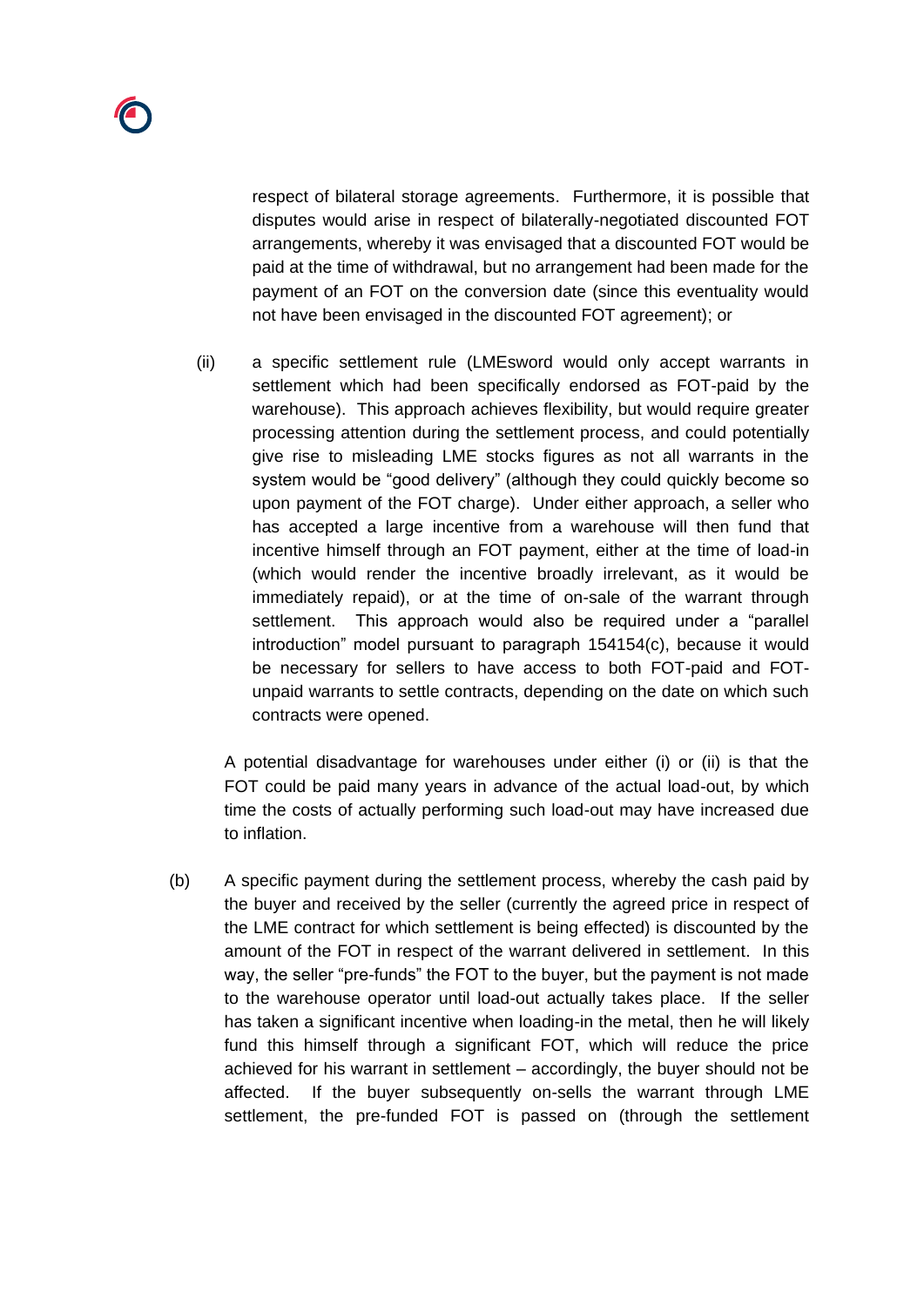

adjustment) to the new buyer, who can use this to pay the warehouse for load-out. This is the approach chosen for the LME's premium contracts.

- <span id="page-53-0"></span>154. Regardless of the route chosen above, the key logistical challenge is the mechanism of introduction of the new regime. In the view of the LME, there are broadly four approaches:
	- (a) **Future introduction** the simplest approach is to choose a date (the "Contract Basis Change Date") in the future, beyond the maturity of the longest-dated LME contract currently in force. However, at present, aluminium and copper contracts can have maturities up to 123 months forwards – as at end-March 2016 the furthest forward position is December 2020. Accordingly, it would not be possible to introduce the change for approximately ten years, during which time the market issues set out in Section 1 would be expected to perpetuate<sup>36</sup>.
	- (b) **"Big-bang" introduction** under this approach, a nearer-term Contract Basis Change Date would be chosen, beyond which all LME contracts would be settled on an FOT-paid basis. Because open interest would already exist beyond this date (in respect of which buyer and seller had transacted on the basis that FOT would be funded by the buyer), it would be necessary – on a date prior to Contract Basis Change Date (the "Contract Conversion Date") – to adjust all positions already open on the market with maturities on or after the Contract Basis Change Date. The simplest way to achieve this would be to simply increment all agreed transaction values by the expected amount of the FOT – then, in the settlement process, this would be reversed by the seller having to fund that quantum of FOT, with the net economics hence remaining the same.

The challenge in respect of such an approach would be in agreeing the correct level of FOT by which contract values should be adjusted on the Contract Conversion Date, given that this would properly be the FOT which would apply in respect of the warrant used in settlement of that contract. The nature of the LME market is that the warrant does not have to be identified until the day of settlement, and hence it would not be known on the Contract Conversion Date (and may increase through future charge-setting cycles prior to maturity date). Accordingly, sellers would argue that they had

 $36$  Although there may exist structural approaches which would allow staggered earlier implementation which the LME is happy to discuss further.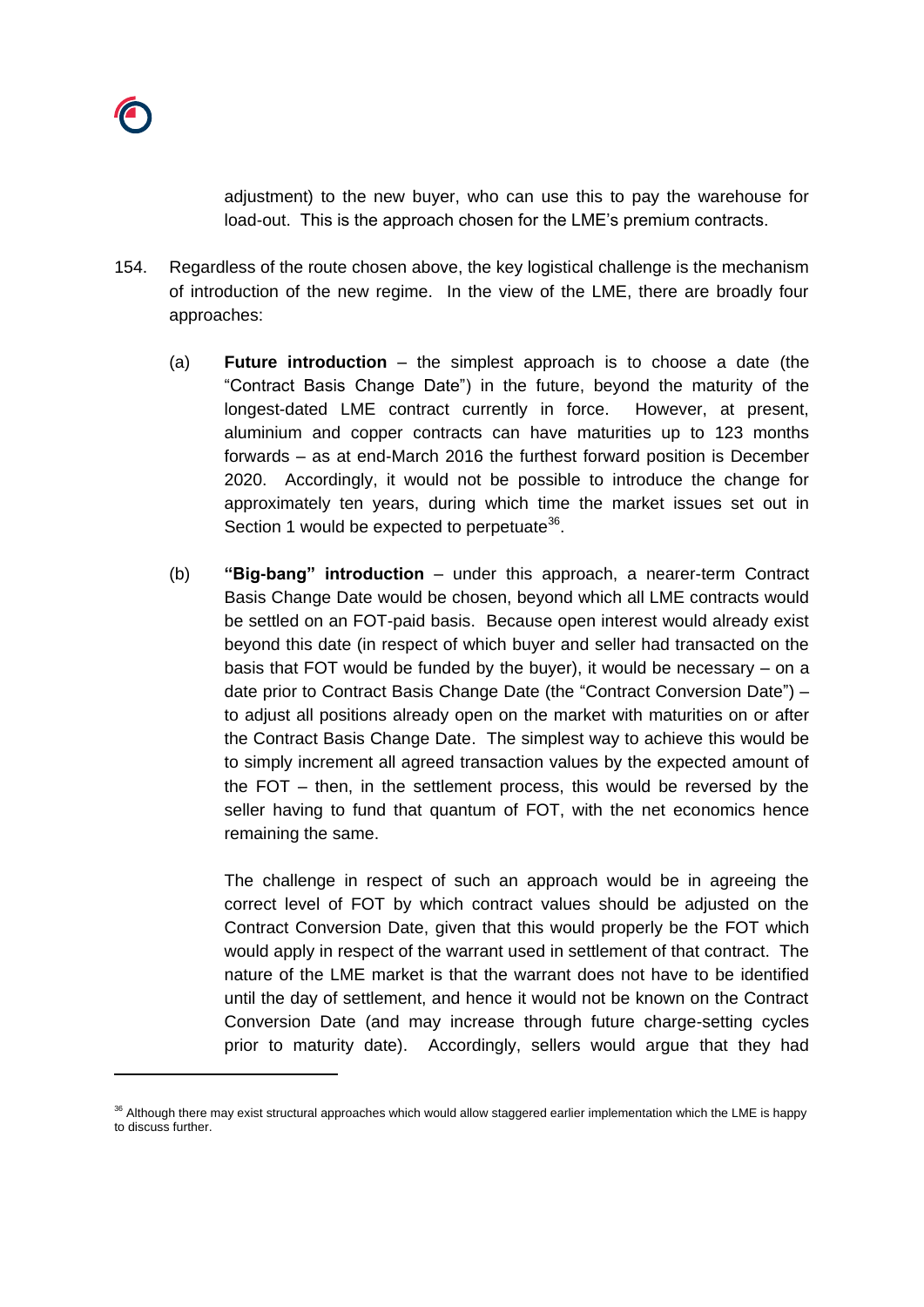intended to deliver a warrant with a very low FOT rate, while buyers would argue that they would normally expect to receive a warrant with a very high FOT rate. While it is broadly expected that high FOT warrants are used in settlement, identification of a "universal rate" for use in the adjustment process would pose a significant challenge.

<span id="page-54-0"></span>(c) **Parallel introduction** – as of a given date (the "Trading Conversion Date") all contracts for maturities beyond the Contract Basis Change Date would be traded on an FOT-paid basis. However, positions already open in respect of such maturities would continue to exist on an in-warehouse basis. When positions were settled on their maturity date, they would be settled according to their particular status, i.e. if opened before the Trading Conversion Date, then they would be settled on an in-warehouse basis, and if opened on or after the Trading Conversion Date, they would be settled on an FOT-paid basis.

The challenge in respect of this approach arises where a market participant, rather than wishing to take a position to delivery, instead closes that position by entering into an offsetting trade. The nature of LME contracts as forwards means that, technically, the offsetting positions remain open until the maturity date, at which point settlement takes place "by offset", i.e. no physical delivery of warrant is required. However, under this "parallel introduction" approach, if the position was opened before the Trading Conversion Date, and the offsetting trade entered into on or after the Trading Conversion Date, the positions do not precisely offset given the differential FOT treatment.

Under model [\(a\)](#page-51-0) of paragraph [153,](#page-51-1) the two positions would technically require to be settled by two different warrants – the first position settled by an FOT-unpaid warrant, and the second position settled by an FOT-paid warrant. This would create significant logistical issues for the market participant, given the need to procure one type of warrant for delivery against the short position, and the need to receive the other type of warrant for delivery against the offsetting long position, when there was likely no desire to hold a warrant at all.

Under model [\(b\)](#page-52-0) of paragraph [153,](#page-51-1) the logistics are more straightforward, since the adjustment is financial – accordingly, the difference between the inwarehouse and FOT-paid contracts can be addressed by a price adjustment in settlement (which should, *ceteris paribus*, reflect the price differences of the two underlying contracts, given their differing bases). However, as with the conversion process under the "big-bang" approach, the challenge is in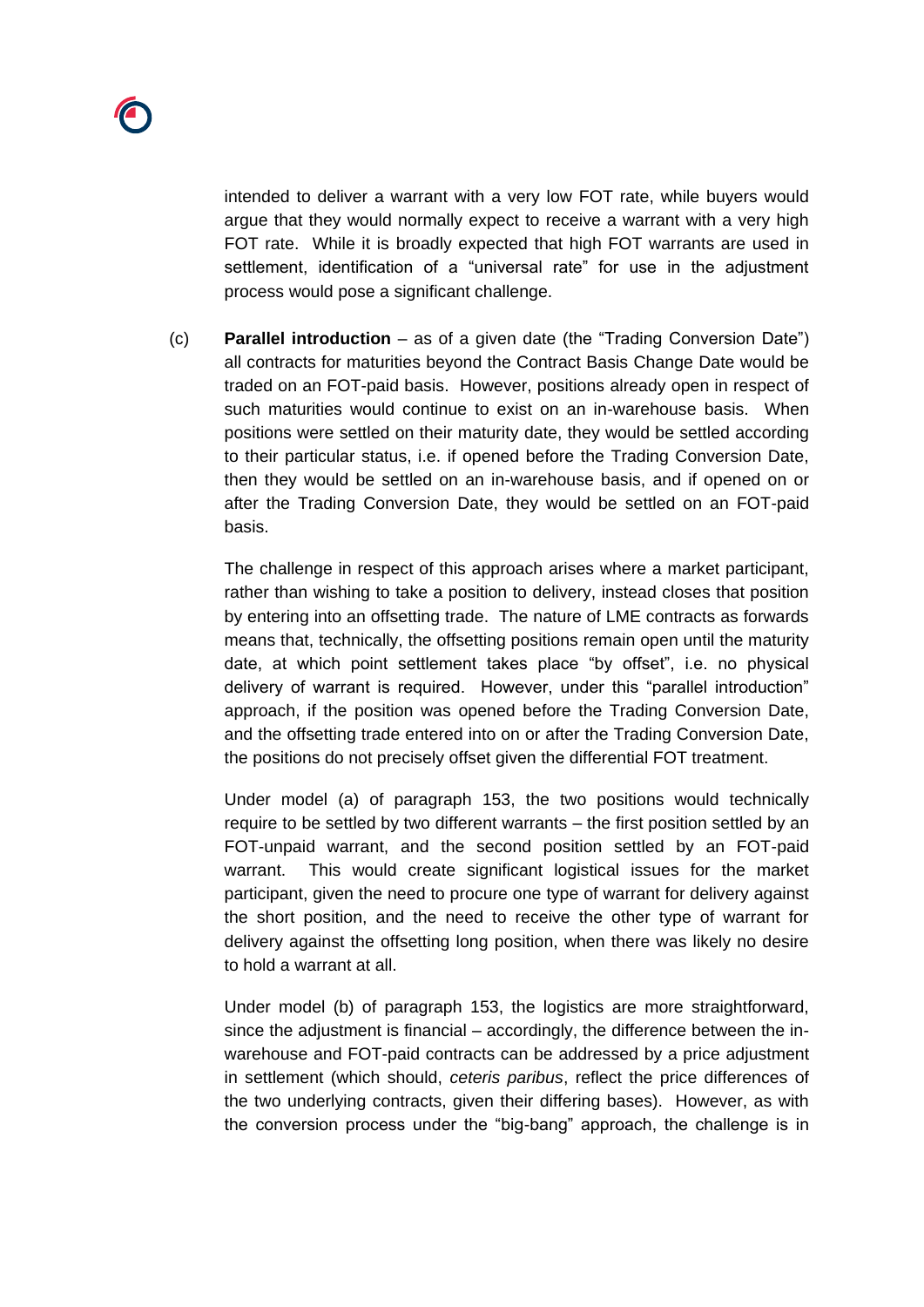quantifying the correct amount, which will be dependent on the FOT applying to the warrants presented for settlement on the day in question (with consequent uncertainty on the precise economic terms of the position closeout until the day of maturity), unless an approach is taken whereby a "universal" standardised FOT rate is employed in the calculations, which would give rise to the concerns outlined above.

- <span id="page-55-0"></span>155. Under models (b) and (c) of paragraph [154](#page-53-0) there exists an additional challenge, in that warehouses will still (in the absence of the introduction of a parallel Discussion Item which seeks to limit FOT rates) be free to set FOT rates, and so the total burden on the market will not necessarily change. While those warranting new metal would be able to select a warehouse with an attractive level of FOT, holders of existing warrants which they wished to use in settlement may still have to pay a high rate of FOT in settlement if they sold that warrant. It would still be open to warehouses to materially increase their headline rate of FOT year-on-year, in order to extract maximum value from these warrants before they were next used in settlement. Furthermore, FOTC cannot be expected to have any direct effect on rent rates.
- 156. Accordingly, although FOTC would be expected to eventually deliver a market where the drivers of high rates of Headline Warehousing Charges would eventually fall away, the transitional pathway is complex.

*E.2. Does FOTC seek to achieve a regulatory, prudential or organisational objective?*

157. The effect of FOTC could be to reduce the incidence of high levels of Headline Warehousing Charges, hence reversing the negative market effects set out in paragraph [34,](#page-10-2) which in the view of the LME represent a key regulatory deliverable in the context of the LME market. However, as outlined in paragraph [155,](#page-55-0) its practical impact would depend on the model chosen and would in any event be expected to have a direct effect on FOT rates only, and thus, the issues outlined in this Discussion Paper in respect of rents could be expected to persist.

# *E.3. Is FOTC likely to have an effect on competition?*

158. As set out above, the LME expects that FOTC would have a positive effect on competition, in that warehouses looking to attract metal from metal owners planning to subsequently sell that metal on the LME would compete on the basis of low FOT charges, rather than high incentives, given that the FOT charges would need to be funded by the metal owner when selling the metal on the LME.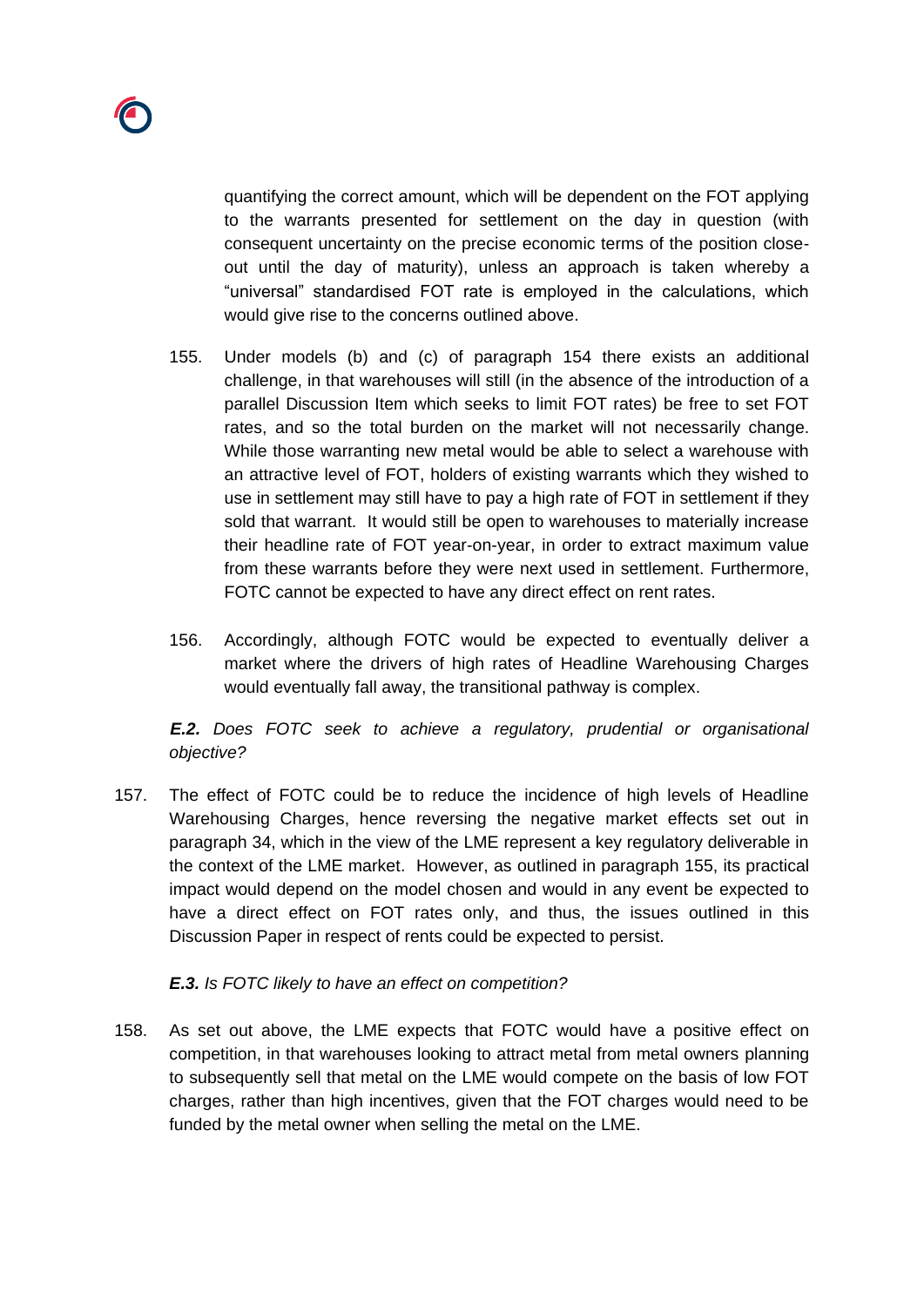

## *E.4. Does FOTC comply with the principle of proportionality?*

- *(a) Is FOTC capable of achieving the relevant objectives?*
- 159. Converting the LME contact to an FOT-paid contract would address the issues of lack of downward pressure on FOT rates and, as such, would be expected to reduce the incidence of high headline FOT rates. However, as noted above, it cannot be expected to have any direct effect on rent rates.
	- *(b) Most pertinent arguments for FOTC*
- 160. The most pertinent arguments for FOTC are:
	- (i) An FOT-paid contract would directly reverse the current structural issue of lack of downward pressure on FOT charges, incentivising metal owners to negotiate discounted rates when depositing metal and promoting competition amongst warehouse operators
	- (ii) This would be achieved without resorting to a specific price control regime.
	- *(c) Most pertinent argument against FOTC*
- 161. The most pertinent arguments against FOTC are:
	- (i) The implementation difficulties, outlined in detail in paragraph [154,](#page-53-0) which could lead to instability in the LME market; and
	- (ii) FOTC only addresses the issue of FOT rates. The issues outlined in respect of high rents might be expected to persist, unless FOTC was implemented in conjunction with a parallel measure intended to address high rents.
	- *(d) Are there any other, less restrictive means of achieving the same objective(s)?*
- 162. The LME invites views from the market on this question.
	- *(e) Would the negative effects be too great to justify implementation?*
- 163. If the procedural issues of contract conversion outlined above cannot be addressed, then the resultant market disorderliness may be too great to justify implementation. However, in the event that such procedural issues could be resolved, then the LME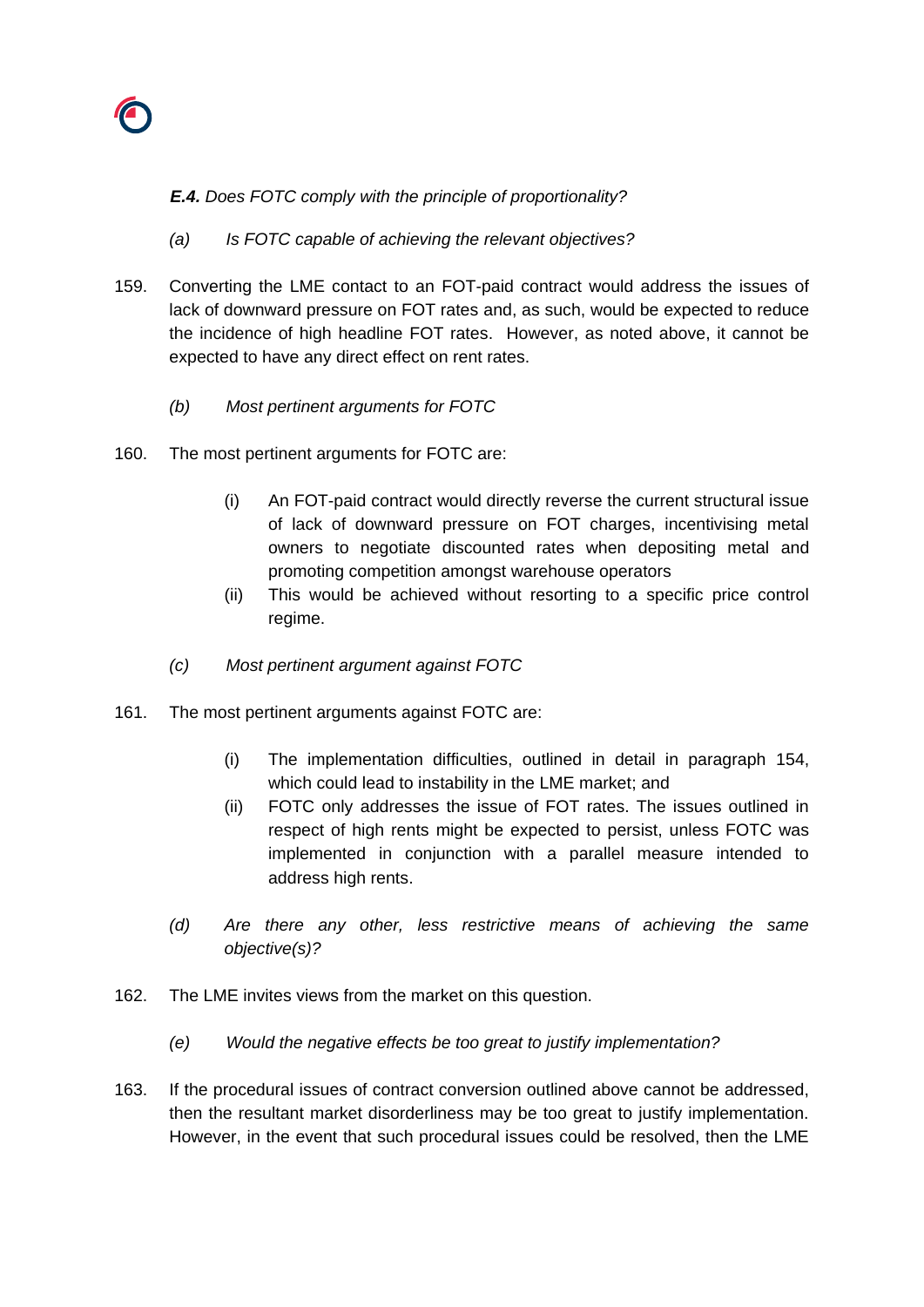

does not believe that the negative effects of FOTC would outweigh the benefits of addressing high Headline Warehousing Charges.

# **Discussion Point 14: Do you have any comments or feedback on the FOTC Discussion Item?**

# **F. POTENTIAL APPLICATION OF INFORMATION BARRIERS TO ALL LME-LISTED WAREHOUSE COMPANIES ("IB")**

- 164. The LME has in place certain provisions and procedures to establish and enforce strict information barriers between Warehouse Companies that are in the same Group as, or otherwise have a Close Connection with, a Member, or which have a Close Connection with any company which enters into LME Contracts or trades metal that is deliverable against an LME Contract, whether or not they are a Member of the LME (a "Related Warehouse").
- 165. Currently this is covered by Clause 9.13 of the Warehouse Agreement as follows:

*Each Related Warehouse shall maintain effective information barriers between it and the relevant Trading Company as specified by the Exchange from time-totime as set out in the Notice: Information barriers between Warehouse Companies and Trading Companies (Ref: 14/202: A195: W098), or any successor notice. The Related Warehouse shall engage a firm of professional accountants in public practice, the choice to be agreed with the Exchange, to assure that the information barriers it has in place meet the criteria specified by the Exchange, under such assurance standard(s) and in such manner as the Exchange may specify from time to time.*

- 166. Although the LME believed, and continues to believe that its information barrier policy represented best practice, as part of the 2013 Reform Package the LME committed to commission a third party independent review of its information barriers which was duly undertaken in 2014.
- 167. As outlined in Notice 14/121 : A117 : W056 ("Further updates on warehouse and physical network reforms", 1 April 2014), the conclusions reached by external counsel supported the LME's view that the LME's information barrier requirements generally provide for a robust and effective compliance framework to protect Confidential Information held by Warehouse Companies, the possession of which by third parties (including Trading Companies) could otherwise give rise to conflicts of interest and, potentially, market abuse.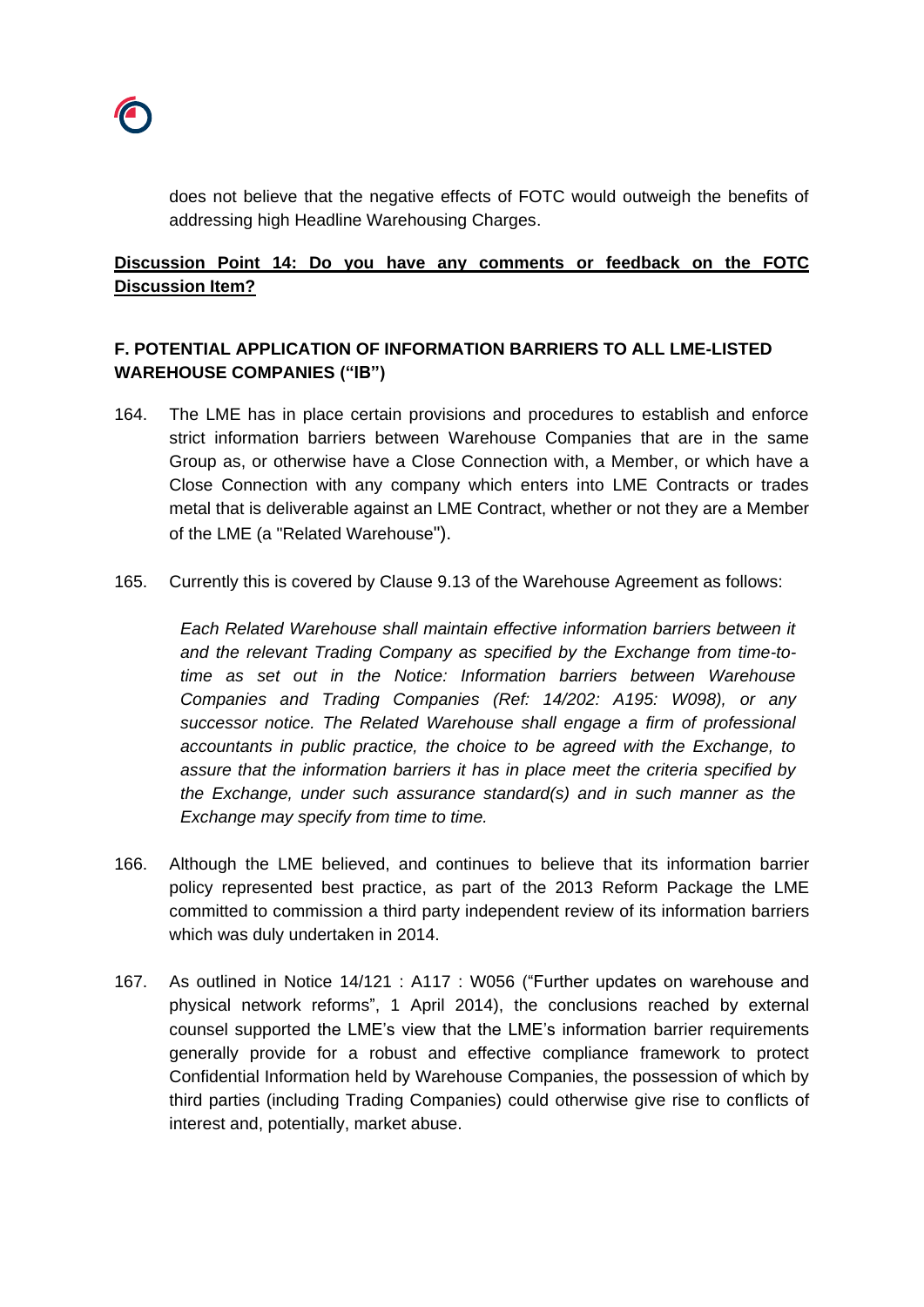

- 168. The review did, however, helpfully recommend certain modifications to the existing requirements which the LME believed would further enhance certain aspects of the information barrier requirements. As such, the LME consulted on these changes (see Notice 14/110 : A107 : W049, "Consultation: Revised information barriers notice", 28 March 2014), announced the results in Notice 14/201 : A194 : W097 ("Response to consultation on information barriers between warehouse companies and trading companies", 2 July 2014) and implemented them via Notice 14/202 : A195 : W098 ("Information barriers between warehouse companies and trading companies", 2 July 2014).
- 169. Although there has been no broad-based market suggestion that the LME information barriers should be subject to further review, recent discussions from certain members of the Warehousing Committee have queried whether all LMElisted warehouse companies should be subject to such requirements, rather than (as at present) the barriers being applicable to only those listed warehouse companies which have a trading company in their group.
- 170. The LME is aware of a number of arguments against the necessity of such a measure, including:
	- (a) It is unnecessary given existing clauses in the Warehouse Agreement about confidentiality of data, including clause 6.3.3 which states:

*Information concerning stocks and Queues at Warehouses shall be treated as confidential by the Exchange […] Warehouses are prohibited from revealing their stock of metal under Warrant to any person […]*

The Notice goes on to grant some exceptions to this rule, including information necessarily given to London Agents, professional advisors, and aggregated historical information.

- (b) Is it not in the interests of independent warehouse companies to give confidential information to one party over another, given the limitations this would have on their ongoing business relationships with all parties in the market.
- 171. However, in the interests of promoting a full and frank discussion with its market, the LME wishes to put forward the feedback received from the Warehousing Committee, and open up the information barriers questions for wider market feedback.